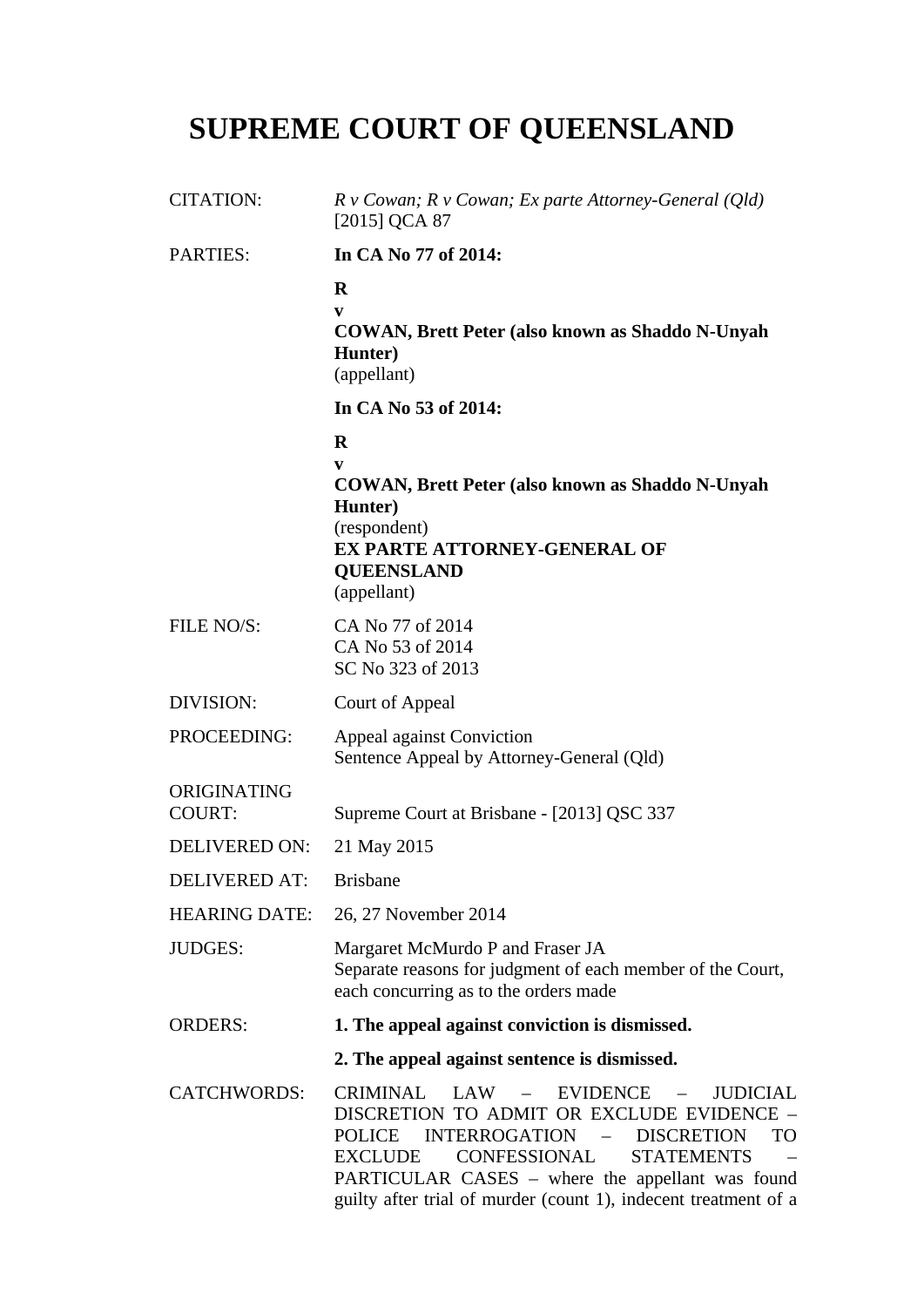child under 16 (count 2) and interfering with a corpse (count 3) – where each count was charged as occurring on 7 December 2003 at Glasshouse Mountains – where on 9 August 2011, following an extensive covert police operation, the appellant confessed in Western Australia to undercover police officers whom he believed were part of a criminal gang – where the appellant thought he needed to tell them what he had done so they could supply him with a false alibi to give to a coronial inquest for which he was to be recalled later that year – where he said that he offered the child a lift, drove him to an isolated place and tried to pull down his pants – where the child resisted and was strangled – where on 10 August 2011, the appellant flew to Queensland with the undercover police officers posing as members of the gang – where the appellant took the undercover police officers to the areas he described and showed them what he did – where the appellant was arrested on 13 August 2011 in Queensland and declined to answer police questions – where in a pre-trial hearing the appellant contended the admissions and the derivative evidence should have been excluded either under s 10 *Criminal Law Amendment Act* 1894 (Qld) or in the exercise of discretion – where the judge found that the questioning of the appellant at the inquest did not operate as an inducement under s 10 – whether the primary judge erred in finding that there was no threat or promise made to the appellant at the inquest amounting to an inducement under s 10 – whether the judge erred in allowing into evidence the confessions and the derivative evidence

CRIMINAL LAW – EVIDENCE – JUDICIAL DISCRETION TO ADMIT OR EXCLUDE EVIDENCE – POLICE INTERROGATION – DISCRETION TO EXCLUDE CONFESSIONAL STATEMENTS PARTICULAR CASES – where, if the questioning of the appellant at the inquest was a threat or promise amounting to an inducement under s 10, the prosecution had to establish on the balance of probabilities that when the appellant confessed to the undercover police officers, he was not still acting under that inducement – where the inquest occurred on 31 March and 1 April 2011 in Brisbane – where the confessions to those whom the appellant considered to be his criminal associates, were separated from that alleged inducement by time and distance, being some four months later in August 2011 in Western Australia – whether, if there was a threat or promise from a person in authority for the purposes of s 10, the appellant was acting upon it when he confessed to the undercover police officers – whether the primary judge erred in concluding that the appellant's confessions to the undercover police officers were not induced by any threat or promise held out at the inquest

CRIMINAL LAW – EVIDENCE – JUDICIAL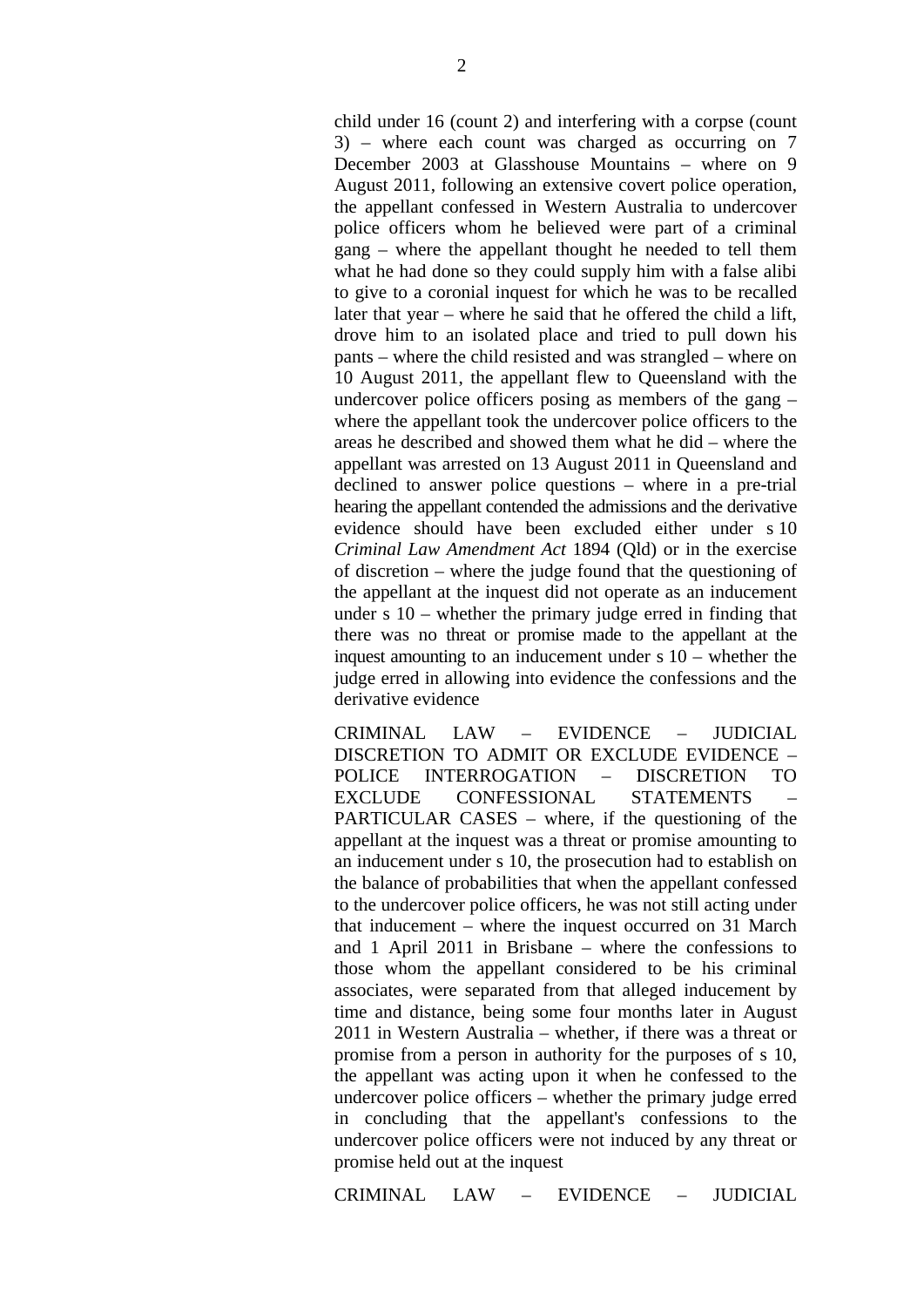DISCRETION TO ADMIT OR EXCLUDE EVIDENCE – POLICE INTERROGATION – DISCRETION TO EXCLUDE CONFESSIONAL STATEMENTS PARTICULAR CASES – where the appellant contends that the primary judge erred in the exercise of her discretion in not excluding the confessions and the derivative evidence on grounds of unfairness – where the appellant did not ask the primary judge to exclude the evidence as an abuse of process or on public policy grounds but now contends that this Court should do so to avoid a miscarriage of justice – where the question is not whether the police acted unfairly but whether it would be unfair to the appellant to use his statements against him, in that the appellant's right to a fair trial may have been jeopardised if the statements were obtained in circumstances which affect their reliability – where there was no illegal conduct on behalf of the undercover police officers or in the dealings between the police, the coroner and his staff – where the coroner's notice to attend was issued for legitimate reasons – where the appellant did not exercise his right to silence and freely spoke to police on numerous occasions although he did consistently deny all involvement in the child's disappearance – where the appellant would not have made admissions had he known the true identity of the undercover police officers – where the appellant chose to confess so as to obtain a watertight, false alibi; to use the alibi to exonerate himself at the inquest when recalled; to enable him to remain in the criminal gang and to participate in the pending "big job" which would net him \$100,000 – whether there was an abuse of process – whether questions of fairness or public policy, individually or in combination, otherwise warrant the exclusion of the confessional and derivative evidence – whether there was a miscarriage of justice

CRIMINAL LAW – APPEAL AND NEW TRIAL – PARTICULAR GROUNDS OF APPEAL MISDIRECTION AND NON-DIRECTION – PARTICULAR CASES – WHERE APPEAL DISMISSED – where the appellant's case at trial was that the appellant falsely confessed to ingratiate himself into the criminal gang – where the appellant contended that it was reasonable to infer that his knowledge of the offences came from Mr Jackway, who was responsible for them, through Mr McLean – where the primary judge told the jury there was no direct evidence of Mr Jackway providing Mr McLean with information about the killing of the child or of Mr McLean giving that information to the appellant – where the appellant contends that the judge's directions to the jury failed to indicate that it was for the prosecution to prove his guilt beyond reasonable doubt – where the defence case was that, although there was no direct evidence, the jury could draw those rational inferences from indirect evidence – where the judge declined to give that redirection – where the judge directed that the jury could act on the appellant's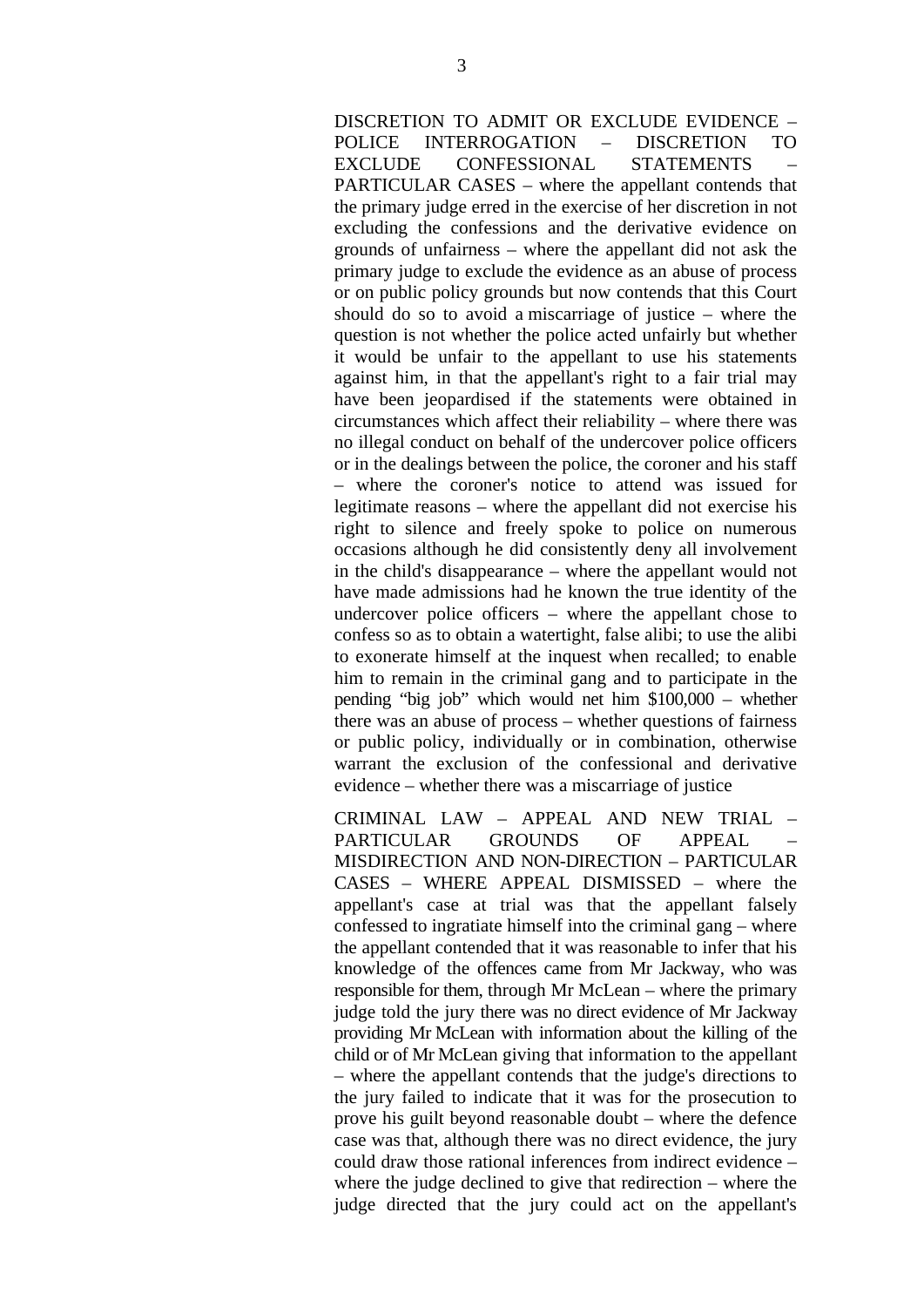confessions to the undercover police officers only if they were satisfied both that they were made and also that they were true and that it was the defence case that the prosecution had not disproved that Mr Jackway committed the offences against the child – whether there was a misdirection on a matter of law – whether the primary judge's refusal to give the redirection sought was an error of law or led to a miscarriage of justice

CRIMINAL LAW – APPEAL AND NEW TRIAL – APPEAL AGAINST SENTENCE – APPEALS BY CROWN – PRINCIPLES APPLIED BY APPELLATE COURT TO CROWN APPEALS – where the respondent to the sentence appeal was found guilty after trial of murder (count 1), indecent treatment of a child under 16 (count 2) and interfering with a corpse (count  $3$ ) – where the respondent was sentenced to life imprisonment with parole eligibility after serving 20 years on count 1; to three and a half years imprisonment on count 2; and to two years imprisonment on count 3 – where the Attorney-General of Queensland has appealed against the sentence on count 1 under s 669A *Criminal Code* 1899 (Qld) contending that it is manifestly inadequate in that parole eligibility should have been postponed beyond 20 years – where the respondent's criminality was aggravated by his chillingly similar past offending, his complete lack of remorse and insight into his actions and his poor prospects of rehabilitation – where the sentencing judge noted the respondent's life sentence for murder meant that, whatever parole eligibility date was given, he will not be released unless the Parole Board considers release appropriate at some time far into the future – where this Court can only interfere with a sentence on appeal under s 669A where the sentence was so unreasonable as to amount to an error of law – where there is no previous instance in Queensland where the parole eligibility date for a single murder was postponed beyond 20 years – whether the sentence is manifestly inadequate

*Coroners Act* 2003 (Qld), s 3(a), s 39, s 64 *Criminal Code* 1899 (Qld), s 669A *Criminal Law Amendment Act* 1894 (Qld), s 10 *Penalties and Sentences Act* 1992 (Qld), s 9(1) *Supreme Court of Queensland Act* 1991 (Qld), s 31(1), s 31(2)

*Bunning v Cross* (1978) 141 CLR 54; [1978] HCA 22, cited *Cleland v The Queen* (1982) 151 CLR 1; [1982] HCA 67, cited *Domican v The Queen* (1992) 173 CLR 555; [1992] HCA 13, cited *Foster v The Queen* (1993) 67 ALJR 550; (1993)

66 A Crim R 112; [1993] HCA 80, cited *House v The King* (1936) 55 CLR 499; [1936] HCA 40, cited *Lacey v Attorney-General (Qld)* (2011) 242 CLR 573; [2011] HCA 10, cited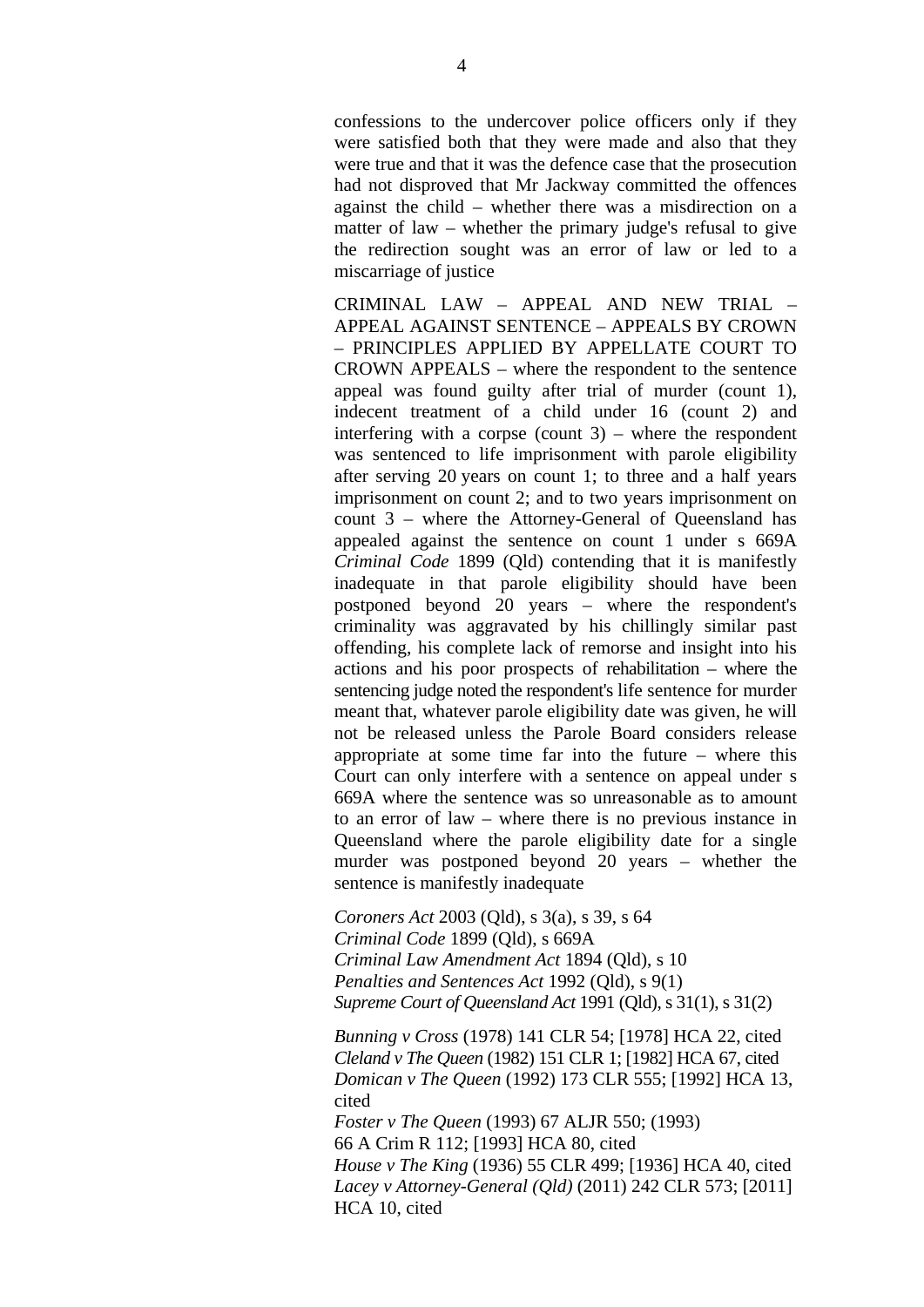|                    | MacPherson v The Queen (1981) 147 CLR 512; [1981] HCA 46,<br>cited                                                            |
|--------------------|-------------------------------------------------------------------------------------------------------------------------------|
|                    | McDermott v The King (1948) 76 CLR 501; [1948] HCA 23,<br>cited                                                               |
|                    | <i>Pavic v The Queen</i> (1998) 192 CLR 159; [1998] HCA 1, cited                                                              |
|                    | R v Abell, unreported, Douglas J, 8 October 2013, cited                                                                       |
|                    | $R$ v Cowan [2013] QSC 337, related                                                                                           |
|                    | R v Hart [2014] 2 SCR 544; 2014 SCC 52, cited                                                                                 |
|                    | $R \, v$ Hayes [2008] QCA 371, cited                                                                                          |
|                    | $R \nu$ Maygar; Ex parte Attorney-General (Qld); $R \nu WT$ ;                                                                 |
|                    | Ex parte Attorney-General (Qld) [2007] QCA 310, cited                                                                         |
|                    | <i>R v Sica</i> [2014] 2 Qd R 168; [2013] QCA 247, cited                                                                      |
|                    | R v Swaffield (1998) 192 CLR 159; [1998] HCA 1, cited                                                                         |
|                    | Ridgeway v The Queen (1995) 184 CLR 19; [1995] HCA 66,<br>cited                                                               |
|                    | RPS v The Queen (2000) 199 CLR 620; [2000] HCA 3, cited                                                                       |
|                    | The Queen v Ireland (1970) 126 CLR 321; [1970] HCA 21, cited                                                                  |
|                    | Tofilau v The Queen (2007) 231 CLR 396; [2007] HCA 39,<br>followed                                                            |
|                    | Van der Meer v The Queen (1988) 62 ALJR 656; [1988]<br>HCA 56, cited                                                          |
|                    | X7 v Australian Crime Commission (2013) 248 CLR 92;<br>$[2013]$ HCA 29, cited                                                 |
| <b>COUNSEL:</b>    | P J Davis QC, with A J Edwards, for the appellant/respondent<br>A W Moynihan QC, with G P Cash, for the respondent/appellant  |
| <b>SOLICITORS:</b> | Bosscher Lawyers for the appellant/respondent<br>Director of Public Prosecutions (Queensland) for the<br>respondent/appellant |

- [1] **MARGARET McMURDO P:** The appellant, Brett Peter Cowan, also known as Shaddo N-Unyah Hunter, was convicted on 13 March 2014, of murder (count 1), indecent treatment of a child under 16 (count 2) and interfering with a corpse (count 3). The trial extended over 30 days including eight days of pre-trial hearing. The victim in each count was 13 year old Daniel Morcombe. Each count was charged as occurring on 7 December 2003 at Glasshouse Mountains. The appellant was sentenced to life imprisonment with parole eligibility set after serving 20 years on count 1; to three and a half years imprisonment on count 2; and to two years imprisonment on count 3.
- [2] He has appealed against his convictions contending that the trial judge erred in not excluding both the evidence of his admissions to undercover police officers and the evidence obtained as a result of those admissions. He also contends that the trial judge erred in misdirecting the jury as to drawing inferences in relation to the evidence of Douglas Jackway and Leslie McLean.
- [3] The Attorney-General of Queensland has appealed against the sentence imposed on count 1, contending that it is manifestly inadequate.
- [4] The appeals were heard by a Court constituted by Carmody CJ, Fraser JA and me. On 18 May 2015, Carmody CJ issued a certificate under s 31(2) *Supreme Court of Queensland Act* 1991 (Qld) stating that he is incapable of sitting on these appeals in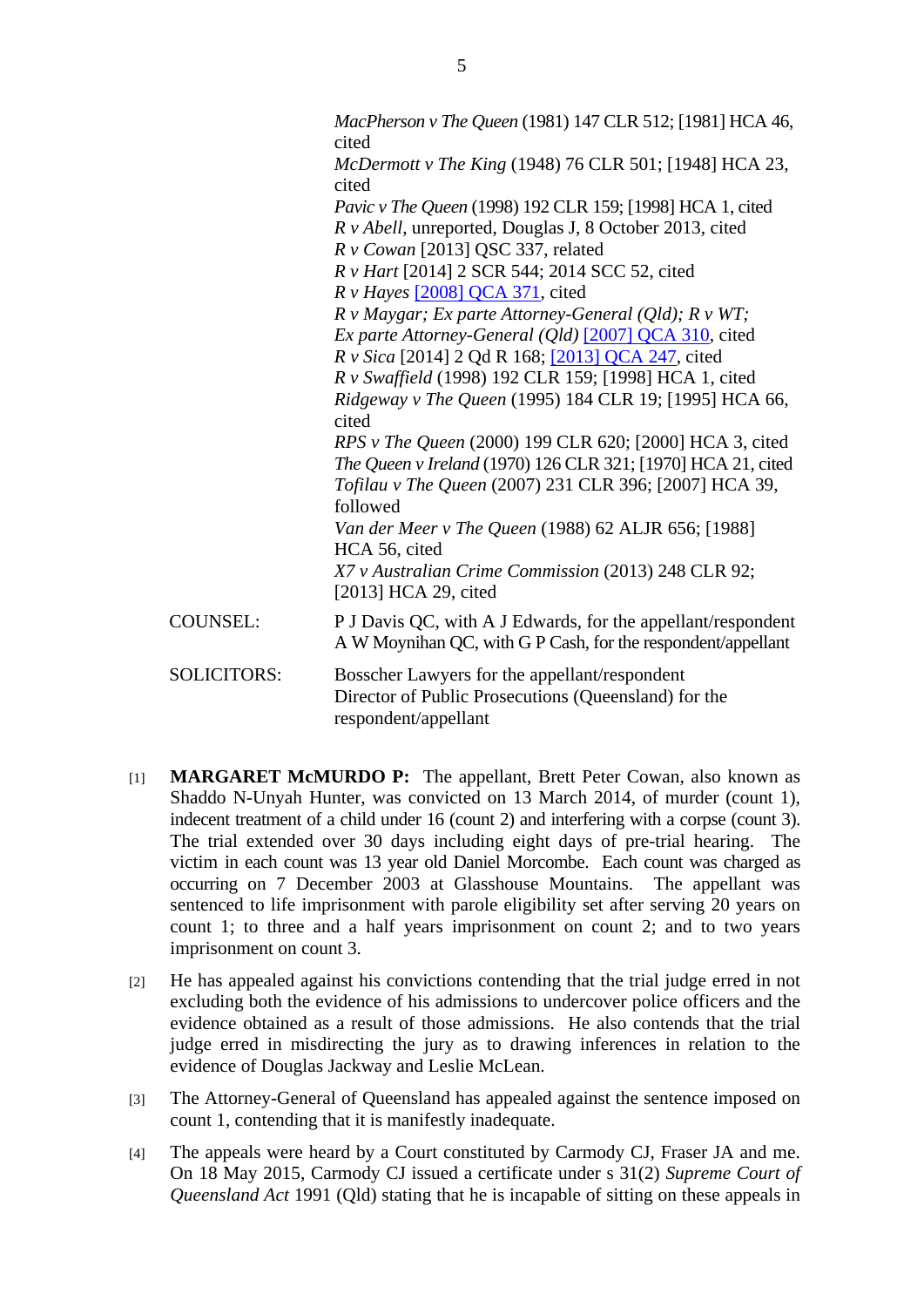light of his recusal on 7 May 2015. In accordance with s 31(1) *Supreme Court of Queensland Act*, the Court is now constituted only by Fraser JA and me.

[5] These are my reasons for rejecting the grounds of appeal against conviction and dismissing both the appeal against conviction and the appeal against sentence. After setting out the background facts, I will deal with each of the grounds of appeal against conviction and will then discuss the appeal against sentence.

#### **The appeal against conviction**

#### *The background facts*

- [6] It was common ground that on 7 December 2003, 13 year old Daniel Morcombe left his family home at Palmwoods on Queensland's Sunshine Coast to catch a bus to Sunshine Plaza, Maroochydore. He was wearing navy blue long shorts, a red Billabong t-shirt and grey Globe brand sneakers. He attempted to hail a bus at the Kiel Mountain Road overpass on the northern side of Nambour Connection Road at about 2.15 pm. There is a church near this overpass on the northern side and a caravan sales yard on the southern side. The bus did not stop as it was an express service. It was a replacement bus which had collected passengers from another bus which had broken down at the Woombye turnoff. The driver signalled to Daniel that another bus was not far behind. Witnesses in the bus saw at least one man standing some distance behind Daniel; none noticed any vehicle. By the time a shuttle bus came by about three minutes later, Daniel had disappeared. Some witnesses saw Daniel talking to, being watched by or being near a man or men associated with a boxy, blue, older model sedan at or near the overpass. Some witnesses said the man near the blue sedan had tattoos on his shoulder and calf and a goatee beard. Daniel's disappearance received a great deal of media coverage including the publication of much of this information.
- [7] Douglas Jackway had a 1980 blue Commodore which broadly matched the description of the car seen by witnesses. He also had tattoos on his shoulder and calf and, in December 2003, a goatee beard. He was released from prison a month prior to Daniel's disappearance. He had been serving a sentence for abducting a young boy, pulling him into his car and sexually assaulting him. Mr Jackway was residing in Goodna, about an hour and a half drive from the overpass. He had planned to be in the Sunshine Coast area on the day of Daniel's disappearance, although there was no direct evidence he was there that day. He told police that his car broke down at or near the overpass the day after Daniel's disappearance. He initially lied to police and gave inconsistent versions about his whereabouts on 7 December 2003. He became violently upset when police took his car for scientific examination. He denied all involvement in Daniel's disappearance. His fiancée told police he threatened her to make her provide him with a false alibi. The prosecution case at trial was that neither a blue car nor Mr Jackway were involved in Daniel's disappearance.
- [8] Other witnesses saw a man near the bus stop who was standing on one leg with his other leg against the wall. The appellant's former wife and police officers gave evidence that the appellant often adopted this stance. The appellant lived in the area where Daniel disappeared; attended the church near the overpass; and was a police suspect because of his criminal history for violent sexual offending against young boys.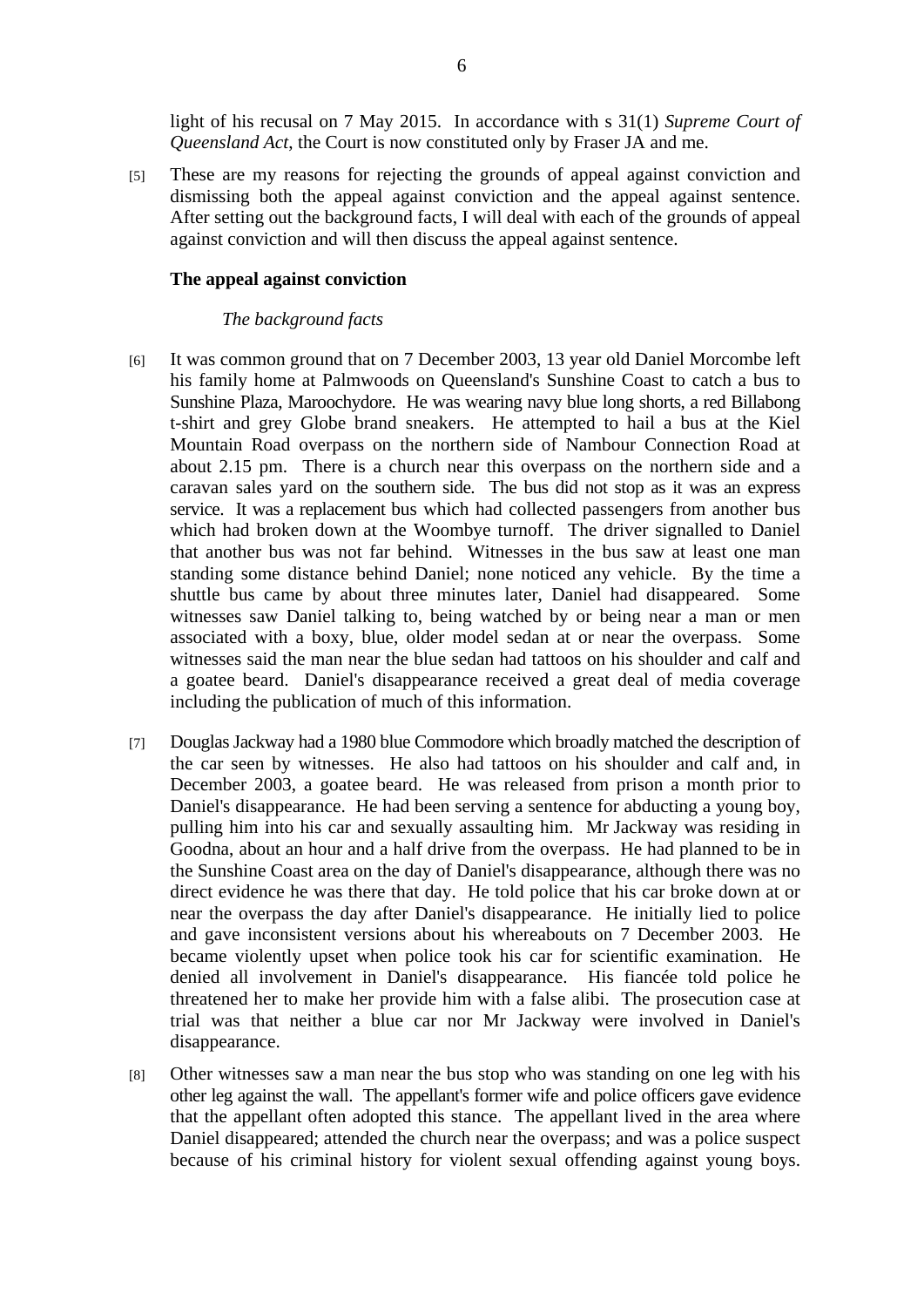One witness saw a white four-wheel drive near the bus stop.<sup>1</sup> The appellant owned such a vehicle at that time. When interviewed by police in 2003, 2005 and 2006, he denied all involvement in Daniel's disappearance. He maintained these denials when questioned in the coronial inquest into Daniel's death in March and April 2011.

- [9] On 9 August 2011 in Western Australia, following an extensive covert police operation, the appellant confessed to the offences to undercover police officers whom he believed were part of a criminal gang. He did so in order they would supply him with a false alibi which he would then give to the inquest when he was recalled later that year. He told them that he offered Daniel a lift, drove him to an isolated place and tried to pull down his pants. Daniel resisted and in the ensuing struggle he strangled Daniel. He took the body in his car to an abandoned sandmining site and threw it over a bank. He removed Daniel's clothes and shoes and threw them from a bridge into the nearby creek. He covered the body with branches and went home. He returned about a week later. The body had mostly been taken by wild dogs or pigs. He smashed the few remaining bones with a shovel and buried them.
- [10] He returned to Queensland with the undercover police officers and took them to the areas he described in his confessions, showing them what he did. When arrested on 13 August 2011, he declined to answer police questions.
- [11] After an extensive search, police later found bones containing DNA consistent with Daniel's near the abandoned sandmining site. Remnants of clothing consistent with that worn by Daniel were also found in the nearby creek to which the appellant had taken undercover police officers. Although the appellant told police that he threw Daniel's shoes into the creek with the other clothing, the shoes were found in the sandmining area, not the creek.<sup>2</sup> The admissions he made were otherwise consistent with the subsequent location of that evidence. At trial the prosecution called expert evidence as to the likely effect of weather, flooding and animal behaviour on the location of this evidence.
- [12] The appellant did not give or call evidence at trial but the defence case, as explained in opening and closing addresses and as put to witnesses (particularly Mr Jackway and another convicted offender, Mr McLean) was that the prosecution had not established beyond reasonable doubt that the appellant's confessions were true. Mr Jackway had a blue sedan of the kind described by witnesses. Mr Jackway was released from jail only one month before Daniel disappeared and was due to be in the vicinity of the overpass on the day of Daniel's disappearance. Witnesses saw a man in the vicinity with a goatee beard and tattoos which matched Mr Jackway's. When Mr Jackway was questioned by police, he lied about his whereabouts. Mr McLean seemed to know Mr Jackway from when they were in prison together and to have met with him later after their release from prison. Mr McLean had multiple personalities and sometimes did not remember what he said or did. He spoke to the appellant about Daniel's disappearance. The prosecution could not exclude the possibility that Mr McLean told the appellant the details of Daniel's killing, as explained to him by Mr Jackway. The appellant may then have used this information to falsely confess to criminal gang members so that they would provide an alibi to clear him in the inquest. The methods used by undercover police officers preceding his confessions were designed to extract an admission. Daniel's remains were not found at the spot he indicated because he had repeated what Mr McLean had told him; he did not

<sup>1</sup> Trial transcript 6-51.

<sup>2</sup> Trial Exhibit 18.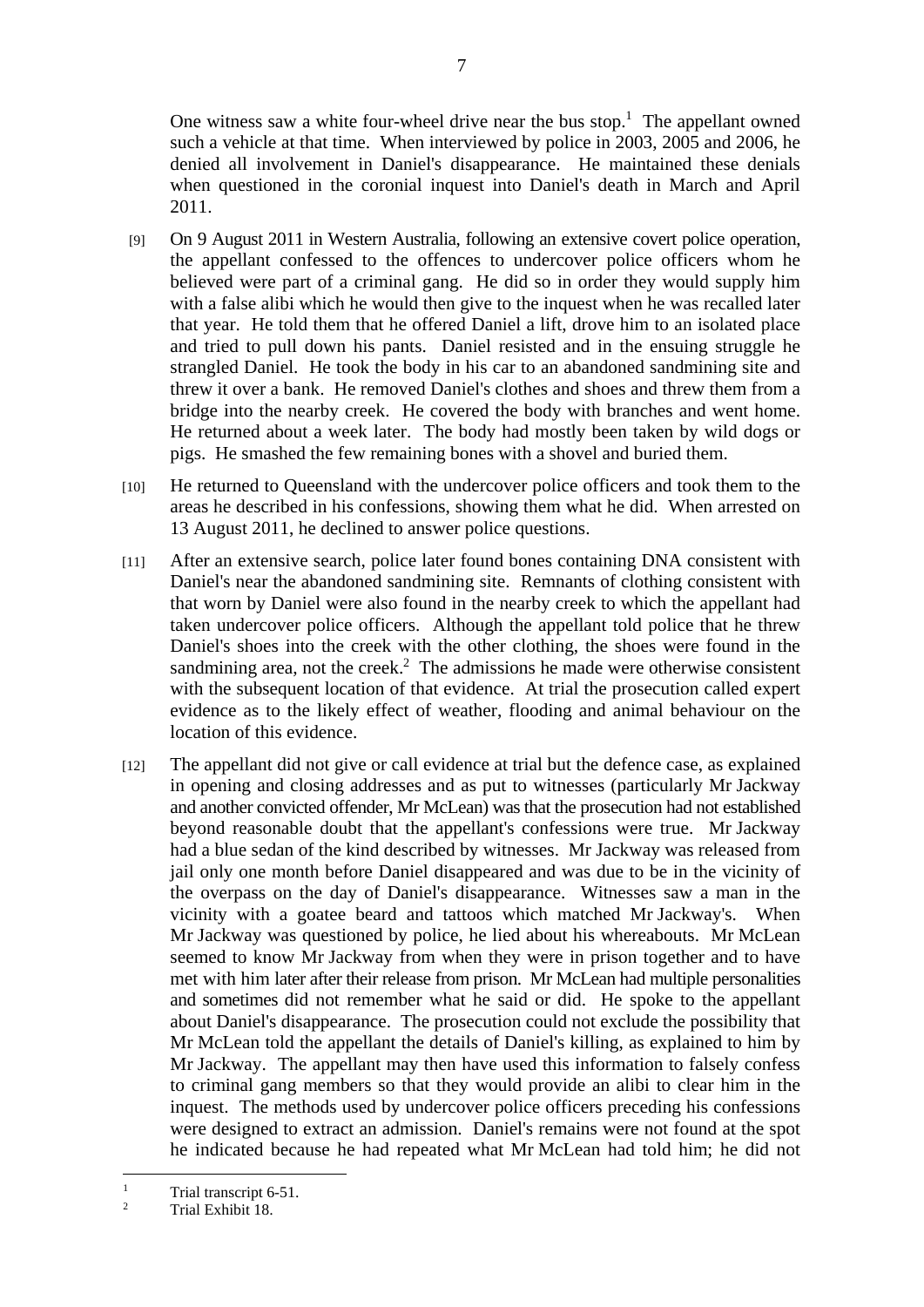know exactly where Daniel's remains were. He falsely told police that he threw the shoes into the creek; they were located elsewhere. For these reasons the appellant contended the jury could not be satisfied the confessions were reliable or that the prosecution had established its case beyond reasonable doubt.

#### **The appeal against conviction**

#### *Should the admissions and the resulting evidence be excluded?*

[13] In a pre-trial hearing the appellant contended the admissions and the evidence obtained as a result of them should have been excluded either under s 10 *Criminal Law Amendment Act* 1894 (Qld) or in the exercise of discretion. The first contention in this appeal is concerned with her Honour's rejection of that application. It requires a detailed review of the police interviews with the appellant preceding the coronial inquest; the questioning of the appellant and related matters at the coronial inquest; and the covert police investigation.

#### *Police interviews with the appellant preceding the coronial inquest*

- [14] Police officers Martyn and King first spoke to the appellant on 21 December 2003. They gave evidence that the conversation was recorded. Although the recording was subsequently lost, they had notes of the conversation. The appellant said he left his home at Beerwah on 7 December 2003 at about 1.30 pm to travel to a friend's place to pick up a mulcher. He returned home by about 2.30 pm or 2.45 pm after travelling through the underpass where Daniel disappeared. Police officers drove this route on 22 December 2003 and found that the appellant's account left 45 minutes of unexplained time. Police officers MacLean and Wright spoke to the appellant on 23 December 2003. This conversation was not recorded. The appellant was not warned. He told them he arrived home after collecting the mulcher at 2.30 pm. On 24 December 2003 he consented to a police examination of his car but this found nothing to link him to Daniel's disappearance.
- [15] On 6 July 2005 police officers Barnes and Wright interviewed the appellant. After warning him, they closely questioned him about his movements on the day of Daniel's disappearance. The appellant again denied any involvement.
- [16] On 14 September 2006 police officers Wright and Hickey interviewed the appellant who at his request had his father present. They did not warn him. This interview focused on material he filed in a Family Court proceeding in which he swore that, between picking up the mulcher on 7 December 2003 and returning home, he went to the house of his drug dealer, Sandra Drummond. The lengthy interview extended over three tapes. Police again closely questioned him about his movements, particularly the "black period of time" for which he could not account and during which Daniel disappeared. He told them he was at Ms Drummond's house with her partner, Kevin, for "a good half an hour" and purchased cannabis for \$50. He explained that he did not tell them about this earlier as he did not want to implicate Ms Drummond. The police reminded him that he had previously told them about another dealer from whom he purchased drugs and suggested he had just made up this explanation. They questioned him again about his movements throughout the day, emphasising "the extreme importance of telling [them] everything".
- [17] At one point the appellant stated:

"Can we get back on get back on (unintelligible) I just want to go (unintelligible).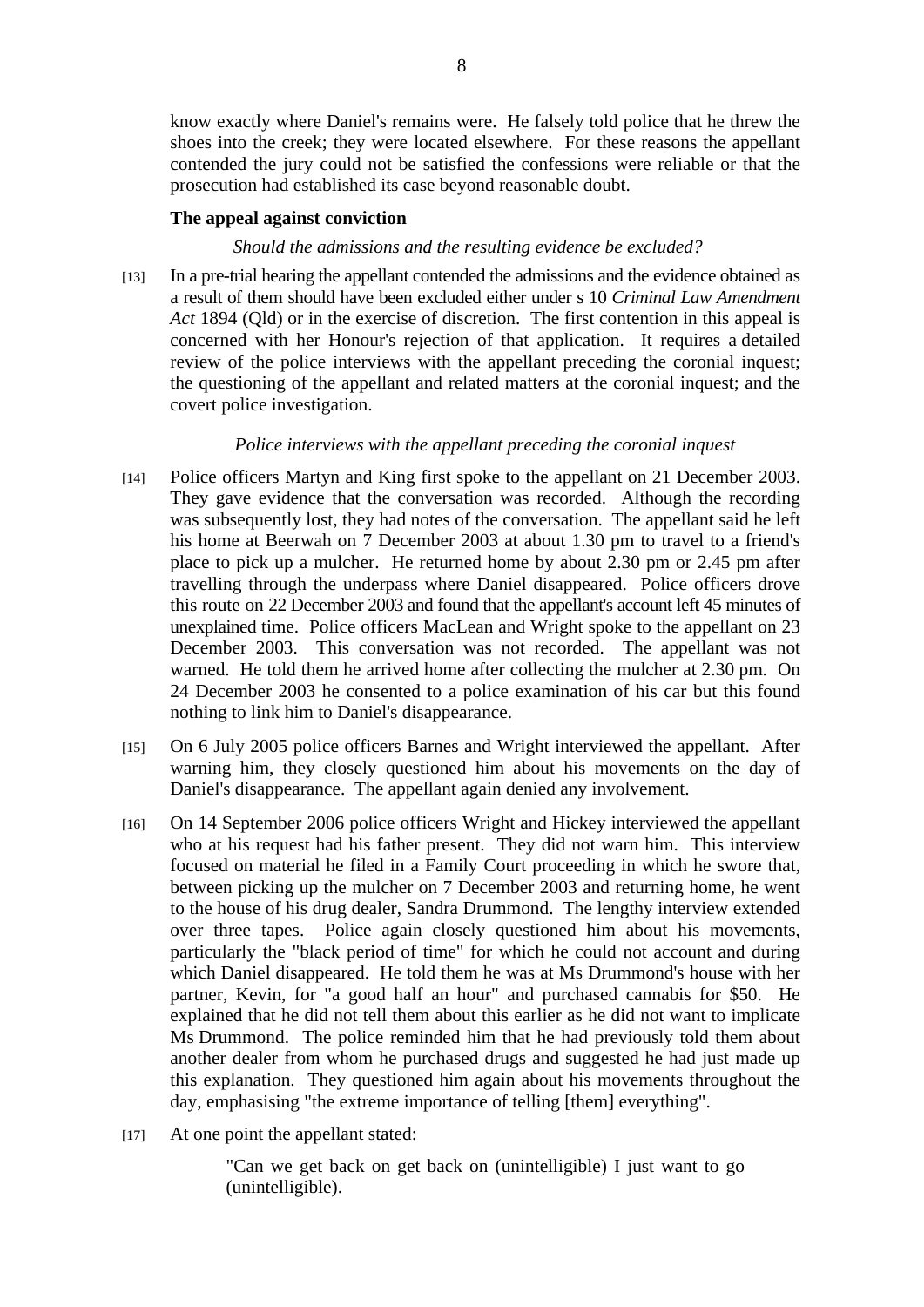Police officer: Neither, neither have we but as I said you know as much as we can discuss tonight …

Appellant: Yep.

Police officer: Um, and there's a lot that we do … um, we want to rack your brain about and that's obviously what, what ah, this has been about. Um, so yeah, bear with us …

Appellant: Yep."<sup>3</sup>

- [18] Police noted the progressing level of violence in his convictions for sexual offending against boys. They said they believed Daniel was dead, adding: "This is why and if you say you're sitting there and you're responsible for Daniel Morcombe disappearing, you know what I'm talking about, that's easy, it's easy for us to then help you through that process to say we can help you get through this.<sup>"4</sup>
- [19] At the end of the interview he agreed that he would be prepared to talk with police again, in the presence of his father, "if something else comes up." He had no complaint about his treatment and was "quite happy". The police, the appellant and the appellant's father terminated the interview on amicable terms.<sup>5</sup>
- [20] On 15 September 2006 Ms Drummond told police that the appellant was a frequent drop-in visitor. Neither she nor her partner, Kevin Fitzgerald, could recall if he had been at their home on 7 December 2003.

## *Agreement as to admissibility of the pre-coronial interviews*

[21] The appellant conceded the conversations with police in December 2003 and 6 July 2005 were admissible at trial. It was common ground that, at least from the commencement of the interview on 6 July 2005, the appellant was a "suspect" under the *Police Powers and Responsibilities Act* 2000 (Qld). The prosecution accepted that the interview on 14 September 2006 was not admissible at trial as it breached the *Police Powers and Responsibilities Act*. Argument at the pre-trial hearing related solely to the appellant's admissions in August 2011 but evidence of all police interviews was relevant to the appellant's pre-trial argument.

### *The coronial inquest*

- [22] The coronial inquest into Daniel's death commenced on 11 October 2010. The appellant gave evidence on 31 March and 1 April 2011. He was not legally represented. He was extensively and sometimes aggressively cross-examined, largely by counsel assisting the coroner, but also by the coroner, counsel for the Queensland Police Service (QPS), and a solicitor for the Morcombe family.
- [23] Counsel assisting the coroner told the appellant he was under suspicion as he could not account for his whereabouts at key periods on 7 December 2003 and his alibi that he was at Ms Drummond's was not supported.<sup>6</sup> He was one of the very few people in Queensland, perhaps Australia, who had an established history of kidnapping and sexually assaulting young boys after taking them from public areas. He was in the Sunshine Coast area when Daniel was abducted. A man fitting his

 $\frac{1}{3}$ Tape 2, 8.

<sup>4</sup> Tape 3, 11.

<sup>5</sup> Tape 3, 18.

<sup>6</sup> Coronial inquest, Day 18, 31 March 2011, 78.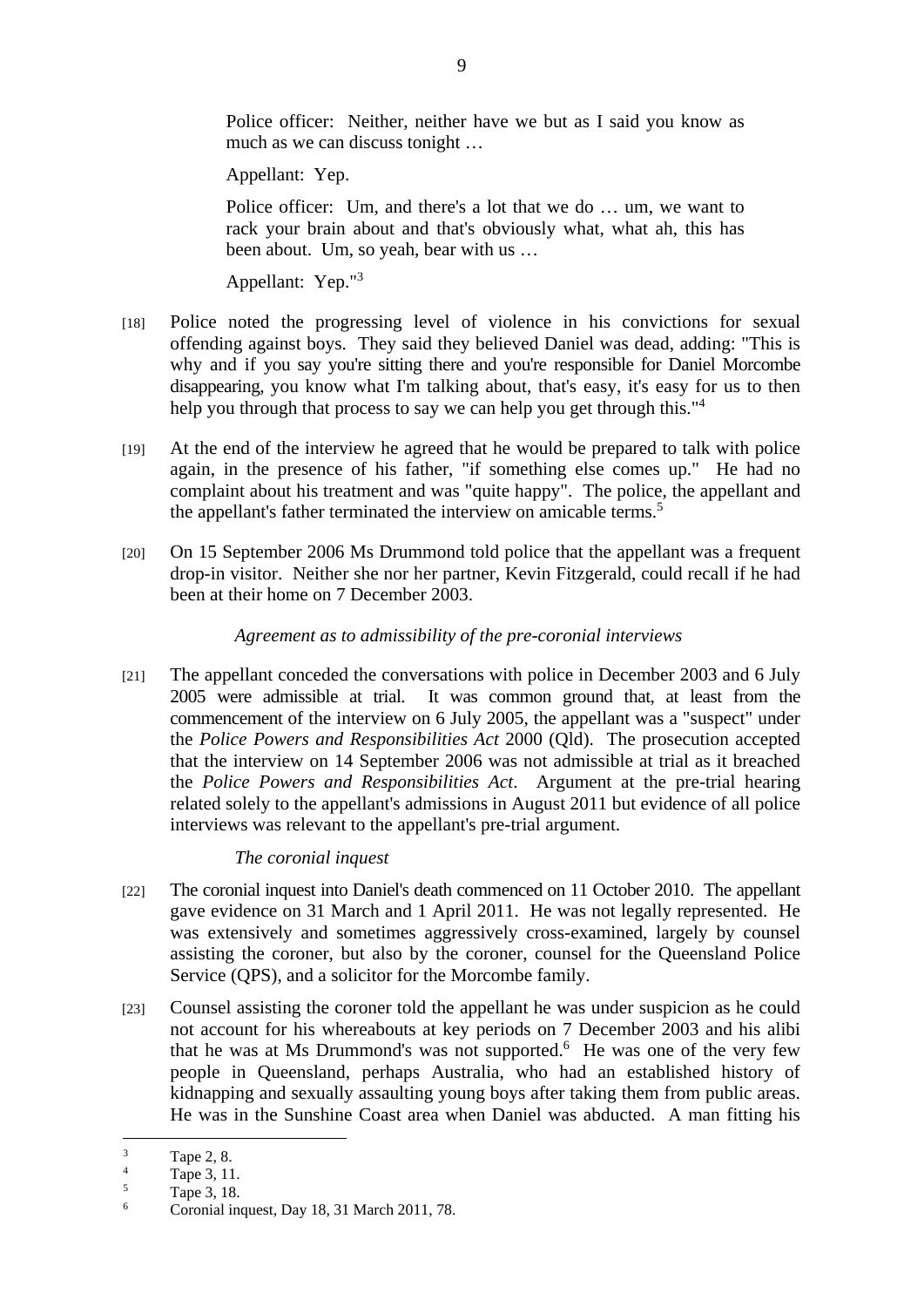description was seen near the bus stop. A car like his was parked 100 metres from the bus stop. Police told him in 2005 that because of his criminal history they were concerned about a period of time for which he could not account. He claimed to police that he did not initially tell them he was at Ms Drummond's because she was his drug dealer and he did not want them to raid her; but he had told them earlier about obtaining drugs from another person whom he claimed was then a mate. The coroner's role at the end of the hearing was that, if he formed a reasonable suspicion that anyone had committed an offence, he would pass the relevant information to the Director of Public Prosecutions (DPP). This, counsel said, was the appellant's last chance to tell what had actually happened and to put forward any mitigating circumstances.

[24] Counsel referred to the appellant's "ridiculous alibi" but the appellant maintained it was truthful.<sup>7</sup> Later counsel repeated that the alibi, given three years after the appellant was first questioned, was "worthless" as it was unsupported by other evidence; he had between 35 and 50 minutes for which he could not account. He must account for this time. Counsel again pointed out the weaknesses of the alibi and explained that the role of the inquest was to find who had abducted Daniel and to rule out those who were not responsible. $8$  Counsel suggested the appellant saw Daniel at the bus stop, adding:

> "To have us believe that you didn't see him is like suggesting to us that a snake might slide past an injured mouse and take no notice. Of course you saw him."<sup>9</sup>

Counsel put to the appellant that he had abducted and sexually assaulted Daniel and either accidentally or intentionally killed him. The appellant denied this and maintained he had nothing to do with Daniel's disappearance.<sup>10</sup>

- [25] Counsel for the QPS and the solicitor for the Morcombe family also questioned the appellant about his unsupported alibi, emphasising that this unaccounted for time meant he could not be eliminated as the prime suspect for Daniel's abduction and murder.<sup>11</sup>
- [26] At times the coroner questioned the appellant. He asked how he could have failed to see Daniel in a bright red shirt waiting for the bus when the appellant drove past. The appellant insisted he did not see him and claimed that he was concentrating on the road; he had nothing to do with Daniel's disappearance.<sup>12</sup> The coroner asked him why he did not tell police he was at Ms Drummond's place when they first approached him.13 Why did he not raise this alibi for two and a half years, by which time he would have been confident she and Mr Fitzgerald would not be in a position to contradict him. The coroner pointed out that the appellant now said he had taken Mr Fitzgerald out to his car and shown him the mulcher, but if Mr Fitzgerald had no recollection of that then the appellant's alibi was "pretty shaky". The appellant maintained he was at Ms Drummond's place that afternoon. His Honour suggested

 $\frac{1}{7}$ Coronial inquest, Day 19, 1 April 2011, 7.

<sup>8</sup> Coronial inquest, Day 18, 31 March 2011, 39.

 $\overline{Q}$ <sup>9</sup> Coronial inquest, Day 19, 1 April 2011, 24.

 $10$  Coronial inquest, Day 19, 1 April 2011, 24 - 25.

<sup>&</sup>lt;sup>11</sup> Coronial inquest, Day 19, 1 April 2011, 29.<br>
Conveil in quest, Day 10, 1 April 2011, 27.

<sup>&</sup>lt;sup>12</sup> Coronial inquest, Day 19, 1 April 2011, 37.<br>Coronial inquest, Day 10, 1 April 2011, 36.

Coronial inquest, Day 19, 1 April 2011, 36.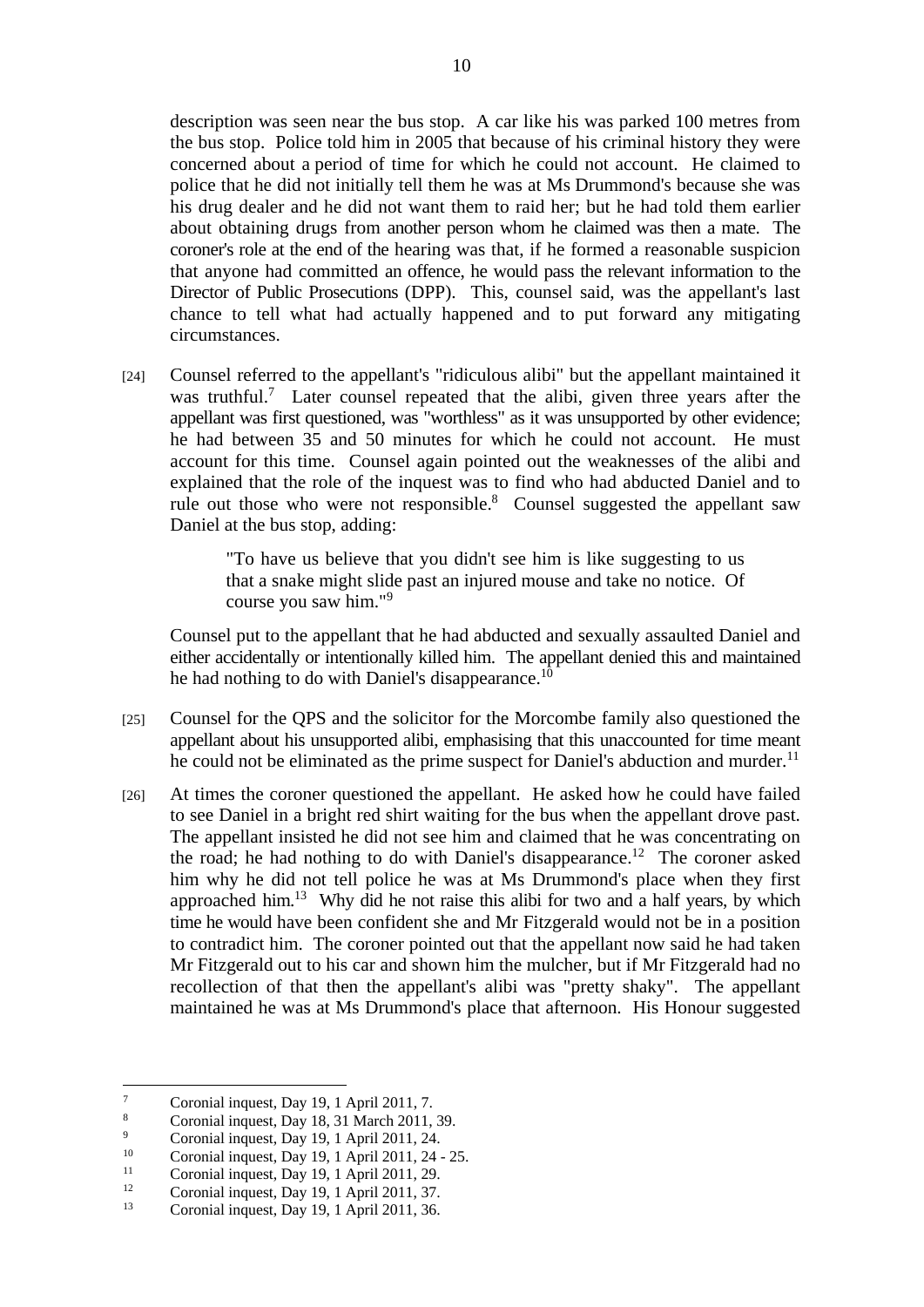that the appellant's late alibi was a lie to explain a critical missing half hour. The appellant denied this.14

- [27] The appellant was not warned at the inquest of his right to claim privilege when questioned about Daniel's disappearance. At the conclusion of his testimony on 1 April 2011 he was excused from giving further evidence.<sup>15</sup>
- [28] Ms Drummond and Mr Fitzgerald gave evidence at the inquest on 6 April 2011. Mr Fitzgerald said the appellant did not show him a mulcher and, given his interest in machinery, he was likely to have remembered if he had. Both Ms Drummond and Mr Fitzgerald said that on Sundays they were often at the Beerwah RSL, a five to ten minute drive from their home, playing poker machines with their loyalty cards. Ms Drummond was unsure whether they went home immediately after playing or whether they stayed on. Police obtained documentation showing that the loyalty cards were used at the RSL at 2.20 and 2.22 pm on 7 December 2003. It was not possible to say what time each card had been inserted into the poker machines. This evidence further confined the appellant's alibi.

#### *The covert police investigation*

- [29] A covert police investigation involving 36 undercover police officers in Queensland, Western Australia and Victoria commenced after the appellant left the inquest. An undercover police officer using the pseudonym, Joe Emery, met and befriended the appellant on his plane trip home to Western Australia on 1 April 2011. Over the ensuing months, Emery introduced him to a group of people who appeared to be a criminal gang but were in reality undercover police officers. They befriended the appellant and played out scenarios which appeared to involve the commission of more and more serious crimes for which the appellant was paid. He had lost his job and believed that the police were responsible. He began to spend more time with undercover officers known to him as Jeff and Paul. Over the following three months, he participated in 25 scenarios, all designed to culminate in a final scenario where he would meet the "big boss", Arnold, who would try to get the appellant to confess to Daniel's murder.
- [30] The appellant was involved in scenarios which appeared to him to include collecting money, sometimes from prostitutes; blackmailing a bank manager with photos of him with a prostitute; bribing a customs officer at Perth International Airport; a burglary involving \$50,000 worth of cigarettes; purchasing three pistols; purchasing false passports; collecting an allegedly stolen luxury car; collecting and transporting large sums of money; collecting and transporting "blood diamonds"; moving drugs for \$8,000; and moving ecstasy pills with discussion of a future job worth over \$1 million from which the appellant would receive ten per cent. In truth, no offences had been committed. The gang members emphasised the importance of honesty, loyalty and trust; the gang was powerful and could fix things with their Australia-wide connections, including in the police force. The gang also emphasised that the appellant had prospects of making a lot of money with them. All conversations during the operation were covertly recorded. The taped and transcribed conversations were tendered in the pre-trial hearing.

<sup>&</sup>lt;sup>14</sup> Coronial inquest, Day 19, 1 April 2011, 70 - 72.

Coronial inquest, Day 19, 1 April 2011, 80.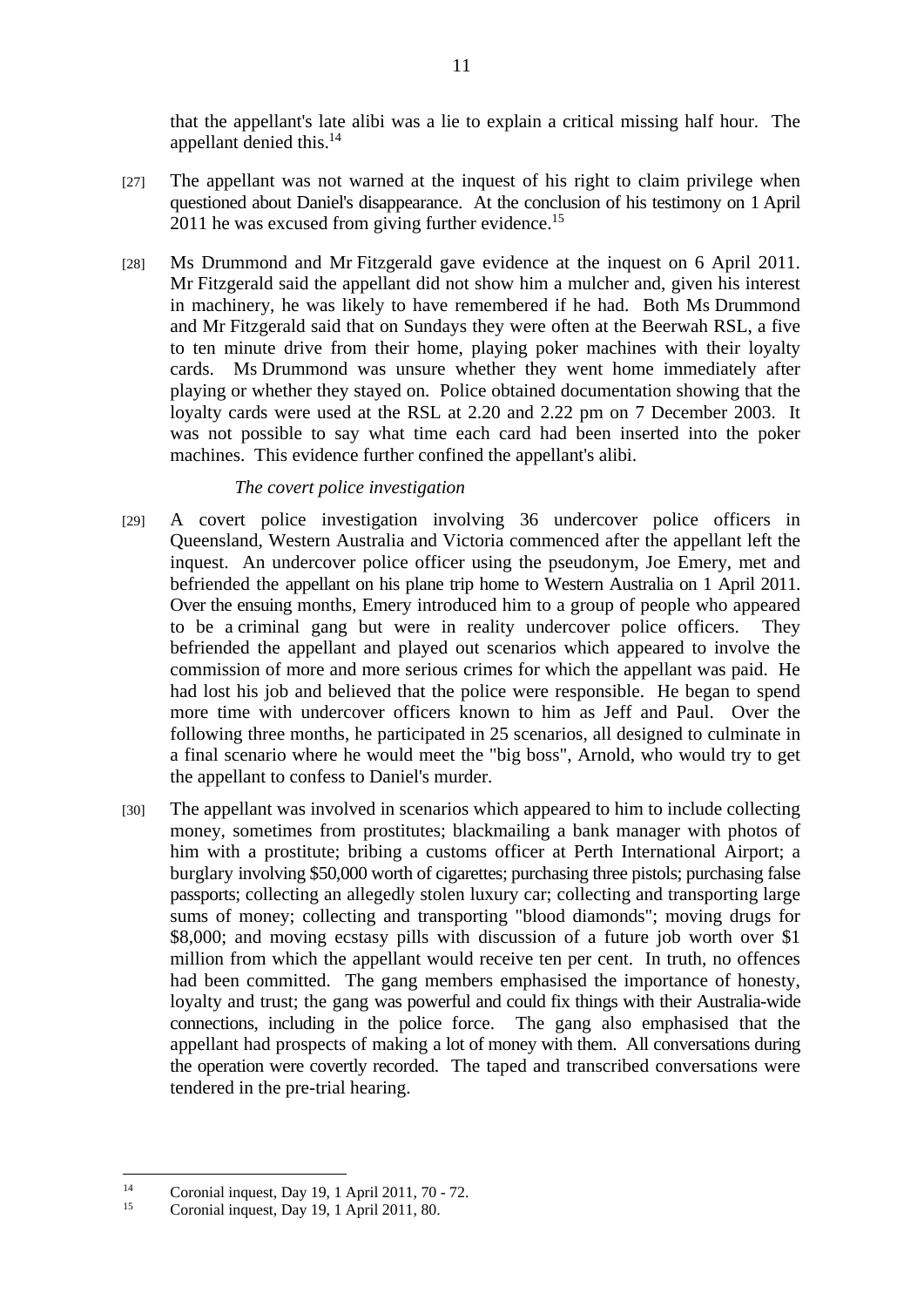- [31] Meanwhile, on 29 July 2011, the Queensland Coroners Court issued a notice to attend for the appellant to be recalled to the inquest on 26 October 2011. The notice stated that non-compliance would result in a fine and a warrant.
- [32] On 4 August 2011, Craig, an undercover police officer acting as a corrupt police officer, told Paul in the presence of the appellant, that there was a fresh "subpoena" for the appellant in the Coroners Court but that was something they could fix without any hassle.<sup>16</sup> The appellant told them about his prior sexual conduct of which he had been convicted but maintained he had nothing to do with Daniel's disappearance. He claimed his alibi was "a hundred percent" and police were pursuing him only because of his criminal history. He explained that was why he had changed his name. Paul emphasised the importance of the appellant being honest and that his prior convictions could be "fixed".<sup>17</sup> The appellant said that the "subpoena" would not "work" because he had legally changed his name.<sup>18</sup> Paul said, "I don't give a fuck what you've done or fuckin' anythin' man as long as you do the right thing by us and you're honest to us all the time man."19 Paul later assured the appellant: "the bosses will just make everything cool".20 Paul told the appellant he was a good mate and he wouldn't tell anyone about what the appellant said to him. The appellant responded, "I prefer nothing being said."21 Paul explained that the bosses would find out in any event. The appellant said, "It's like I didn't want to say anything…other than that I'll leave it, if I'm asked about it that's when I can say, spill me guts about it."<sup>22</sup> Paul again emphasised the need to be honest and that the other members of the gang did not "give a fuck" about what he had done. The appellant stated that had he known there was going to be another "subpoena" he would have told Paul or Jeff<sup>23</sup> that he was a suspect in Daniel's disappearance. Paul emphasised that, despite the appellant's lengthy criminal record, "the brotherhood" would look after him. The appellant insisted that he was not involved in Daniel's disappearance.
- [33] Jeff also emphasised to the appellant the importance of honesty and that whatever he had done in the past, gang members would not judge him badly; $^{24}$  it was honesty which bound them together.<sup>25</sup> Jeff would speak to Craig about the "subpoena". Jeff told the appellant not to stress; they would work it out. Jeff said that the gang could "work some miracles".
- [34] Later the appellant agreed with Paul's suggestion that the appellant was worried. Paul assured him that "they'll make it go away"<sup>26</sup> and emphasised the importance of being honest. Although the boss was a "fuckin' mean lookin' dude and all that he's actually a real good bloke".<sup>27</sup> "Arnold knows fuckin' everyone."<sup>28</sup> Paul raised the possibility of sending the appellant away for a while. The appellant agreed as long

- $21$  Above.
- $22$  Above.
- <sup>23</sup> Above, 48.

- $25$  Above, 73.
- $\frac{26}{27}$  Above, 93.
- $27$  Above, 94.
- Above, 95.

<sup>&</sup>lt;sup>16</sup> Transcript 4 August 2011, 36.<br> $\frac{17}{17}$  Above 40

 $17$  Above, 40.

 $18$  Above, 41.

 $19$  Above, 42.

 $20$  Above, 47.

 $24$  Above, 72.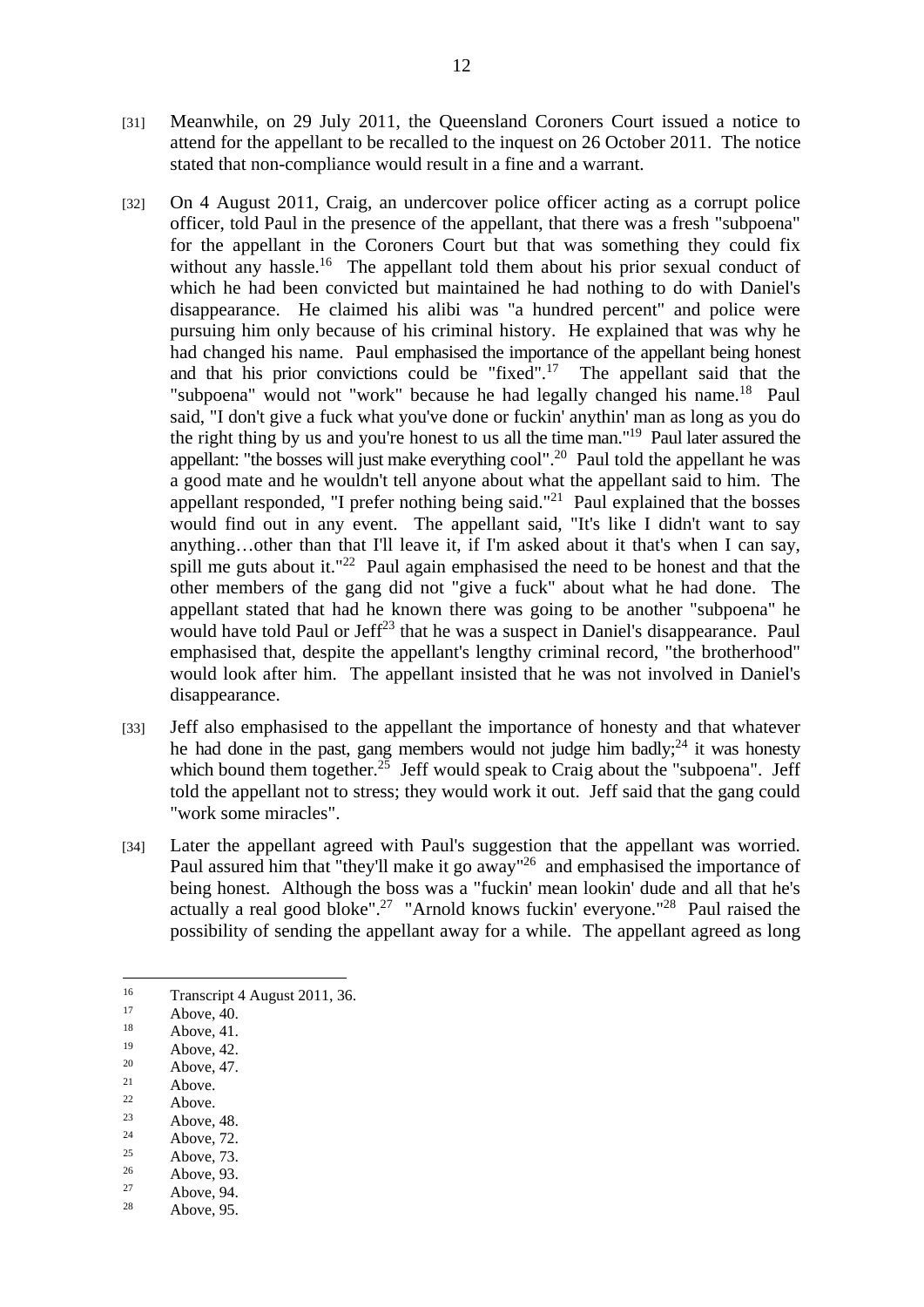as he could contact his parents at least once a month.<sup>29</sup> He told Paul that when police questioned him about Daniel's disappearance they kept "going over the same shit over and over." The last time they interviewed him, his father was present and the appellant told them "this is the last time, that's it…if you ever want to speak to me again you only arrest me for it…you know, take me to court".30 Paul discussed a "big job" coming up and the appellant expressed his hope to be part of it. Paul responded that, from what he had heard, the "shit what happened today" (the "subpoena") would not affect that.<sup>31</sup> It was up to Arnold, but Paul thought they would clear everything up and the appellant would still be involved in the "big job". $32$ 

- [35] On 8 August 2011, the appellant again spoke with gang members about his desire to remain part of the gang. They reassured him that the gang could fix anything. The appellant maintained he had nothing to hide. Paul told him that the boss, Arnold, would want to talk to him. They again discussed the notice to attend at the inquest and the "big job". $33$
- [36] On 9 August 2011, whilst the appellant was with Paul, Arnold rang. Paul told the appellant that Arnold wanted to see him. The appellant asked if it was about the "subpoena". Paul told the appellant to just tell Arnold the truth and that the meeting might be about how to make it all go away. The appellant met with Arnold alone.
- [37] Arnold said that there were a couple of things they needed to talk about. The appellant responded that he thought the "subpoena" was all dealt with. Arnold told the appellant they could sort it out but he needed to tell him everything because what they did was based on respect and honesty. He did not care what the appellant had done; all he wanted was loyalty, respect and honesty. The appellant told him about the appellant's convictions for two child sex offences in 1987 and 1993. He explained he was living in the area when Daniel disappeared and because of the appellant's previous offending the police had hounded him. He insisted he had nothing to do with Daniel's disappearance, but the police "reckon they've shot to pieces" half an hour of his alibi. He had lost his two eldest kids because people wrongly accused him of things. He was questioned at the inquest in March and April and thought that was the end of it. He was surprised when Craig told him there was now a "warrant" or "subpoena".
- [38] Arnold said that he had further information that morning that the appellant had murdered Daniel. This did not bother Arnold; he could sort things out, find alibis, do what needs to be done, but he must know what he had to do. He was in a "real dilemma". He wanted to move forward with their "big job" but could not until this matter was sorted out; the appellant was "too hot". Arnold had information that there was a "subpoena" coming for the appellant. Arnold understood the appellant was good for the gang but he had to weigh up the risks. He read some material to the appellant from papers, including: "Coroner's inquests are recommencing shortly and [the appellant] will again be... in the spotlight. If you can't sort this out, I suggest you drop him like a hot potato."34 Arnold again emphasised honesty, trust and respect. He would postpone the big job for a few months to sort this out because he

<sup>&</sup>lt;sup>29</sup> Above, 115.

 $30$  Above, 90.

 $31$  Above, 103.

 $32 \t\t Above, 104.$ <br> $33 \t\t 8 \t\t Aupust, 20$ 

 $\frac{33}{34}$  8 August 2011, 6 -11.

<sup>34 9</sup> August 2011, "Crime Boss Interview", 10.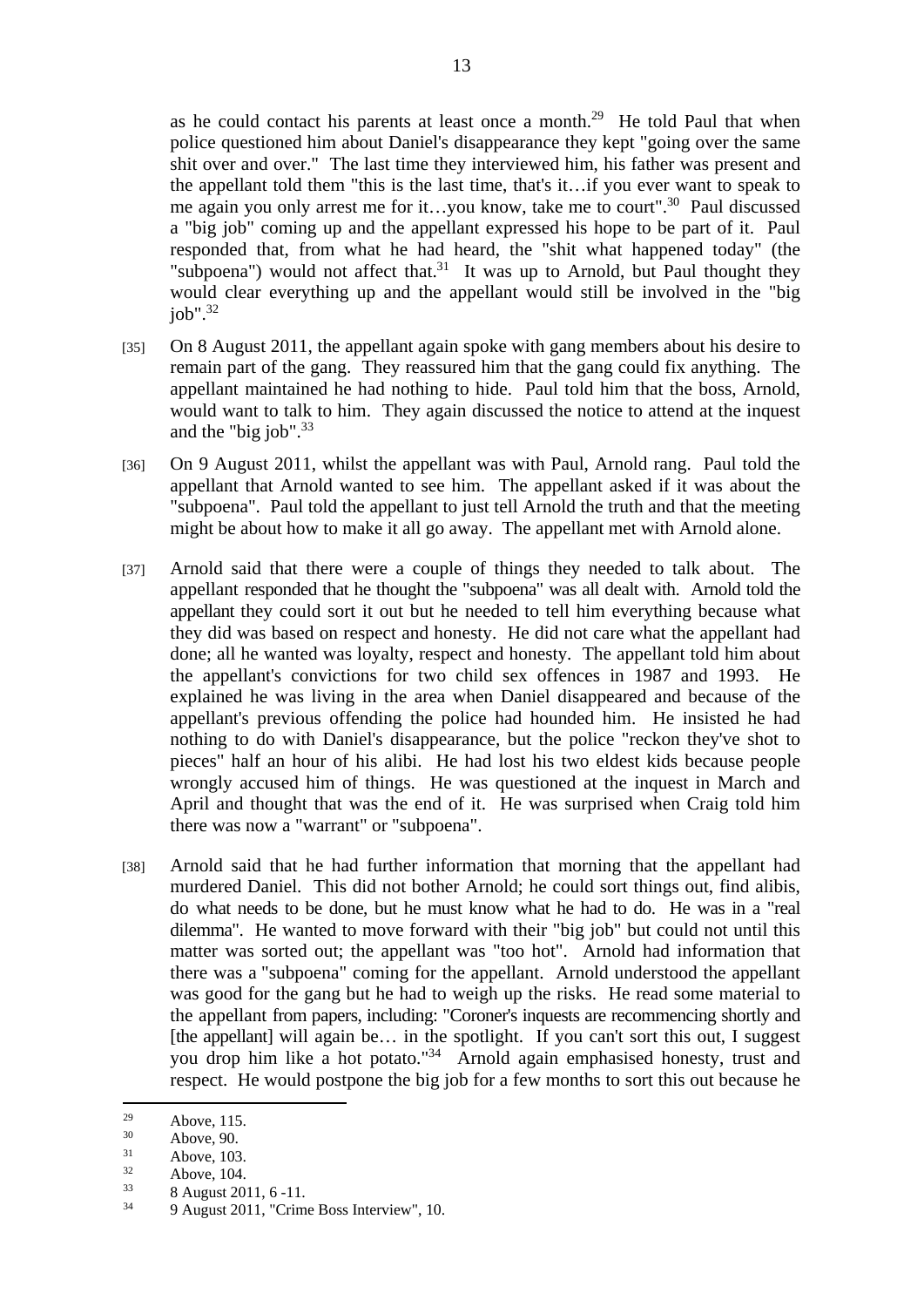had been told the appellant was loyal and had a good relationship with some of the boys who spoke highly of him.

[39] Arnold asked if there was "any D-N-A or that kind of shit". The appellant said there was no DNA; they searched his car but found nothing. The appellant then made the following chilling admissions to pulling down Daniel's pants, killing him and disposing of the body. I will set out a lengthy extract so that the text and context can be appreciated:

| "Arnold:   | So what do I need to fix                                                                                                                                  |
|------------|-----------------------------------------------------------------------------------------------------------------------------------------------------------|
| Appellant: | Yeah okay. No, yeah I did it                                                                                                                              |
| Arnold:    | Alright, okay, so you did it but what I'm saying is,<br>you know, I need to kind of know, I need to step you<br>right back to the whole thing             |
| Appellant: | Yep                                                                                                                                                       |
| Arnold:    | So I, so if there's anything like. I don't know if<br>they've got any D-N-A or that kind of shit                                                          |
| Appellant: | There's no D-N-A but $(wds)^{35}$                                                                                                                         |
|            | -Overtalk-                                                                                                                                                |
| Arnold:    | You know, obviously they haven't found the fuckin'<br>body                                                                                                |
| Appellant: | They took my car, they searched my car, did all<br>forensics in my car, they got nothing out of my car                                                    |
| Arnold:    | Well look just, lead me through the whole fuckin'<br>thing, how it happened, from woe to go. Then I'll<br>think about things that we need to sort and fix |
| Appellant: | Um                                                                                                                                                        |
| Arnold:    | -Clears Throat- want a coffee (wds)?                                                                                                                      |
| Appellant: | No I'm right thank you                                                                                                                                    |
| Arnold:    | Yeah                                                                                                                                                      |
| Appellant: | I don't know how it, I seen him standing there I did a<br>loop around and came back (wds)                                                                 |
| Arnold:    | Okay, what, what time was this?                                                                                                                           |
| Appellant: | I don't know exactly, lunch time                                                                                                                          |
|            | -Overtalk-                                                                                                                                                |
| Arnold:    | About lunch time (wds) morning                                                                                                                            |
|            | -Overtalk-                                                                                                                                                |
| Appellant: | Lunch time, afternoon                                                                                                                                     |

 $\overline{a}$ 35 "wds" refers to unintelligible words.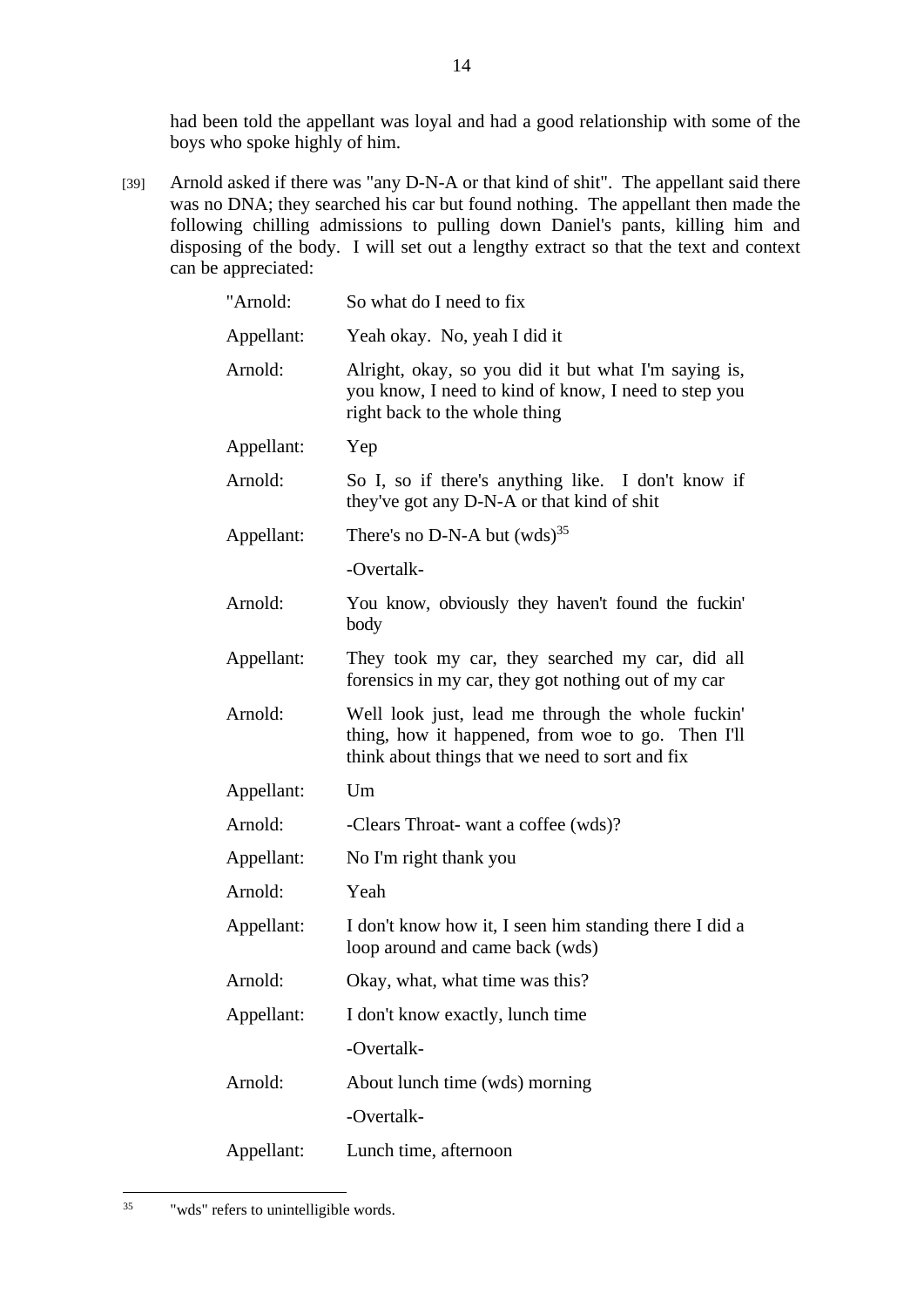| Arnold:    | You were going, where were you going, where?                                                                                      |
|------------|-----------------------------------------------------------------------------------------------------------------------------------|
| Appellant: | I was going up to my boss's father's place to pick up<br>a wood mulcher                                                           |
| Arnold:    | Going to your boss's father's place                                                                                               |
| Appellant: | Yeah                                                                                                                              |
| Arnold:    | To pick up a wood mulcher, yep                                                                                                    |
| Appellant: | `cause I'd done some tree lopping in our yard and (wds)                                                                           |
| Arnold:    | Yep                                                                                                                               |
| Appellant: | (wds) little one                                                                                                                  |
| Arnold:    | Yep                                                                                                                               |
| Appellant: | Um, picked it up and on the way home there was a<br>broken down bus                                                               |
| Arnold:    | Yeah                                                                                                                              |
| Appellant: | (wds) bus broken down and then I seen Daniel                                                                                      |
| Arnold:    | Did you know him at all?                                                                                                          |
| Appellant: | N <sub>o</sub>                                                                                                                    |
| Arnold:    | Okay, so you've seen him on the side of the road?                                                                                 |
| Appellant: | Yep                                                                                                                               |
| Arnold:    | What you do a ewey or something or?                                                                                               |
| Appellant: | No, I went up around the park in the church car park<br>'cause my car was never on the road so I don't know<br>how they got (wds) |
| Arnold:    | Because there was some, I heard something about a<br>white four wheel drive that they say                                         |
| Appellant: | Yeah, well it was not sitting on the highway at all                                                                               |
| Arnold:    | So you parked behind the                                                                                                          |
| Appellant: | <b>Behind</b>                                                                                                                     |
| Arnold:    | Near the church or whatever it was                                                                                                |
| Appellant: | Yeah, yeah                                                                                                                        |
| Arnold:    | Okay                                                                                                                              |
| Appellant: | Ah, I walked down and sat there and then                                                                                          |
| Arnold:    | Did you talk to him for long or?                                                                                                  |
| Appellant: | I didn't talk to him at all when I got there, maybe just<br>lookin' as though I was waiting for the bus                           |
| Arnold:    | Okay, yeah, fair enough, yeah                                                                                                     |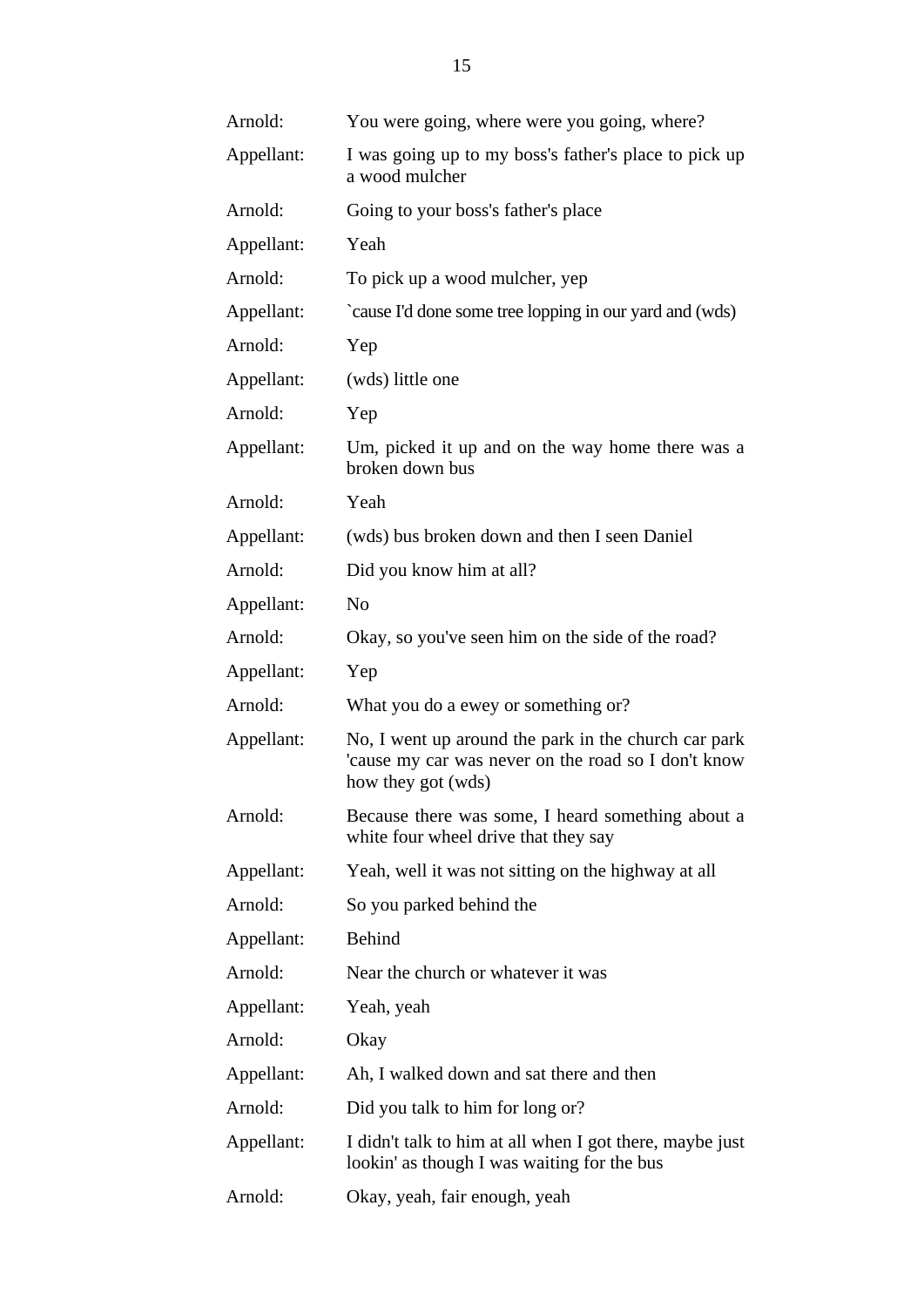| Appellant: | Um, the bus drove past and that's when I said I'm<br>going down to the shopping centre, do you want a<br>lift?                                                 |
|------------|----------------------------------------------------------------------------------------------------------------------------------------------------------------|
| Arnold:    | Yep                                                                                                                                                            |
| Appellant: | And he's gone yep um -                                                                                                                                         |
| Arnold:    | So he missed the bus or something did he or?                                                                                                                   |
| Appellant: | No the bus drove past                                                                                                                                          |
| Arnold:    | Okay                                                                                                                                                           |
| Appellant: | Because he was given the orders not to pick up<br>anymore passengers, `cause it was the broken down one<br>and there'd be another bus through in a few minutes |
| Arnold:    | Yep, yeo, okay so you asked him if he wanted a lift<br>and he said yeah                                                                                        |
| Appellant: | Yep. He's jumped in                                                                                                                                            |
| Arnold:    | Where, where did he sit in the car, the front, the<br>back?                                                                                                    |
| Appellant: | Front seat                                                                                                                                                     |
| Arnold:    | Passenger's seat, front                                                                                                                                        |
| Appellant: | Front passenger's seat, yeah                                                                                                                                   |
| Arnold:    | Yep                                                                                                                                                            |
| Appellant: | Um, he, um, instead of taking him to the shopping<br>centre I took him to a secluded spot that I knew of                                                       |
| Arnold:    | What was that?                                                                                                                                                 |
| Appellant: | Ah, it's at Beerwah, just off (wds)                                                                                                                            |
| Arnold:    | What's it called `cause that's pretty important, what's<br>it called?                                                                                          |
| Appellant: | Beerwah                                                                                                                                                        |
| Arnold:    | Beerwah                                                                                                                                                        |
| Appellant: | Yeah, -B- double -E- R-W-A-H. That's where I live                                                                                                              |
|            | -Overtalk-                                                                                                                                                     |
| Arnold:    | Beerwah.                                                                                                                                                       |
| Appellant: | Yep, that's where I lived, Beerwah                                                                                                                             |
| Arnold:    | Okay, so you know the area, you knew the area<br>pretty well, you've taken him to Beerwah, where,<br>how far away is that from where you picked him up?        |
| Appellant: | Oh, half an hour                                                                                                                                               |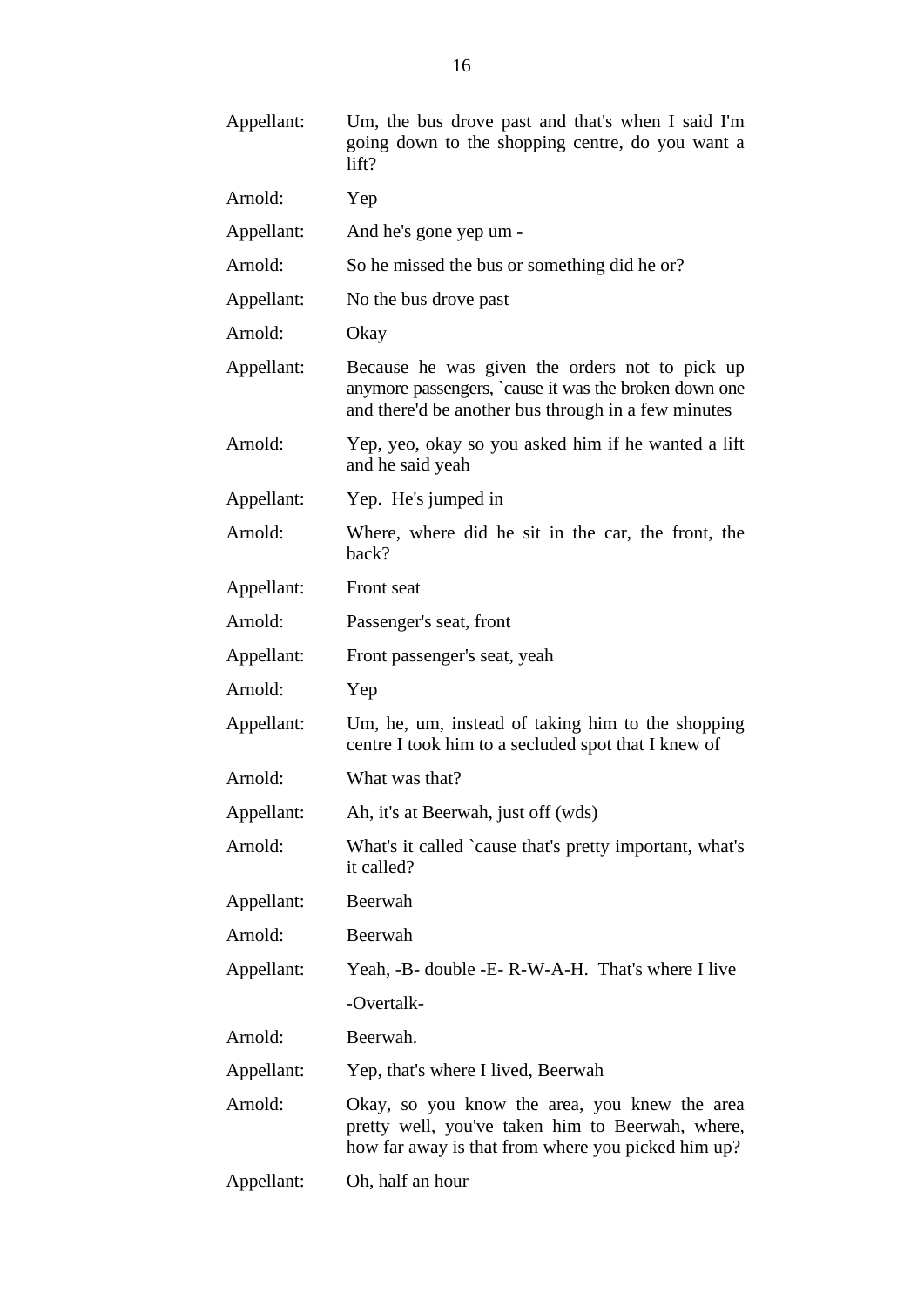| Arnold:    | Half an hour?                                                                     |
|------------|-----------------------------------------------------------------------------------|
| Appellant: | Approximately yeah                                                                |
| Arnold:    | I don't know the area, I've never really been to<br>Queensland                    |
|            | -Overtalk-                                                                        |
| Appellant: | Yeah                                                                              |
| Arnold:    | Alright, so you've taken him to Beerwah. Did you<br>talk to him along the way or? |
| Appellant: | Yeah, just chatted                                                                |
| Arnold:    | No, no problems?                                                                  |
| Appellant: | N <sub>o</sub>                                                                    |
| Arnold:    | Alright. Well like I said I'm not judging you at all                              |
| Appellant: | Yeah                                                                              |
| Arnold:    | Alright, so bear that in mind, alright?                                           |
| Appellant: | Yeah                                                                              |
| Arnold:    | Just tell me what I need to fix. You've taken him to<br>Beerwah                   |
| Appellant: | Um, yeah, went to an abandoned house thing that I<br>knew where                   |
| Arnold:    | Do you know exactly where that was?                                               |
| Appellant: | Yeah, end of Roys Road.                                                           |
| Arnold:    | Endaroys?                                                                         |
| Appellant: | End of Roys Road                                                                  |
| Arnold:    | How do you spell that?                                                            |
| Appellant: | No, Roys Road.                                                                    |
| Arnold:    | Oh, Roys Road.                                                                    |
| Appellant: | Yeah                                                                              |
| Arnold:    | $R-O-Y-S$ or something is it?                                                     |
| Appellant: | Yep                                                                               |
| Arnold:    | Roys Road                                                                         |
| Appellant: | Yeah                                                                              |
| Arnold:    | At the end                                                                        |
| Appellant: | Yep                                                                               |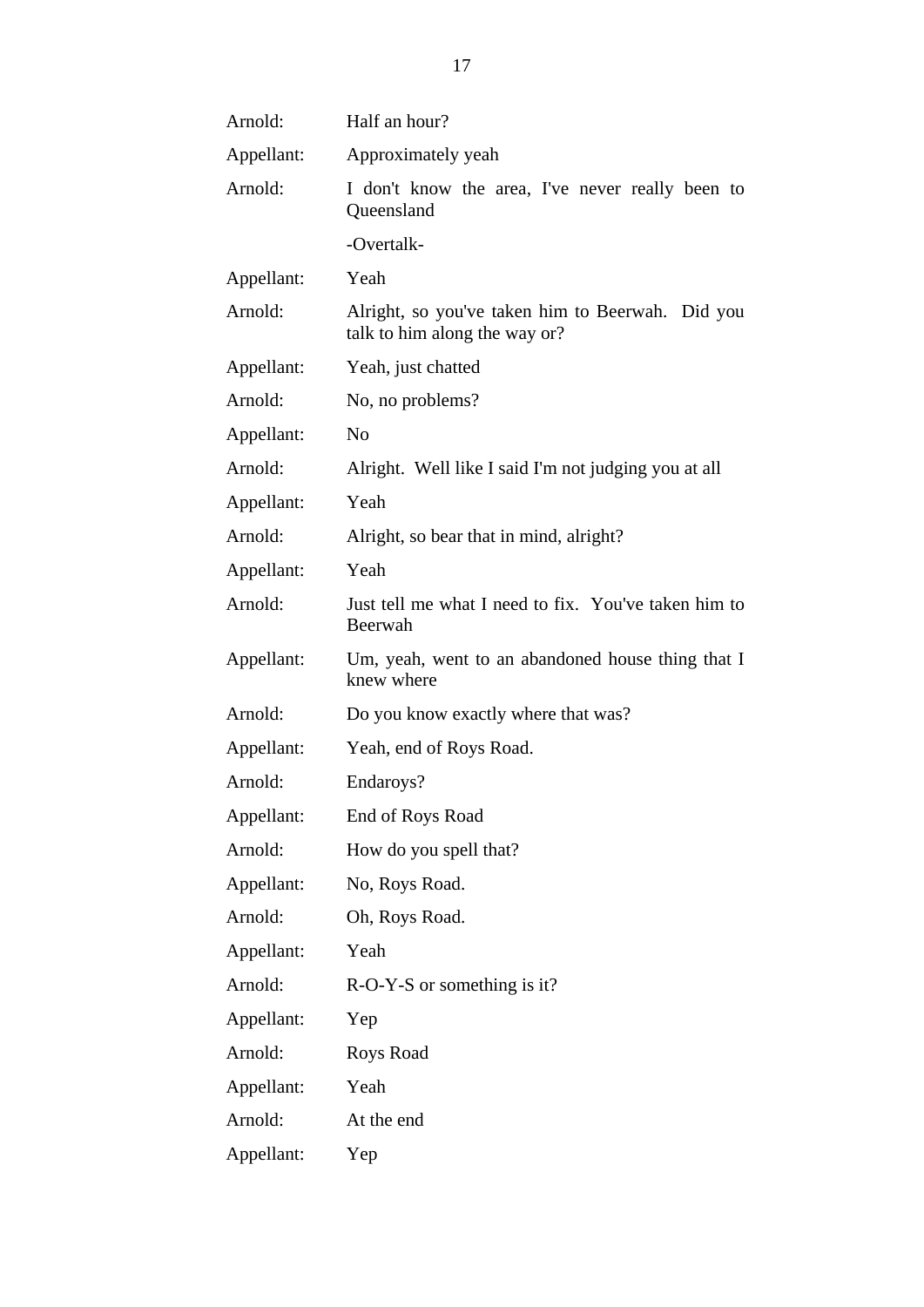| Arnold:    | What we might need to do is (wds) get that sort,<br>we're gonna need to get that sorted                                                                    |
|------------|------------------------------------------------------------------------------------------------------------------------------------------------------------|
| Appellant: | Yeah                                                                                                                                                       |
| Arnold:    | Alright? Um                                                                                                                                                |
| Appellant: | Um, there's nothing there, I went back (wds) just put<br>it under bushes and I went back (wds)                                                             |
| Arnold:    | Okay, so                                                                                                                                                   |
|            | -Overtalk-                                                                                                                                                 |
| Appellant: | It had already (wds)                                                                                                                                       |
| Arnold:    | So you've taken him to the house?                                                                                                                          |
| Appellant: | Yeah                                                                                                                                                       |
| Arnold:    | What happened in the house?                                                                                                                                |
| Appellant: | Um - Pause - he                                                                                                                                            |
| Arnold:    | Like I said, I'm not judging you alright?                                                                                                                  |
| Appellant: | Yep. I never got to molest him or anything like that,<br>he panicked and I panicked and grabbed him around<br>the throat and before I knew it he was dead. |
| Arnold:    | Alright, and how long did it take you to strangle him<br>out do you know?                                                                                  |
| Appellant: | Ah lost track of time                                                                                                                                      |
|            | -Overtalk-                                                                                                                                                 |
| Arnold:    | You probably don't think about (wds)                                                                                                                       |
| Appellant: | Yeah, yeah                                                                                                                                                 |
| Arnold:    | So, what you were looking                                                                                                                                  |
|            | -Overtalk-                                                                                                                                                 |
| Appellant: | It didn't seem, it didn't seem long                                                                                                                        |
| Arnold:    | Alright. So you grabbed him around the throat, were<br>you still sitting in the car?                                                                       |
| Appellant: | No no this is, we were out of the car                                                                                                                      |
|            | -Overtalk-                                                                                                                                                 |
| Arnold:    | You've taken him to the house                                                                                                                              |
| Appellant: | Yeah                                                                                                                                                       |
| Arnold:    | Whereabouts in the house?                                                                                                                                  |
| Appellant: | Um, just in to the, there's no furniture or nothing it's<br>just in the first room                                                                         |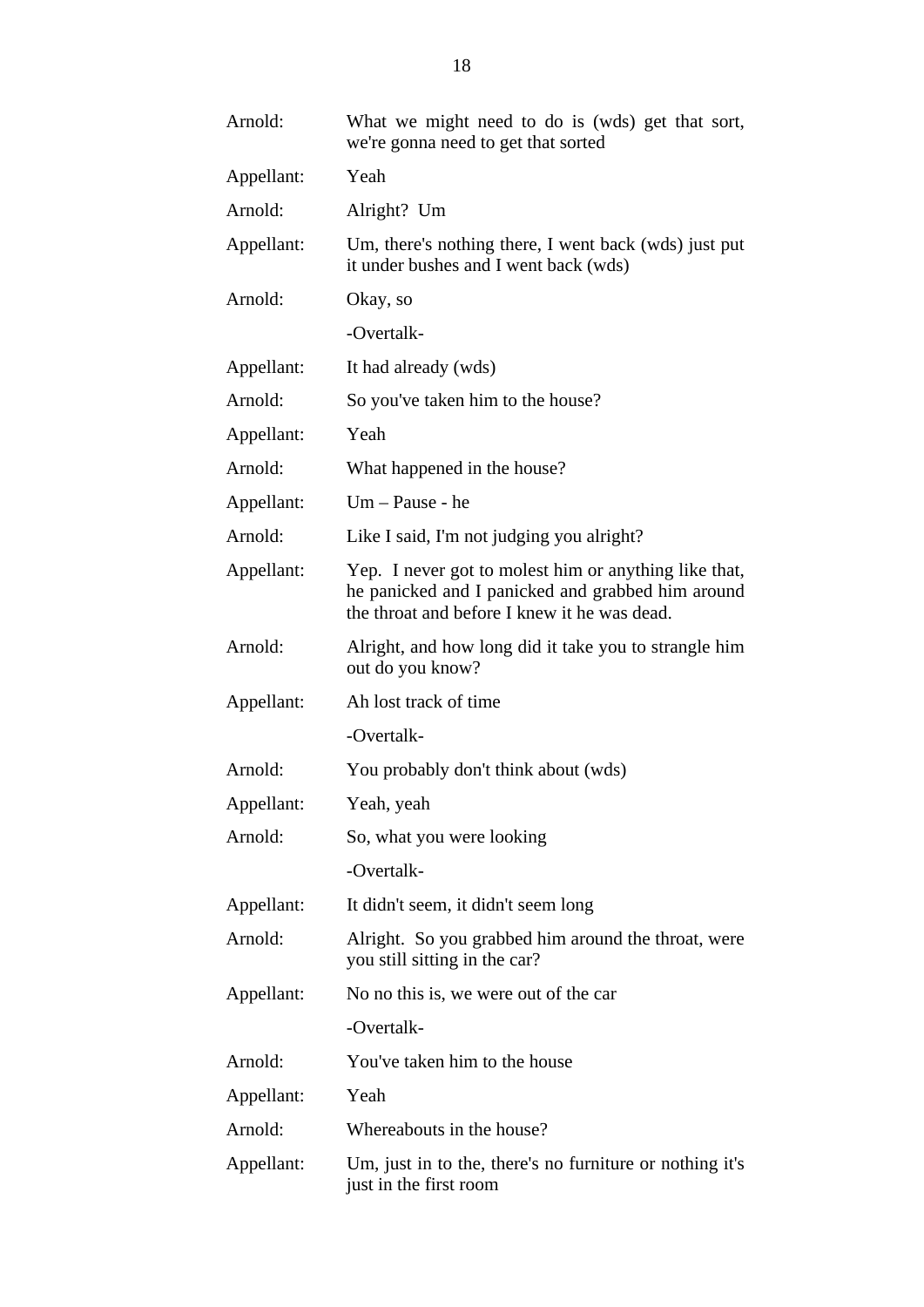| Arnold:    | The first room?                                                   |
|------------|-------------------------------------------------------------------|
| Appellant: | Yeah, in the door                                                 |
| Arnold:    | Did he fuckin' spit any blood, anything in that room?             |
| Appellant: | Not that I know of, no                                            |
| Arnold:    | What about his clothing, did he have his clothing on<br>still or? |
| Appellant: | Um, yes he had his clothing on then                               |
| Arnold:    | Alright, so you've choked him out                                 |
| Appellant: | Yeah                                                              |
| Arnold:    | He's he's, he's died                                              |
| Appellant: | Yep                                                               |
| Arnold:    | In that room                                                      |
| Appellant: | Yep                                                               |
| Arnold:    | What's, what have you done then with him?                         |
| Appellant: | Um, taken him outside, took his, put him in the back<br>of my car |
| Arnold:    | When you say the back of your car you're talking<br>about the     |
| Appellant: | Yeah                                                              |
| Arnold:    | Was it a white four wheel drive or something?                     |
| Appellant: | Yep                                                               |
| Arnold:    | Okay                                                              |
| Appellant: | Pajero                                                            |
| Arnold:    | Okay                                                              |
| Appellant: | So it had a, like a                                               |
| Arnold:    | Like a big door at the back                                       |
| Appellant: | Yeah                                                              |
| Arnold:    | Did it have seats in the back as well or?                         |
| Appellant: | It had the seats taken out                                        |
| Arnold:    | Okay                                                              |
| Appellant: | The mul', the mulcher was in there                                |
| Arnold:    | Alright, so you've lied him in the back of the car?               |
| Appellant: | Yep                                                               |
| Arnold:    | With the mulcher next to him?                                     |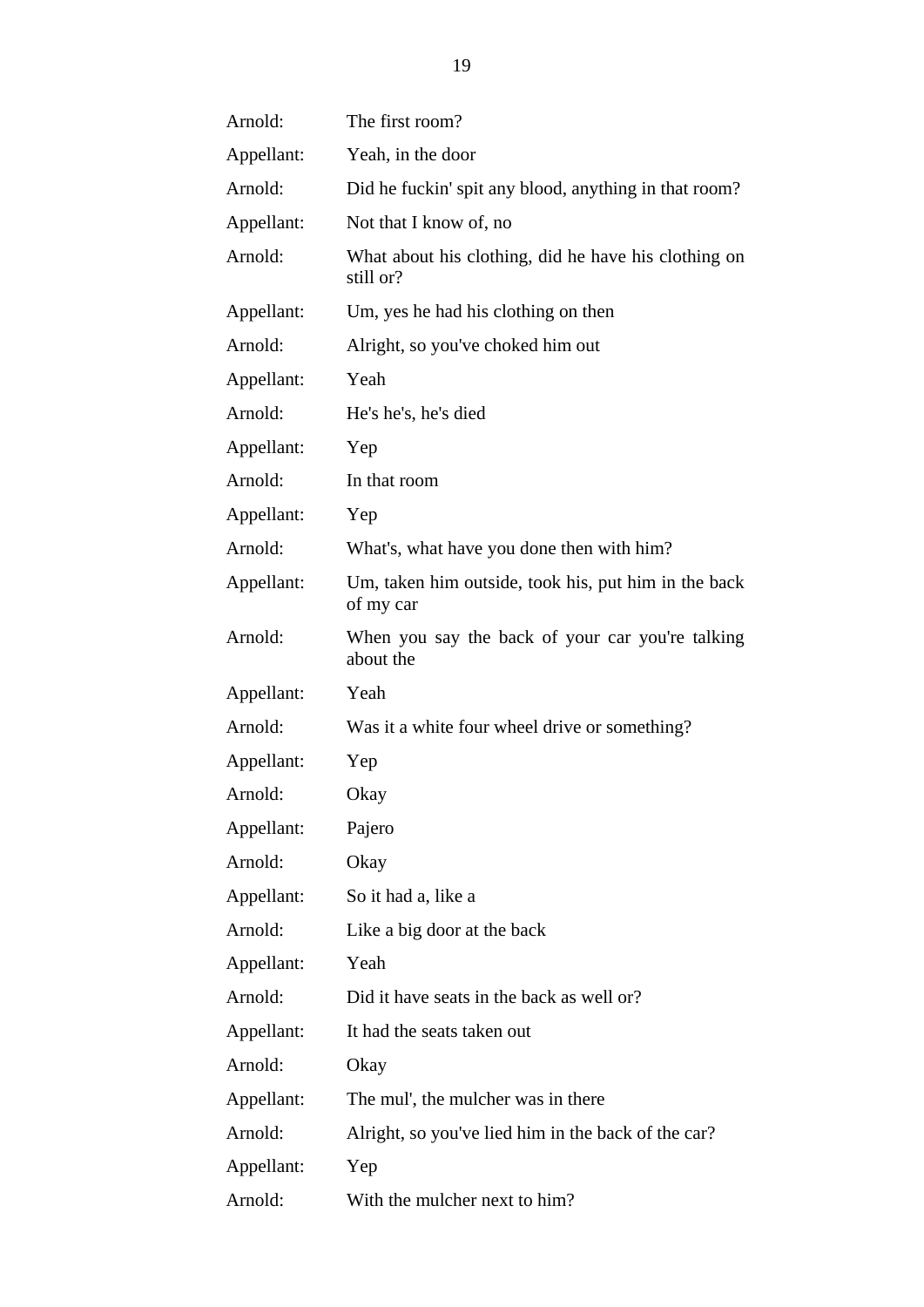| Appellant: | Yes                                                                                                                                                                                                              |
|------------|------------------------------------------------------------------------------------------------------------------------------------------------------------------------------------------------------------------|
| Arnold:    | Has he touched the mulcher or?                                                                                                                                                                                   |
| Appellant: | Nothing                                                                                                                                                                                                          |
| Arnold:    | Do you reckon you left any prints at the house or?                                                                                                                                                               |
| Appellant: | No. The house has just gone                                                                                                                                                                                      |
| Arnold:    | Gone?                                                                                                                                                                                                            |
| Appellant: | Yep                                                                                                                                                                                                              |
| Arnold:    | Alright so we'll get to that in a minute so you've<br>taken him in the back of your car, how long has this<br>taken you?                                                                                         |
| Appellant: | Um, oh, I only had to go like from the house a<br>hundred and fifty metres to where I 'cause it's all<br>bush and it's an old                                                                                    |
|            | -Overtalk-                                                                                                                                                                                                       |
| Arnold:    | Alright, so you've taken him from the house                                                                                                                                                                      |
|            | -Overtalk-                                                                                                                                                                                                       |
| Appellant: | It's an old sand, it's an old sand mining site                                                                                                                                                                   |
| Arnold:    | You picked him up from the hou', from the house                                                                                                                                                                  |
| Appellant: | Yep                                                                                                                                                                                                              |
| Arnold:    | Put him in the back of your car                                                                                                                                                                                  |
| Appellant: | Yep                                                                                                                                                                                                              |
| Arnold:    | Then you've driven him a hundred and fifty metres or so                                                                                                                                                          |
| Appellant: | Yep                                                                                                                                                                                                              |
| Arnold:    | To, to where?                                                                                                                                                                                                    |
| Appellant: | Um, more secluded bush away from, oh it's in a fenced<br>off area, I was actually goin' to lease the property to<br>do sand blasting on                                                                          |
| Arnold:    | Yep                                                                                                                                                                                                              |
| Appellant: | And, um, there's an embankment where there's like<br>sand mining got up to and then it's all been grown<br>over with trees and bush again and then you got the<br>old lake, sand mining lake                     |
| Arnold:    | Yep. Look, I'm not familiar with the area, just draw<br>us a little fuckin' map on that so that I, I know where<br>you're talking about, just like from where the house<br>was to where the, where the thing was |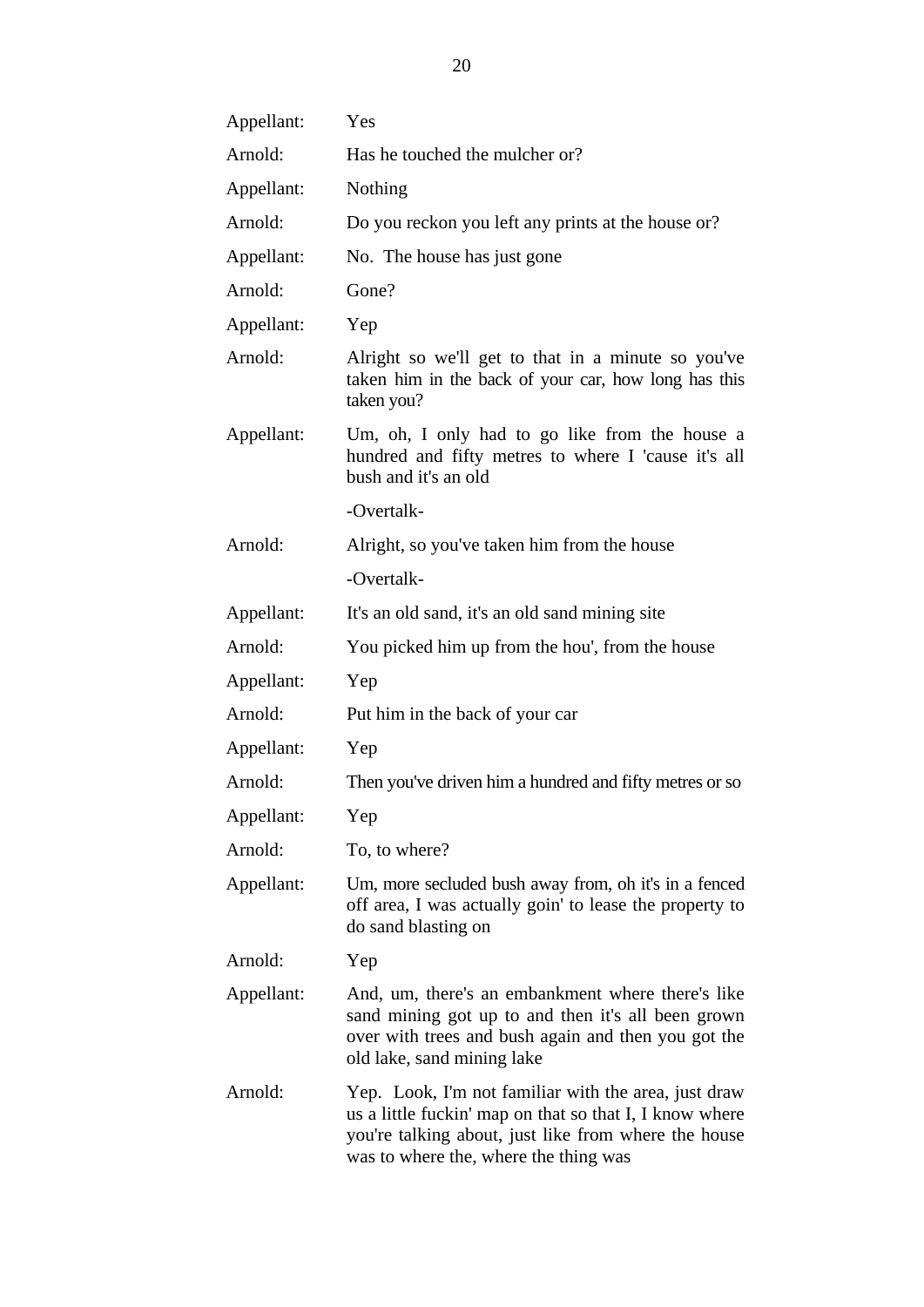| Appellant: | The end of Roys Road comes in here like that to a<br>macadamia or an avocado farm                                           |
|------------|-----------------------------------------------------------------------------------------------------------------------------|
| Arnold:    | Yeah                                                                                                                        |
| Appellant: | And that sorta spreads out around here like this and<br>everything's a couple of sheds and then there was the<br>house here |
| Arnold:    | Yep. This is the road here is it?                                                                                           |
| Appellant: | There's the driveway, oh this is just the property area<br>sorta thing                                                      |
| Arnold:    | Yeah, yeah                                                                                                                  |
| Appellant: | Um, where the house is there's a little track that goes<br>off down there through a gate                                    |
| Arnold:    | Yep                                                                                                                         |
| Appellant: | Down to it's nothing, there was a caravan and an old<br>mobile (wds)                                                        |
| Arnold:    | About a hundred and fifty metres away ya reckon?                                                                            |
| Appellant: | Yep                                                                                                                         |
| Arnold:    | Alright, okay. So once you've done that, what have<br>done with him then?                                                   |
| Appellant: | I took him out of the car                                                                                                   |
| Arnold:    | Yep                                                                                                                         |
| Appellant: | Um, dragged him down the embankment and                                                                                     |
| Arnold:    | When you dragged him did you leave anything?                                                                                |
| Appellant: | Oh I                                                                                                                        |
| Arnold:    | How'd you drag him?                                                                                                         |
| Appellant: | Just                                                                                                                        |
| Arnold:    | By the feet by the arms or?                                                                                                 |
|            | -Overtalk-                                                                                                                  |
| Appellant: | Actually I didn't, I carried him over and threw him<br>down the embankment and he sort of (wds)                             |
|            | -Overtalk-                                                                                                                  |
| Arnold:    | Okay, so you threw him over the embankment?                                                                                 |
| Appellant: | Yeah                                                                                                                        |
| Arnold:    | How, how far was that?                                                                                                      |
|            | -Overtalk-                                                                                                                  |
| Appellant: | About a metre and a half                                                                                                    |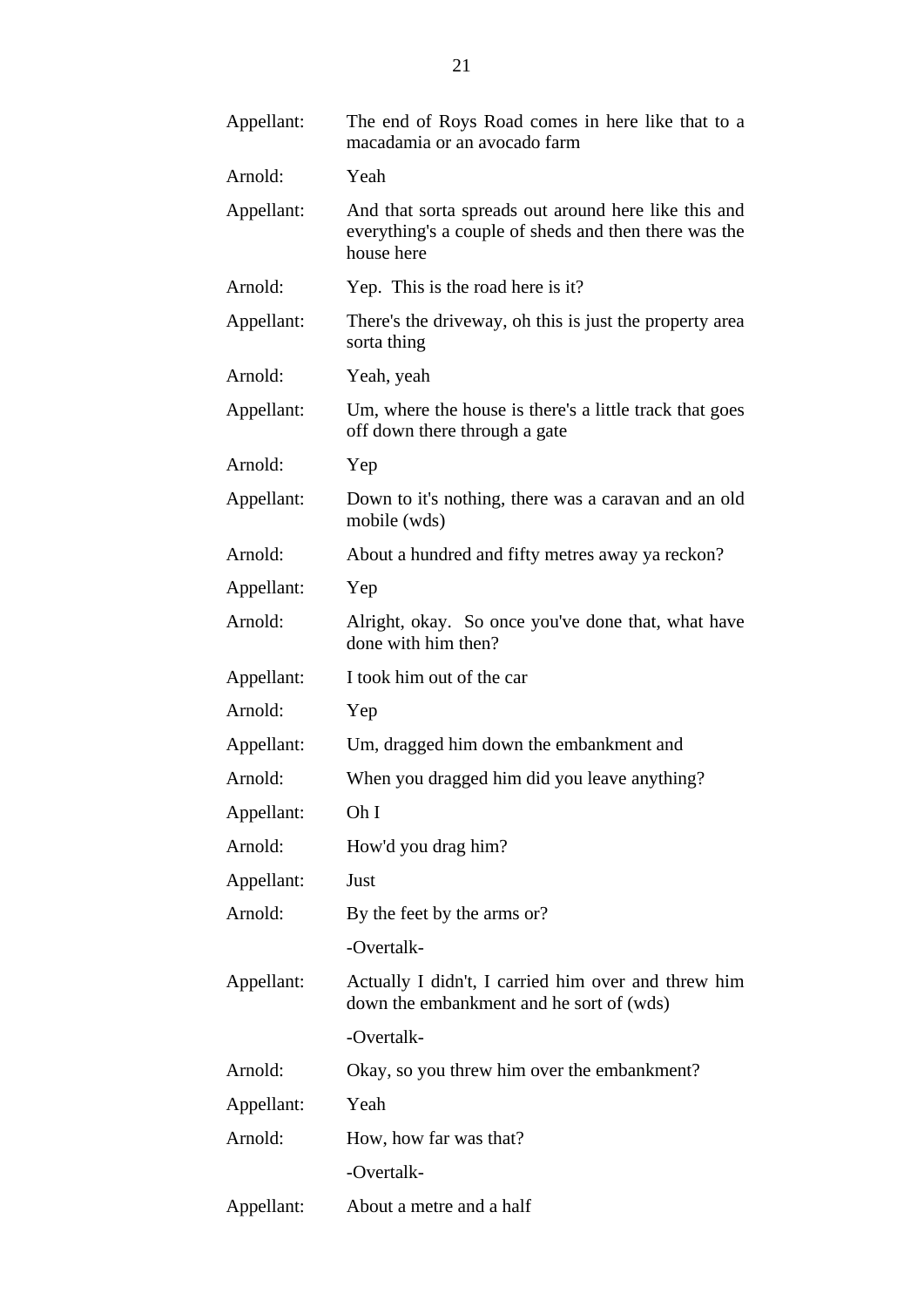| Arnold:    | A metre and a half down. Has he left any marks or?                                                                                                  |
|------------|-----------------------------------------------------------------------------------------------------------------------------------------------------|
| Appellant: | No way                                                                                                                                              |
| Arnold:    | Okay you fuckin' pushed him                                                                                                                         |
| Appellant: | Pushed him                                                                                                                                          |
| Arnold:    | Like the old cowboy movies                                                                                                                          |
| Appellant: | Pushed him                                                                                                                                          |
| Arnold:    | Alright, so he's gone down the bank, down the<br>embankment about a metre and a half?                                                               |
| Appellant: | Yeah                                                                                                                                                |
| Arnold:    | What have you done then?                                                                                                                            |
| Appellant: | I went down there and just went on dragging him<br>through, I don't know how far it was um, until I<br>found somewhere I thought was                |
| Arnold:    | A good spot                                                                                                                                         |
| Appellant: | Yeah                                                                                                                                                |
| Arnold:    | So was that sand, grass, what?                                                                                                                      |
| Appellant: | Sandy                                                                                                                                               |
| Arnold:    | Did he still have all his clothes on, did you leave<br>anything behind?                                                                             |
| Appellant: | Yes, no he had all his clothes on                                                                                                                   |
| Arnold:    | Yeah                                                                                                                                                |
| Appellant: | Um, I stripped him off                                                                                                                              |
| Arnold:    | Yeah.                                                                                                                                               |
| Appellant: | And um trees and all that sorta stuff, branches and<br>covered his body with that. His clothes I took back<br>with me and threw them into the creek |
| Arnold:    | You threw them in the creek                                                                                                                         |
| Appellant: | (wds)                                                                                                                                               |
|            | -Overtalk-                                                                                                                                          |
| Arnold:    | Which creek?                                                                                                                                        |
| Appellant: | I'm not too sure (wds)                                                                                                                              |
| Arnold:    | Was the creek there?                                                                                                                                |
|            | -Overtalk-                                                                                                                                          |
| Appellant: | (wds)                                                                                                                                               |
| Arnold:    | Right there or did you have                                                                                                                         |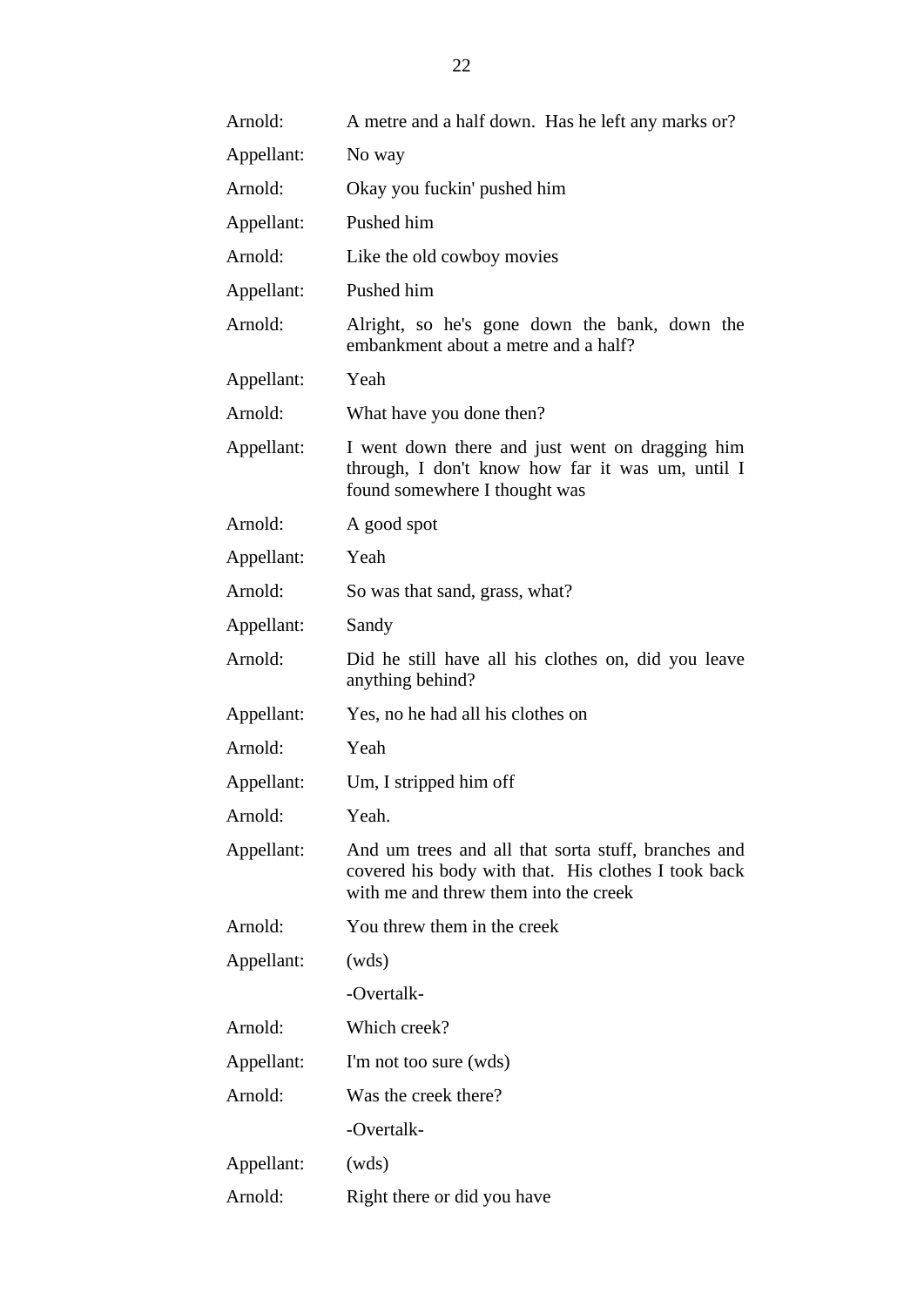| Appellant: | No, no, it was on the way home, I had to go across<br>(wds) I was still secluded and everything but like an<br>old logging bridge type thing                        |
|------------|---------------------------------------------------------------------------------------------------------------------------------------------------------------------|
| Arnold:    | Right, you've gone over a logging bridge down a<br>creek or something?                                                                                              |
| Appellant: | Yeah there's a creek there it was fast flowing and I<br>threw his clothes in there                                                                                  |
| Arnold:    | You just chucked them in there, did you have to put<br>them in a bag or anything like that, just one by one<br>or the whole lot or?                                 |
| Appellant: | I just threw them in there                                                                                                                                          |
| Arnold:    | And what happened to them (wds)?                                                                                                                                    |
| Appellant: | Um, sank, sank and floated away                                                                                                                                     |
| Arnold:    | They sank and floated away                                                                                                                                          |
| Appellant: | Nothing, none of that's ever been found                                                                                                                             |
| Arnold:    | You're lucky aren't you?                                                                                                                                            |
| Appellant: | Yep. And the house (wds)                                                                                                                                            |
|            | -Overtalk-                                                                                                                                                          |
| Arnold:    | Alright, so, so after you, after you've done all that,<br>now I've, I've heard something about a fuckin' watch,<br>that you had a watch or some fuckin' thing, some |
| Appellant: | Yep                                                                                                                                                                 |
| Arnold:    | Did you have that, keep or?                                                                                                                                         |
| Appellant: | All went in                                                                                                                                                         |
| Arnold:    | The whole lot went in, everything. So you didn't<br>keep anything?                                                                                                  |
|            | -Overtalk-                                                                                                                                                          |
| Appellant: | All. There's nothing                                                                                                                                                |
| Arnold:    | There's no chance anyone's gonna find anything                                                                                                                      |
| Appellant: | Nah                                                                                                                                                                 |
| Arnold:    | Of his?                                                                                                                                                             |
| Appellant: | No, nothing                                                                                                                                                         |
| Arnold:    | Alright, so you've left him there under the shrubs?                                                                                                                 |
| Appellant: | Yeah                                                                                                                                                                |
| Arnold:    | What have you done then?                                                                                                                                            |
| Appellant: | I went home                                                                                                                                                         |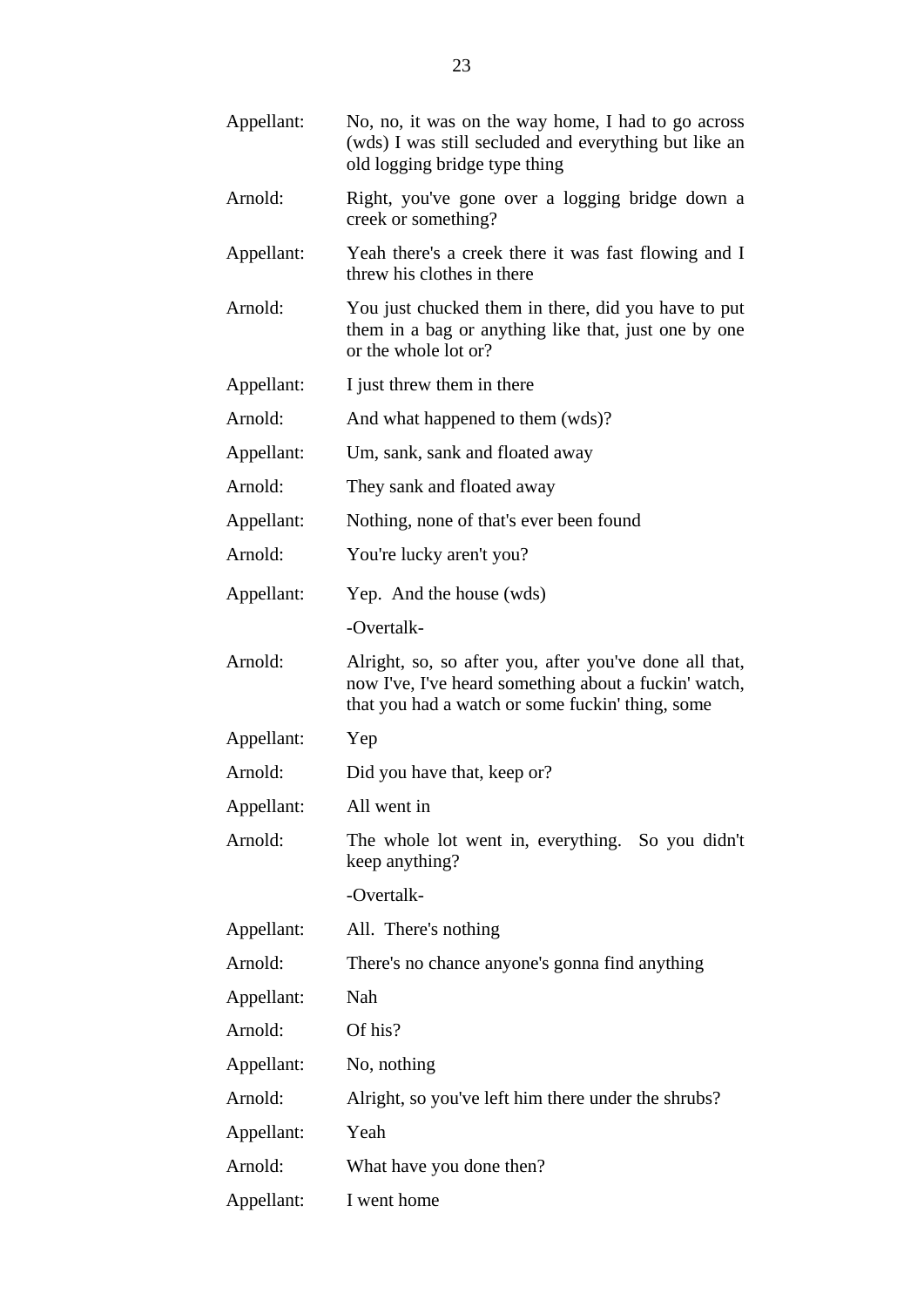| Arnold:    | You've thrown, you've thrown the clothes                                                                                                                                                                                               |  |
|------------|----------------------------------------------------------------------------------------------------------------------------------------------------------------------------------------------------------------------------------------|--|
| Appellant: | Clothes                                                                                                                                                                                                                                |  |
|            | -Overtalk-                                                                                                                                                                                                                             |  |
| Arnold:    | In the, in the thing?                                                                                                                                                                                                                  |  |
| Appellant: | Yeah                                                                                                                                                                                                                                   |  |
| Arnold:    | You've gone home?                                                                                                                                                                                                                      |  |
| Appellant: | Yep. I did, I did stop at my dealer's place and pick<br>up some drugs                                                                                                                                                                  |  |
|            | -Overtalk-                                                                                                                                                                                                                             |  |
| Arnold:    | Did ya?                                                                                                                                                                                                                                |  |
| Appellant: | Yep. So they're lying when they say I wasn't there                                                                                                                                                                                     |  |
|            | -Background--Unknown Noise-                                                                                                                                                                                                            |  |
| Arnold:    | Alright, okay so you did go to (wds)                                                                                                                                                                                                   |  |
| Appellant: | I did go, yes                                                                                                                                                                                                                          |  |
|            | -Overtalk-                                                                                                                                                                                                                             |  |
| Arnold:    | Mind you, from what I understand a couple of years<br>later                                                                                                                                                                            |  |
| Appellant: | It came out, yeah                                                                                                                                                                                                                      |  |
| Arnold:    | That (wds) yeah and I mean she's probably that drug<br>fucked she wouldn't know what, what day it was you<br>know. Alright, so you've, you've, you've gone to<br>your dealer's place on the, after you've thrown the<br>clothes in the |  |
| Appellant: | Yeah.                                                                                                                                                                                                                                  |  |
| Arnold:    | In the river, you've gone to the dealer's house?                                                                                                                                                                                       |  |
| Appellant: | Yep. I always (wds)                                                                                                                                                                                                                    |  |
|            | -Overtalk-                                                                                                                                                                                                                             |  |
| Arnold:    | Did (wds) there or?                                                                                                                                                                                                                    |  |
| Appellant: | Yeah, yeah                                                                                                                                                                                                                             |  |
| Arnold:    | Yeah                                                                                                                                                                                                                                   |  |
| Appellant: | Yeah there was a fifty on                                                                                                                                                                                                              |  |
| Arnold:    | Yeah                                                                                                                                                                                                                                   |  |
| Appellant: | Never bought big quantities (wds)                                                                                                                                                                                                      |  |
| Arnold:    | What, just the way you were, okay yep                                                                                                                                                                                                  |  |
| Appellant: | Um, spent about fifteen twenty minutes there and<br>which I always did                                                                                                                                                                 |  |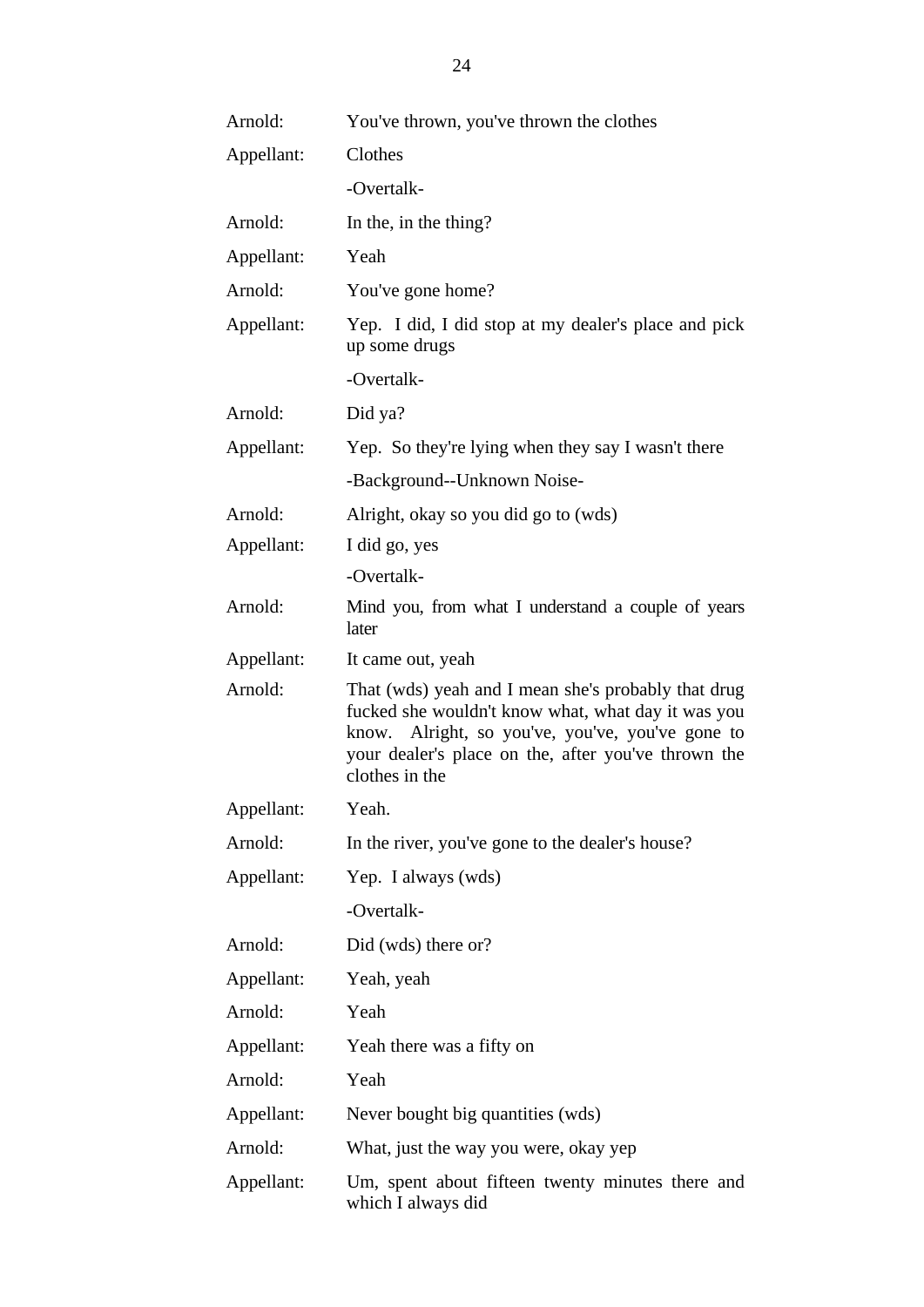| Arnold:    | Yeah                                                                                                                             |  |
|------------|----------------------------------------------------------------------------------------------------------------------------------|--|
| Appellant: | And like to spend half an hour or so, just so I'm not<br>walking in an out                                                       |  |
| Arnold:    | Yeah                                                                                                                             |  |
| Appellant: | Um, went home, went inside, said g'day to my wife,<br>told her I was back, then went out and started<br>chipping the, the timber |  |
| Arnold:    | Okay. So, that's the end of that for them. Did you<br>go back?                                                                   |  |
| Appellant: | About a week, not or within that week I went back                                                                                |  |
| Arnold:    | Had it, had it hit the press by then or what, he's<br>missing or?                                                                |  |
| Appellant: | I think so, yeah, yep                                                                                                            |  |
| Arnold:    | (wds)                                                                                                                            |  |
|            | -Background--Unknown Noise-                                                                                                      |  |
| Appellant: | Sounded like the door                                                                                                            |  |
| Arnold:    | It might have been that door here (wds). Alright so<br>you've gone back about, had it, it hadn't hit the press<br>then?          |  |
| Appellant: | No. oh, yeah like as a missing person                                                                                            |  |
| Arnold:    | As a missing person                                                                                                              |  |
| Appellant: | Yeah                                                                                                                             |  |
| Arnold:    | Alright. So what you're thinking fuck I'd better get,<br>do something here or?                                                   |  |
| Appellant: | Yeah, just in case I went and took a shovel back                                                                                 |  |
| Arnold:    | Okay, so about a week later you've gone back                                                                                     |  |
| Appellant: | Yeah                                                                                                                             |  |
| Arnold:    | And taken a shovel in the same, in the same car?                                                                                 |  |
| Appellant: | Yes                                                                                                                              |  |
| Arnold:    | And where'd you go then?                                                                                                         |  |
| Appellant: | Um, went down to where I put him                                                                                                 |  |
| Arnold:    | Yep                                                                                                                              |  |
| Appellant: | And um, only found a fragment of bone, the rest of it<br>was gone                                                                |  |
| Arnold:    | Fuck, in a week?                                                                                                                 |  |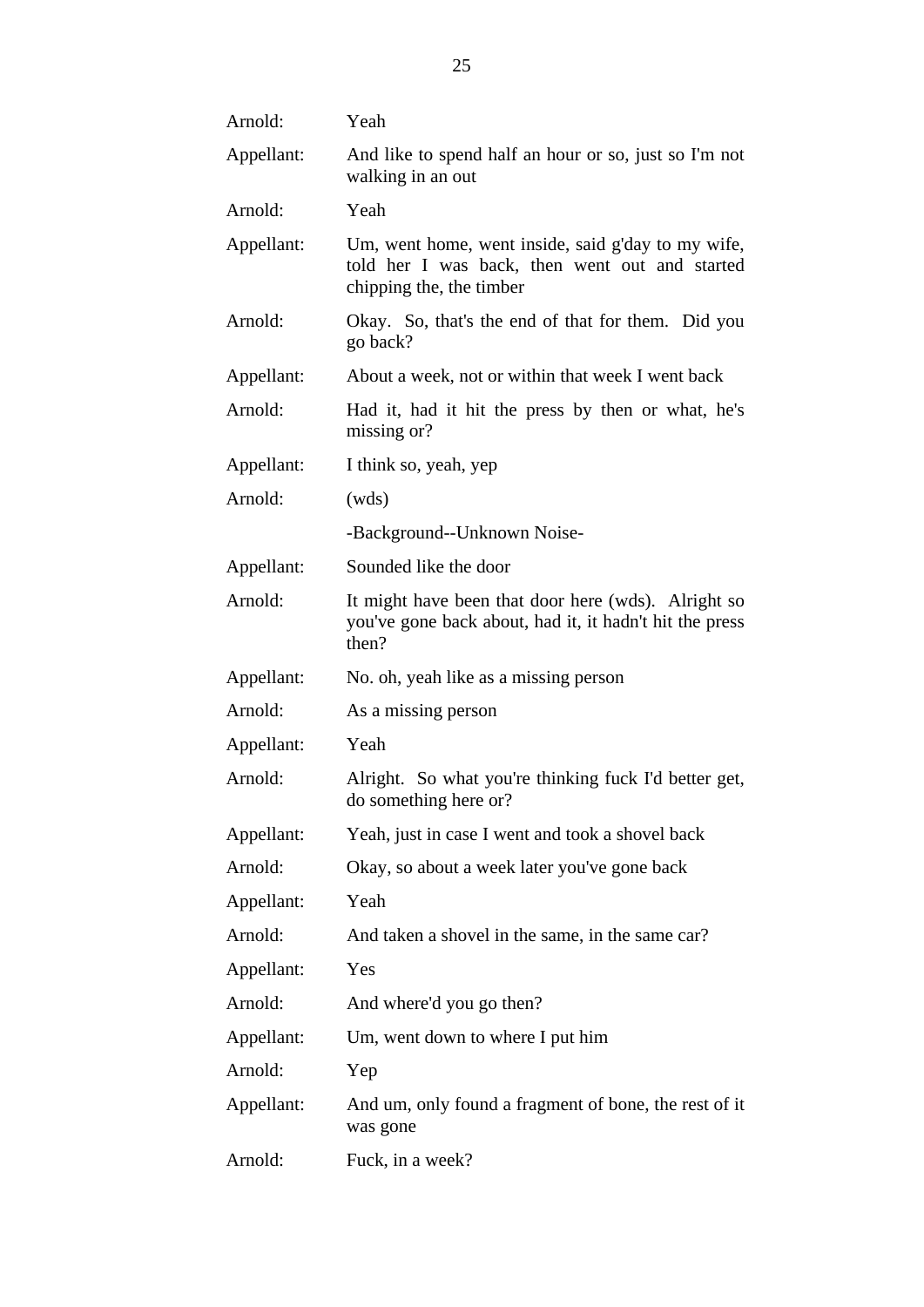|        | Appellant:                                      | In a week, the rest of him was gone like there was a<br>patch of you could tell `cause some you could tell<br>that like there was fat on the ground         |  |
|--------|-------------------------------------------------|-------------------------------------------------------------------------------------------------------------------------------------------------------------|--|
|        | Arnold:                                         | So what's hap' what do you reckon's happened there?                                                                                                         |  |
|        | Appellant:                                      | I don't know, there's a lot of yabbies and animals and<br>that sorta thing so                                                                               |  |
|        | Arnold:                                         | $(wds)$ hey?                                                                                                                                                |  |
|        | Appellant:                                      | So yeah                                                                                                                                                     |  |
|        | Arnold:                                         | Alright, so what was left of him?                                                                                                                           |  |
|        | Appellant:                                      | A little piece of bone like that (wds)                                                                                                                      |  |
|        | Arnold:                                         | No skull no fuck all                                                                                                                                        |  |
|        | Appellant:                                      | No                                                                                                                                                          |  |
|        | Arnold:                                         | So what (wds)                                                                                                                                               |  |
|        | Appellant:                                      | I think that was part of the skull                                                                                                                          |  |
|        | Arnold:                                         | Yeah?                                                                                                                                                       |  |
|        | Appellant:                                      | And I, I just buried him like broke it up with the shovel                                                                                                   |  |
|        | Arnold:                                         | So as far as you know it's still there 'cause that's<br>gonna cause some problem we're gonna have to go and<br>grab that                                    |  |
|        | Appellant:                                      | No I broke it, like it's (wds)                                                                                                                              |  |
|        | Arnold:                                         | Yeah I know, nowadays they can do wonders with<br>all this fuckin' shit, you know, D-N-A and all that<br>kind of crap                                       |  |
|        | Appellant:                                      | Yep                                                                                                                                                         |  |
|        | Arnold:                                         | So we'll have to, we'll have to, I'll have to get you<br>(wds) there with some of the, we'll get a couple of<br>the boys and sort all that shit out, right? |  |
|        | Appellant:                                      | Yep                                                                                                                                                         |  |
|        | Arnold:                                         | We'll sort that out for you. The shovel, you broke<br>his, broke it all up with the shovel?                                                                 |  |
|        | Appellant:                                      | $Y$ eah" $36$                                                                                                                                               |  |
| $[40]$ | Later Arnold asked him how he strangled Daniel: |                                                                                                                                                             |  |

"Appellant: Yeah we were like sort of, when he started to struggle like I started to pull his pants down Arnold: Yeah

<sup>36</sup> 36 9 August 2011, "Crime Boss Interview", 12 - 26.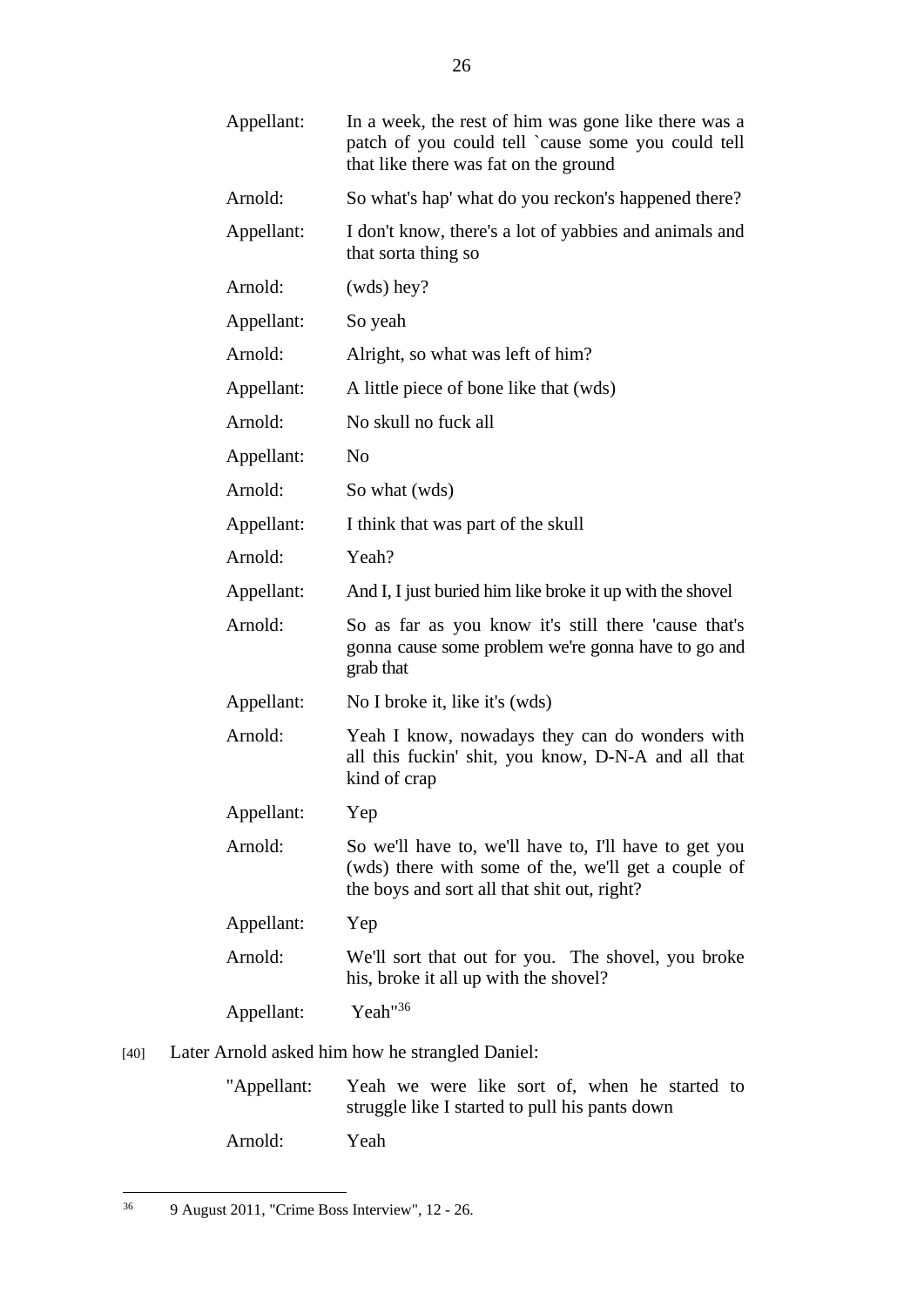# Appellant: And he said oh no and started to struggle<sup>"37</sup>

- [41] Arnold said that he would have to make enquiries. He would put the appellant up for the night somewhere and get him on a plane the next day with some of the boys to "sort all this shit out", and make "sure everything is fuckin' good".<sup>38</sup> The appellant said he was prepared to cut all ties, even to the extent of a death certificate.
- [42] The appellant then had lunch with Paul to whom he repeated the admissions. During their discussion the appellant said there were reports that two people and a blue car were involved, but this was wrong; it was just he and Daniel. He said that he liked to take his father to police interviews and the last time "he had a go at the coppers for ...the way they were conducting themselves".<sup>39</sup> He added, "next time" they speak to me arrest me or fuck off".40 He stated his concern about the inquest because he could not tell them "to fuck off".<sup>41</sup> He expressed the hope that any "subpoena" would not be issued in his present name, Shaddo Hunter, so that it would not have effect.<sup>42</sup>
- [43] The following day, the appellant flew to Queensland with undercover police officers who were posing as members of the gang. Over the next few days he directed them to the site of the abandoned house, Lot 1, Kings Road, Glasshouse Mountains, and to an old sandmining site and pointed out where he left Daniel's body. He showed them a small bridge where he said he had thrown Daniel's clothing into the creek. Other police officers arrested the appellant at the Kings Road site on 13 August 2011. He declined to answer police questions.

## *Relevant evidence at the pre-trial hearing*

- [44] The appellant gave evidence at the pre-trial hearing that, had he been warned at the inquest that he could claim privilege and not answer questions, he would have done so. The nature of his questioning at the inquest led him to believe that the authorities did not accept his alibi. He apprehended that he was the only suspect and that the coroner thought he had committed offences against Daniel. He apprehended that if he did not come up with an airtight alibi, he would be charged. On the other hand, if he could establish a sound alibi, he thought he would be free to go. He understood that the coroner had the absolute power to have him charged and that the lawyers cross-examining him could influence the coroner.
- [45] When the undercover police officers raised the "summons" with him, he thought about his unpleasant experience at the inquest and the problem with his alibi. He made the admissions to Arnold as he was told that Arnold would sort out alibis and witnesses so the appellant could exonerate himself at the inquest. Until then he had denied all involvement in Daniel's disappearance. He would not have made the admissions if Arnold had not raised the issue of an alibi. He also made the admissions because he wanted to get his record wiped, to stay part of the gang and to see his children again, but the main reason was to get the alibi. He understood he

 $37$  Above, 38.

 $38$  Above, 29.

 $\frac{39}{40}$  9 August 2011, "Lunch at the restaurant", 66.

 $^{40}$  Above.

 $41$  Above, 67.

Above.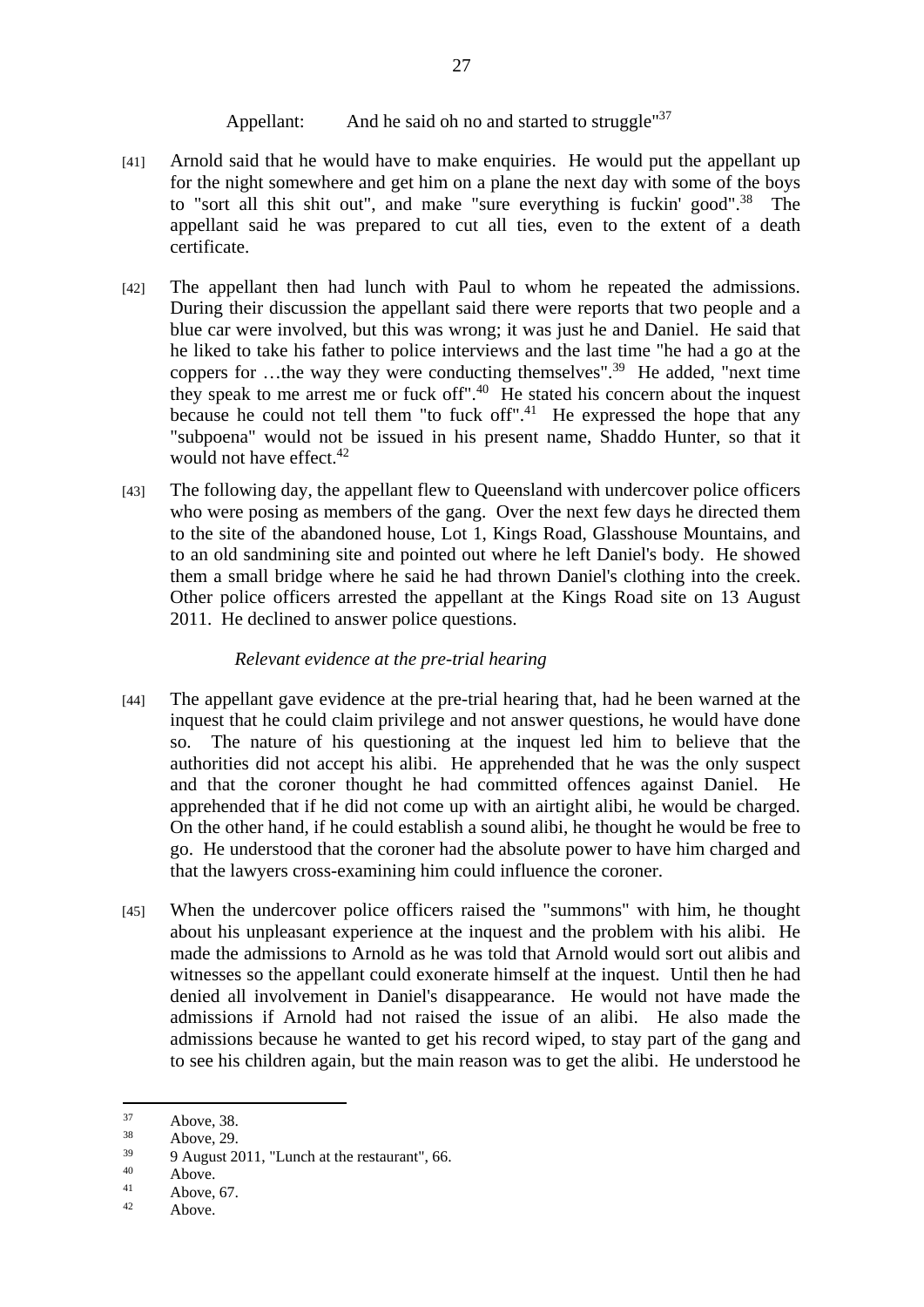would have to go to the Coroners Court in answer to the subpoena. He planned to use the alibi provided by Arnold at the inquest to ensure he would not be charged. But for his earlier cross-examination at the inquest, he would not have confessed to Arnold.

- [46] Counsel assisting the coroner gave evidence that he worked closely with the coroner in the investigative process surrounding the inquest into Daniel's death and he also worked closely with police. On 20 April 2011, he requested police obtain further statements from the appellant as to his alibi. Following the evidence of Ms Drummond and Mr Fitzpatrick, he decided to recall the appellant. He was also concerned that the appellant may have been affected by marijuana when he gave evidence. The issue of the notice to attend recalling the appellant was delayed at the request of the investigating police. The coroner was concerned about the delay and on 3 June 2011 said he wanted the appellant recalled on or about 29 August 2011. Ultimately, assistant commissioner Condon met privately with the coroner and asked him to delay the issue of the notice to attend. The coroner then told counsel assisting that the issue of the notice to attend would be postponed because of the police investigation; it would not issue until the police were ready.
- [47] Police officer Carey gave evidence that police intended to use the notice to attend recalling the appellant to the inquest as a tactical method to trigger conversation about Daniel in the undercover operation and to use it to bring pressure to bear on him. The prime time in their investigation for the appellant to be recalled was from 24 October 2011. They passed on this information to the coroner's office. The notice for the appellant to attend the inquest on 26 October 2011 was signed on 29 July 2011. Undercover police officers raised it with him on 4 August 2011. Craig and Paul were briefed to raise it regularly in the lead up to his meeting with Arnold, keeping the pressure of it clearly in the appellant's mind.

*The pre-trial ruling as to the admissibility of the confessions and the resulting evidence* 

- [48] The appellant conceded for the purposes of the pre-trial application that reliability was not a matter which favoured his contentions.<sup>43</sup>
- [49] The judge found that the questioning of the appellant at the inquest did not operate as an inducement under s 10 *Criminal Law Amendment Act*. It did not exceed appropriate boundaries and did not involve threats to the appellant. The 29 July 2011 notice to attend did no more than require the appellant's attendance at the inquest to give truthful evidence. Any inducement made by Arnold was not made by a person in authority under s  $10<sup>44</sup>$  The factual circumstances of this case bore striking similarities to those in *Tofilau*45 which established that an undercover police officer was not a person in authority. It followed that nothing the undercover police officers said or did could act as an inducement by a person in authority, rendering the confessional material inadmissible under s 10.46
- [50] After a careful review of both the relevant authorities<sup>47</sup> and the evidence, the judge considered that, as in *Tofilau*, 48 the police had been unable to collect sufficient evidence

<sup>43</sup>*R v Cowan* [2013] QSC 337, [24]. 44 Above, [154].

 $45$  Above, [31].

 $^{46}$  Above, [32].

Above,  $[33] - [42]$ .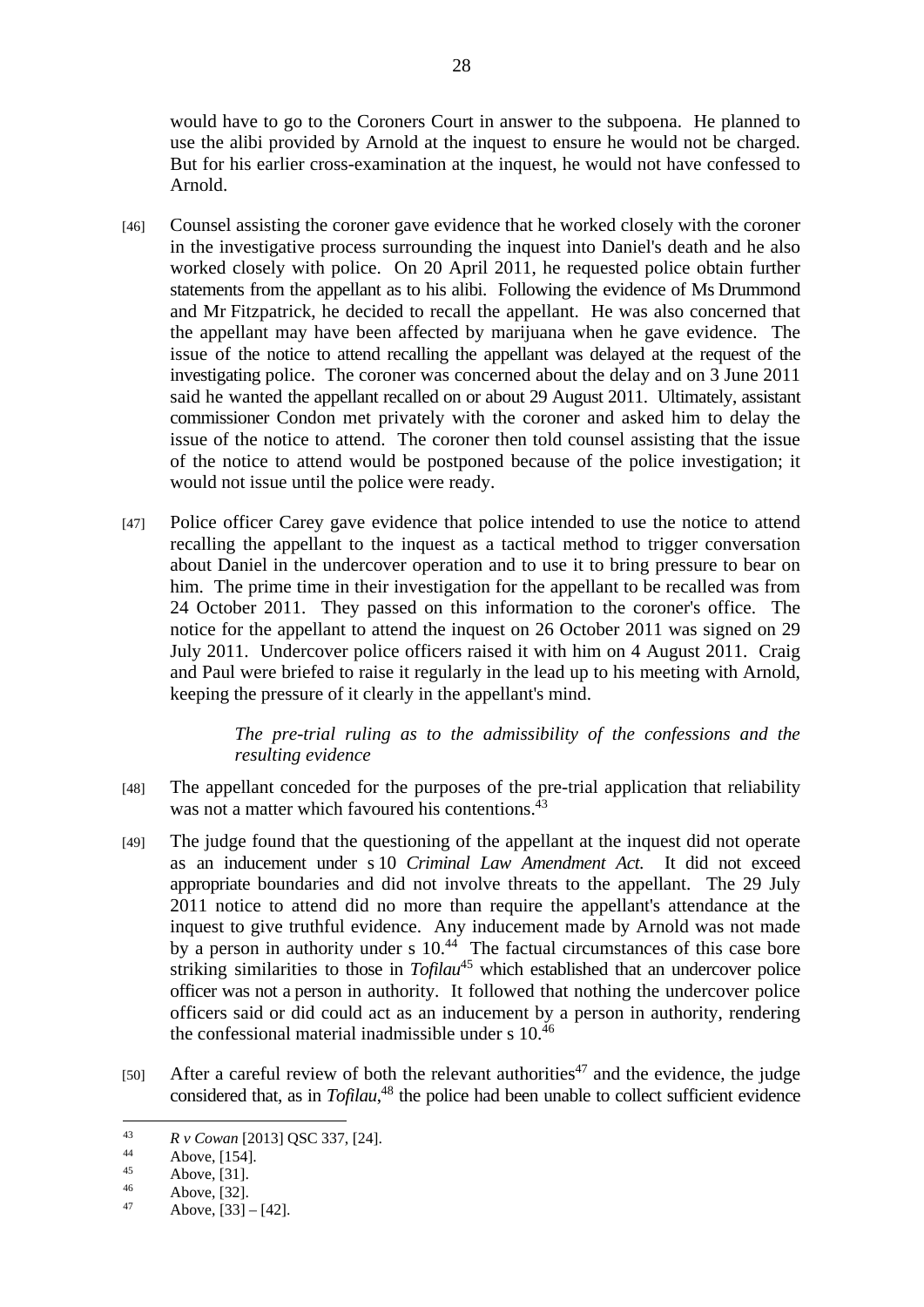against the appellant by usual methods. Only then did they embark upon this covert police operation. They were investigating a serious matter involving the apparent murder of a child and it was reasonable for them to undertake this process. They acted in a careful, skilful and discriminating way, with considerable care to avoid any illegality.49 No doubt the investigation involved the build-up of psychological pressure on the appellant, but that technique can also be used in conventional police interrogation. The appellant had experience with police questioning and knew he was not obliged to answer incriminating questions. He had not claimed any right to silence when previously questioned by police. He freely entered into the relationship with the undercover police officers and actively co-operated. They stressed the need to tell the truth and their method of questioning was not so disproportionate as to be inherently unfair.<sup>50</sup> The appellant was not a credible witness.<sup>51</sup>

- [51] In late April or early May 2011, shortly after the appellant completed his evidence at the inquest, assistant commissioner Condon became aware that counsel assisting the coroner wished to recall the appellant. This was because he had admitted to being under the influence of cannabis when he gave evidence and because of further evidence obtained relevant to his alibi.<sup>52</sup> Assistant commissioner Condon was concerned that recalling the appellant early would have an adverse impact on the undercover police operation. On 3 June 2011 he arranged with the coroner to delay the appellant's recall to allow police to continue their undercover investigation. The coroner always intended to recall the appellant and always had a proper basis for this. The issuing of the notice to attend the inquest was not a ploy to be used by undercover police. Once police knew he would be recalled, they wove this fact into their covert investigation. In these circumstances it was not unfair for the police to request the delay of the issue of the notice to attend. Nor was it unfair for them to weave a legitimately issued notice to attend into their undercover scenarios. There was no bad faith, impropriety or illegality on the part of the coroner, his staff or the police.53
- [52] The undercover police appeared to be part of a crime gang which allowed the appellant to become increasingly involved. The gang's structure was hierarchical and members stressed to the appellant the necessity for trust, honesty and loyalty. It did not actually engage in criminal activity. The appellant was constantly told he could leave at any time.<sup>54</sup> Once the notice to attend was issued, police used it as a catalyst to raise the topic of Daniel's disappearance with the appellant, but they did not request that the notice be issued.<sup>55</sup> After the meeting of 3 June 2011, assistant commissioner Condon did not have any discussions with the coroner as to the timing of the issue of the notice to attend, which was subsequently signed on 29 July 2011.<sup>56</sup> The undercover police used the notice to attend to keep pressure on the appellant and to open up communication about Daniel's disappearance.<sup>57</sup>

 $^{48}$  (2007) 231 CLR 396; [413].

 $^{49}$  [2013] QSC 337, [119].

 $50$  Above, [121].

 $51$  Above, [123] and [124].

 $52$  Above, [127].

 $53$  Above, [128].

 $54$  Above, [129].

 $55$  Above, [130].

 $56$  Above, [131]. Above, [133].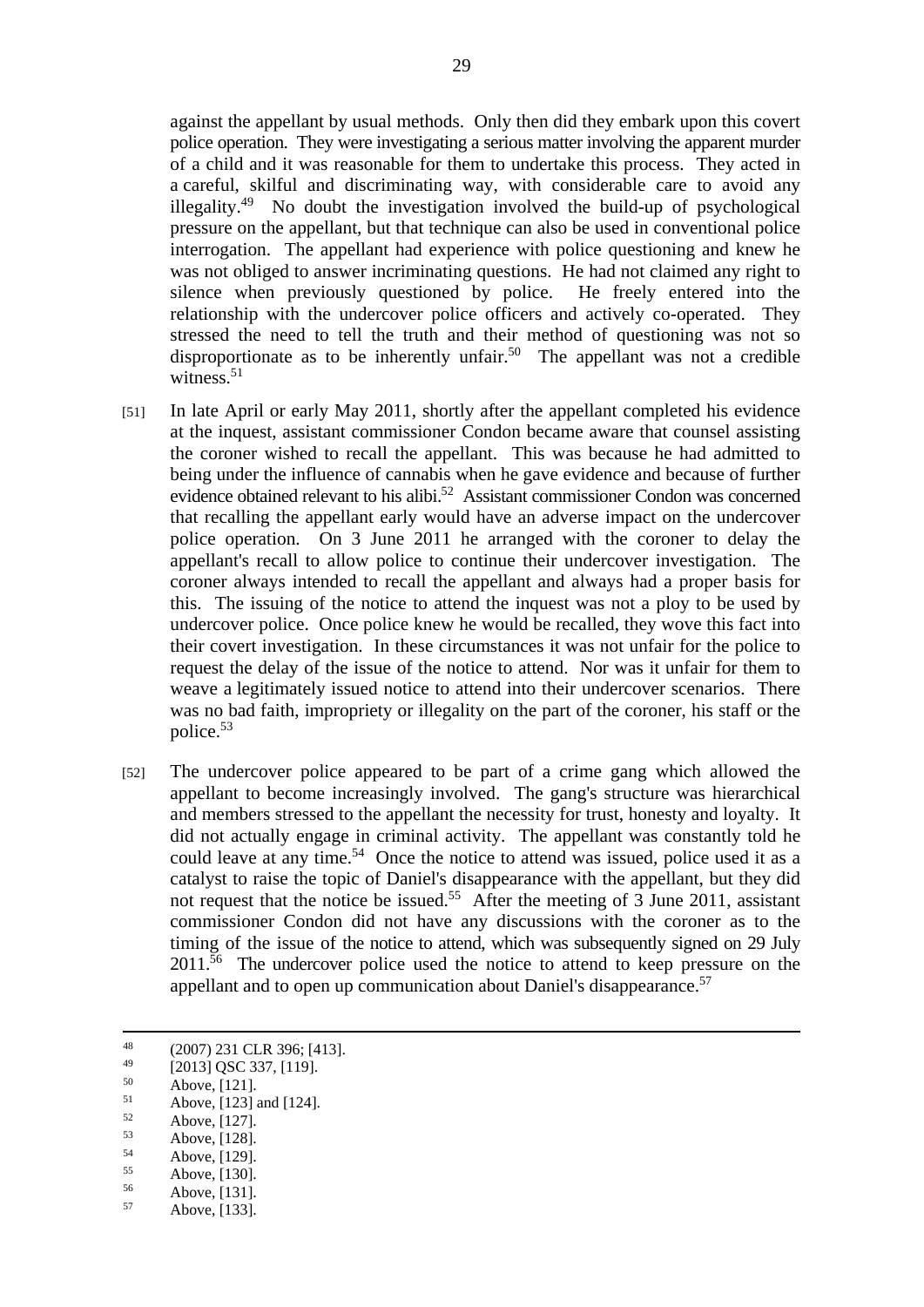- [53] The judge summarised the evidence from the undercover police officers concerning the appellant up until his arrest.<sup>58</sup>
- [54] Her Honour concluded that the prosecution had proved on the balance of probabilities that the appellant's confessions were made voluntarily. The appellant had failed to prove on the balance of probabilities that, in the exercise of the judge's discretion, the confessions should be excluded on the basis that it would be unfair to admit them into evidence. The application to exclude the material was therefore unsuccessful.<sup>59</sup>

## *The appellant's contentions in this appeal*

- [55] The appellant's first contention is that his gruelling cross-examination at the inquest, particularly by the coroner and counsel assisting, amounted to powerful inducements to the appellant to provide the coroner with a tighter exculpatory alibi. If he did not, he would be prosecuted; if he could satisfy the coroner he was not involved in Daniel's disappearance, he would be exonerated. The investigation effectively used the issue of the notice to attend on 29 July 2011, the timing of which the police organised, to bring the uniquely coercive power of the state to bear against the appellant. Police did not serve the notice to attend on the appellant but used it tactically to induce him to make admissions. The undercover police officers referred to the notice to remind the appellant of the inducements given at the inquest. Until Arnold told the appellant he could provide him with an alibi, the appellant had denied all involvement in Daniel's disappearance. The appellant made the admissions as a result of the undercover police promise of an alibi, in light of the inducements earlier offered to him at the inquest.
- [56] The appellant places emphasis on the following matters. He was interviewed by police on three occasions prior to the inquest and he consistently denied any involvement in Daniel's disappearance. He always exercised his right not to convict himself from his own mouth. In those interviews he made clear that he would not make any admissions to police in relation to Daniel's disappearance. At the inquest, his answers in cross-examination also made clear that he would not make any admissions implicating himself in these offences. During the recorded scenarios with undercover police officers prior to 9 August 2011, he said that he would not speak to police about these matters. It was clear that he did not intend to make admissions to persons in authority about Daniel's disappearance. His ultimate admissions to Arnold and Paul were the result of the inducement still acting on his mind from his harrowing experience at the inquest, namely, that if he did not come up with a satisfactory independently supported explanation for his movements at the time Daniel disappeared, he could be charged with Daniel's murder. As that inducement was operative and, indeed, emphasised and used by the undercover police officers at the time the appellant made the admissions, they were involuntary under s 10*.*
- [57] The onus was on the prosecution to show on the balance of probabilities that the confessions were voluntary under s 10. As the prosecution had not established this, the confessions were legally inadmissible and the judge should have excluded them under s 10.

 $58$  Above, [134] - [162].

Above, [163].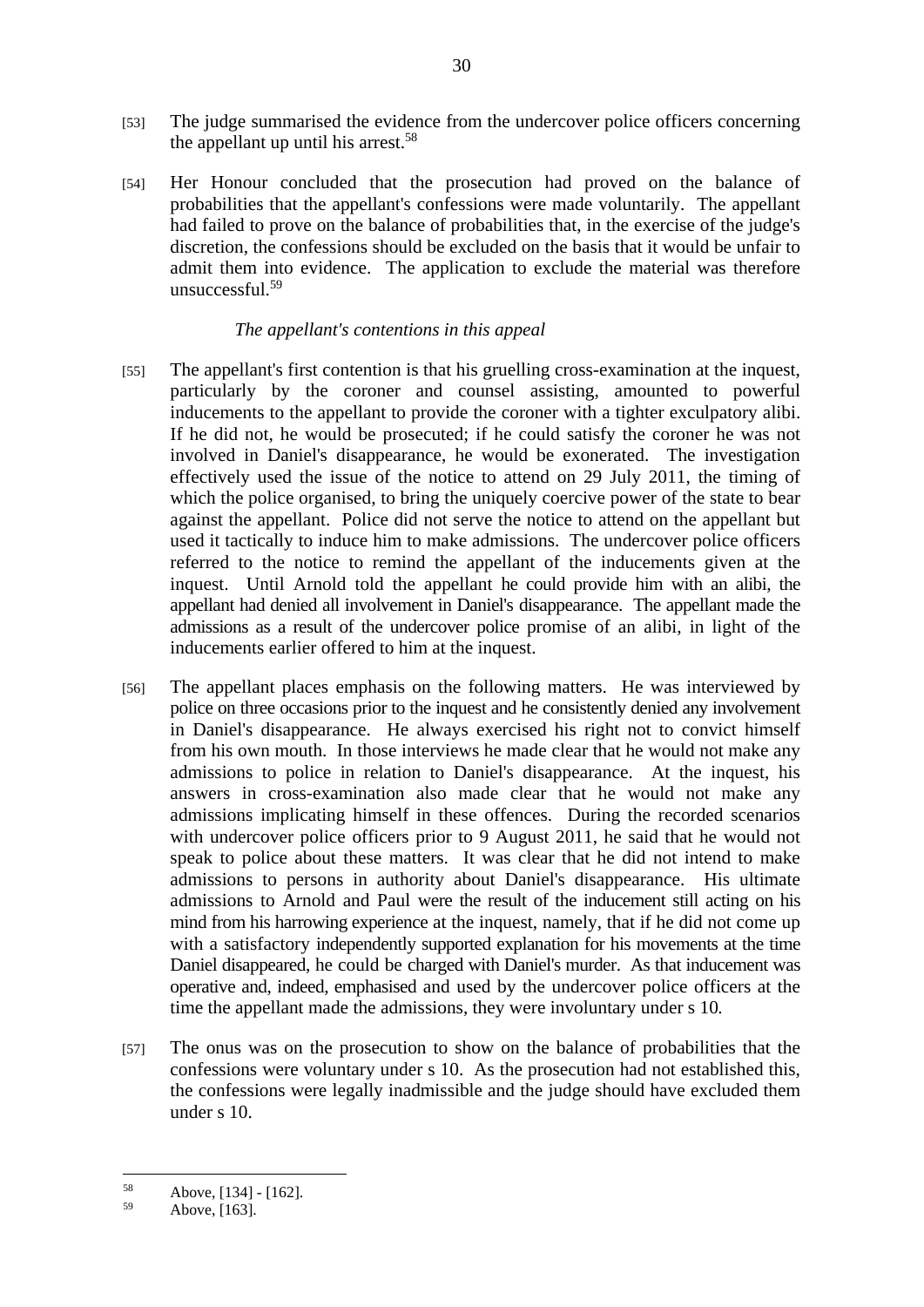- [58] Alternatively, the appellant contends the admissions should have been excluded as they were unfair. He was not warned he had the right to claim privilege under s 39 *Coroners Act* 2003 (Qld). In his pre-coronial inquest interviews with police he told them that he did not wish to speak to them. During the police covert operation on 4 August 2011, he made clear that he did not want to talk to them about Daniel's disappearance, that he denied any involvement and he intended to refuse to speak to police in the future. $60$  When he was arrested on 13 August 2011, he exercised his right to silence and declined to take part in an interview. The police acted improperly in using the ongoing inquest and the timing of the notice to attend to bring pressure to bear upon him. As his confessions were improperly obtained, it would be unfair to use it against him. The admissions were not the result of a freeflowing conversation between relative equals. Arnold was in a position of power over the appellant at a time when he had said he would not speak to police again. The improper use of the notice to attend in itself warranted the exclusion of the confessional evidence. Had proper investigative procedures been followed, the appellant would not have made the admissions.
- [59] This case, the appellant contends, was distinguishable from that of the appellant, Clarke, in *Tofilau v The Queen*<sup>61</sup> where the confessions were held to be admissible. The serious effect of the improper conduct in the present case was exacerbated by the fact that it was encouraged by those in higher authority: *Ridgeway v The Queen*. 62 A consideration of the matters listed by Stephen and Aickin JJ in *Bunning v Cross*63 warrant the exclusion of all evidence obtained as a result of the admissions, particularly because of the police officers' intentional manipulation of the inquest proceedings and the active participation of the assistant commissioner. The inquest proceedings were coercive and the coroner was exempted from giving evidence at the pre-trial hearing under s 89 *Coroners Act*. 64 A consideration of the factors identified as apposite to the exercise of the unfairness discretion in *The Queen v Swaffield; Pavic v The Queen*<sup>65</sup> warrant the exclusion of the admissions as unfair.
- [60] In written submissions the appellant places emphasis on the recent Canadian Supreme Court decision,  $R v$  *Hart*.<sup>66</sup> In oral argument, however, senior counsel for the appellant submits that this aspect of the law in Canada has taken a different path to Australian law; *Swaffield* governs this Court's deliberations until the High Court determines otherwise.
- [61] Although this contention was not made before the trial judge, the appellant submits in this Court that, in circumstances where police knew the appellant would not voluntarily make admissions, it was wrong for the police to use the timing of the notice to attend in the undercover operation to pressure the appellant to confess. This was both unfair and an abuse of process; public policy considerations warrant the exclusion of the admissions and the resulting evidence obtained.

*Conclusion on this ground of appeal* 

*a) Section 10 Criminal Law Amendment Act* 

<sup>60</sup> Set out in these Reasons at [31] and [33].<br>  $(2007) 231 \text{ CLR } 396.$ 

 $^{62}$  (1995) 184 CLR 19, 38.

 $^{63}$  (1978) 141 CLR 54, 78 - 80.

<sup>&</sup>lt;sup>64</sup> *Coroners Act.*<br><sup>65</sup> (1998) 192 CLR 159.<br><sup>66</sup> 2014 SCC 52.

<sup>2014</sup> SCC 52.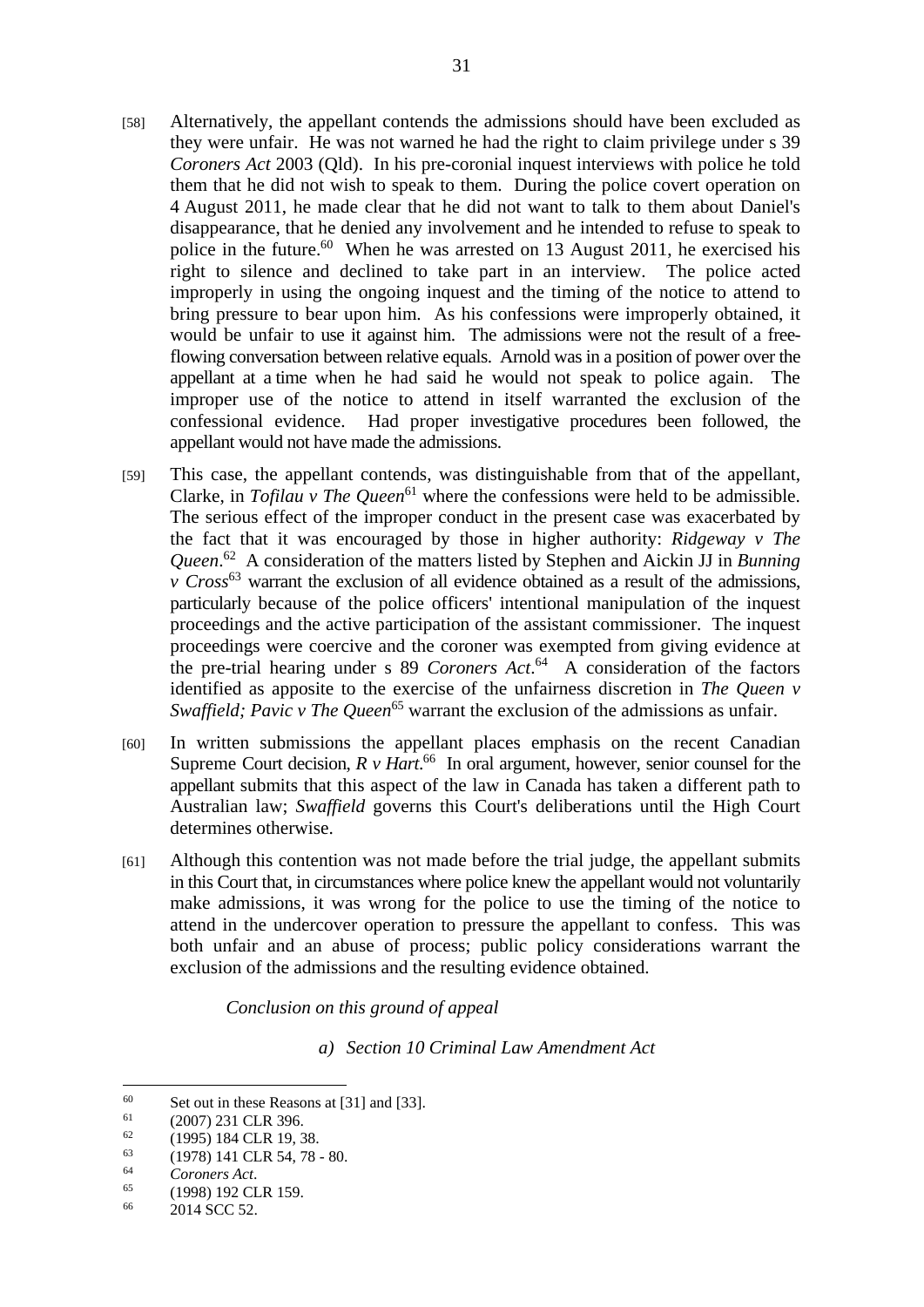[62] The appellant contends his confessions and the evidence obtained as a result should be excluded under s 10 *Criminal Law Amendment Act* which provides:

> "No confession which is tendered in evidence on any criminal proceeding shall be received which has been induced by any threat or promise by some person in authority, and every confession made after any such threat or promise shall be deemed to have been induced thereby unless the contrary be shown."

- [63] Under s 10, the prosecution must prove on the balance of probabilities that the confession is voluntary.67 The appellant relied only on s 10 in his contention that his admissions were not voluntary. He did not rely on the common law rule known as basal involuntariness, under which confessions are excluded if not made in the exercise of a free choice but because the person is overborne and has confessed as a result of duress, intimidation, persistent importunity or sustained or undue insistence or pressure.68
- [64] As the appellant places such emphasis in this contention on the course of the coronial inquest, I will summarise the relevant provisions of the *Coroners Act*.Its objects include to establish the position of the State Coroner;69 and to establish the procedures for investigations, including by holding inquests by coroners into particular deaths.70 The act does not limit or otherwise affect the functions or powers of a police officer investigating a death.<sup>71</sup> The coroner may investigate a suspected death,<sup>72</sup> has wide powers,<sup>73</sup> and may issue guidelines and directions.<sup>74</sup> The Coroners Court is not bound by the rules of evidence and may inform itself in any way it considers appropriate.<sup>75</sup> The Coroners Court may order a person to attend an inquest until excused by the court; to give evidence as a witness; and to take an oath or answer a question.<sup>76</sup> If a person fails to attend an inquest as ordered, the court may issue a warrant for the person's arrest.<sup>77</sup> If a witness refuses to give oral evidence at an inquest because the evidence would tend to incriminate the person, the coroner may require the witness to give the evidence, if satisfied this is in the public interest, but the evidence is not admissible in any other proceeding other than a proceeding for perjury and nor is derivative evidence admissible against the witness in a criminal proceeding.<sup>78</sup> A coroner investigating a suspected death must, if possible, find whether or not a death in fact happened, $\bar{7}^9$  and if possible, how, when, where and what caused the person to die. $80$  The coroner must not include in the findings, any statement that a person is or may be guilty of an offence or civilly

- $72$  Above, s 11(6).
- $73$  Above, s 13.
- $74$  Above, s 14.
- $75$  Above, s 37(1).
- $^{76}$  Above, s 37(4).
- $77$  Above, s 37(7).
- $78$  Above, s 39.
- $^{79}$  Above, s 45(1).<br>80 Above s 45(2).
- Above,  $s$  45(2).

<sup>&</sup>lt;sup>67</sup> MacPherson v The Queen (1981) 147 CLR 512, 519.<br><sup>68</sup> See, for example, *McDermott v The King* (1948) 76 CLR 501; Dixon J, at [11]; *Tofilau v The Oueen* (2007) 231 CLR 396, Callinan, Heydon and Crennan JJ, [325] - [340].<br> *Coroners Act* 2003 (Qld), s 3(a).<br> *Above*, s 3(c).<br> *Above*, s 5(2).

 $^{71}$  Above, s 5(2).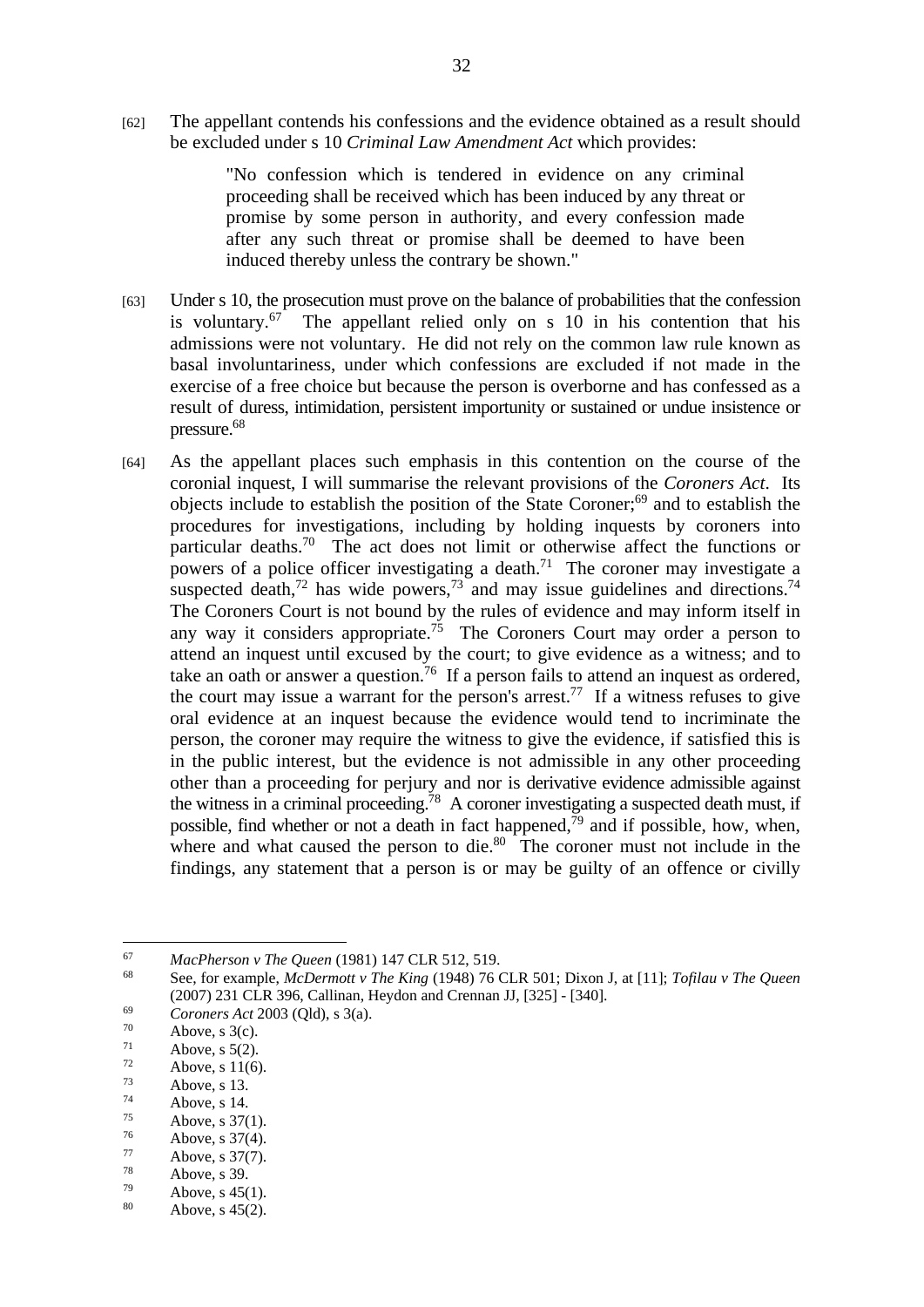liable for something.<sup>81</sup> If the coroner reasonably suspects a person has committed an indictable offence, the coroner must give the information to the DPP.<sup>82</sup>

- [65] It is common ground that the inquest into Daniel's disappearance and death was started independently of the covert police investigation targeting the appellant and there were legitimate grounds for originally ordering him to attend and give evidence on 31 March and 1 April 2011. His discharge on 1 April 2011 was also unexceptional. It is also accepted that the coroner, independently and with proper grounds, then determined to recall the appellant to give evidence. There is no evidence that the police decision to conduct a covert operation targeting the appellant was made with the involvement of the coroner.
- [66] In late April or early May, police learned that the coroner planned to reconvene the inquest and recall the appellant and asked police for dates suitable to them. Only then did they inform the coroner that an early date would adversely affect their covert operation. The coroner was not involved in the planning of the covert investigation but on 3 June 2011, when assistant commissioner Condon asked him to delay the appellant's recall, his Honour agreed. In late July 2011 when police advised that issuing a notice to attend would no longer adversely affect their investigation, the Coroners Court issued the notice. The appellant does not contend that anything done by the Coroners Court amounted to an abuse of process or unlawful conduct. Once the notice to attend issued, however, the undercover police officers used it to initiate discussions with the appellant about Daniel's disappearance.
- [67] In *Tofilau*, during staged scenarios in four discrete, unrelated cases (*Tofilau*, *Marks*, *Hill and Clarke*), each of the four accused made admissions to undercover police officers pretending to be criminal gang members. The High Court<sup>83</sup> found that each accused was not making admissions to persons in authority. The undercover police officers were not invoking the state's coercive power and were not reasonably perceived by the accused to have the lawful authority of the state to investigate the relevant offences. For that reason, it is uncontentious in this appeal that the representations made by undercover police officers that they had the capacity to bring unlawful influence to bear, were not representations to the appellant by persons in authority under s 10.
- [68] I am unpersuaded, however, by the respondent's contention that s 10 is only engaged when the confession is made to a person in authority and that, as these confessions were made to undercover police officers who were not persons in authority, s 10 therefore has no operation. That is not the effect of the clear terms of s 10 and nor is it consistent with the purpose of the section. For example, a police officer might tell a suspect that his wife will be charged if he does not admit to the suspect's best friend in the next room that the suspect had committed a particular offence. If the suspect went into the next room and, acting on that threat, confessed to his friend that he committed the offence, I consider s 10 would operate and the confession would be inadmissible. The mere fact that the appellant's confessions were not made to persons in authority is not sufficient for the prosecution to establish that s 10 has no operation.

 $\overline{81}$  $81$  Above, s 45(5).

 $82$  Above, s 48(2)(a).

<sup>83</sup> Gleeson CJ, [13]; Gummow and Hayne JJ, [45] and [46]; Callinan, Heydon and Crennan JJ, [315], [317] and [320].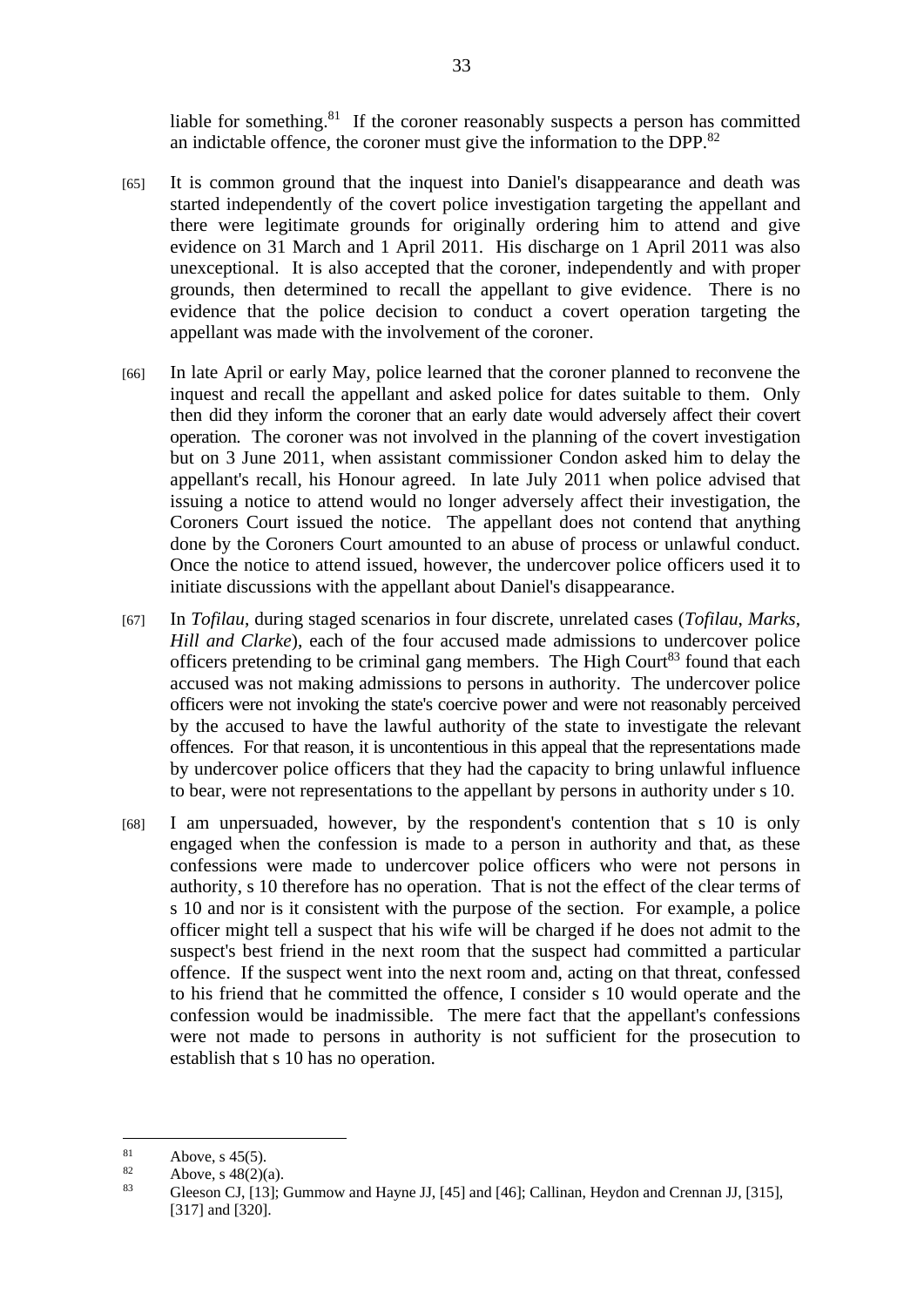- [69] The appellant's contention is that the coroner and all counsel at the inquest were persons in authority. Their questioning of the appellant may have led him to believe that if he could not satisfactorily and independently explain his movements at the time Daniel disappeared, the coroner would refer the matter to the DPP and he would be charged. This was an inducement under s 10 which remained operative when the undercover police officers told the appellant that he would be recalled to the inquest and that they could help provide him with a false alibi if he told them the truth about Daniel's disappearance. The appellant's confessions to Arnold and Paul were made after these inducements at the inquest and were therefore inadmissible under s 10.
- [70] The difficulty with that contention is that the coroner had a statutory obligation to question witnesses like the appellant so as to ascertain whether Daniel had been killed and, if so, in what circumstances. Certainly the questioning of the appellant was much more robust than would have been appropriate in an accusatorial trial for a criminal offence. But in vigorously encouraging the appellant to give truthful answers under oath at the inquest, and in exploring the strength of the evidence against him, counsel cross-examining the appellant were acting in accordance with the *Coroners Act*. The coroner's questioning was also consistent with the coroner's statutory role. Neither the coroner nor counsel at the inquest acted improperly or made any threat or promise to the appellant amounting to an inducement under s 10.84
- [71] The appellant referred to *X7 v Australian Crime Commission*85 but that case is plainly distinguishable. There, X7 had been charged with criminal offences and was awaiting trial when he was cross-examined under the *Australian Crime Commission Act* 2002 (Cth) about the very offences with which he was charged. By contrast the appellant had not been charged with any offences the subject of the inquest.
- [72] If I am wrong and the questioning of the appellant at the inquest was a threat or promise amounting to an inducement under s 10, the next question is whether the prosecution established on the balance of probabilities that, when the appellant confessed to the undercover police officers, he was not still acting under that inducement.<sup>86</sup>
- [73] It is significant that the cross-examination at the inquest said to amount to an inducement occurred on 31 March and 1 April 2011 in Brisbane. The confessions were separated from that alleged inducement by considerable time and distance, being made four months later on 9 August 2011 in Western Australia, to those whom the appellant believed were his criminal associates. It is true that the undercover police officers used the notice to attend again at the inquest as a catalyst to raise the topic of Daniel's disappearance with the appellant. It is also true that the notice to attend was intended to, and did, place considerable psychological pressure on the appellant. The undercover police officers made clear to the appellant that he could not stay in their gang, participate in the much-anticipated "big job", and receive his \$100,000 share of the proceeds whilst he was the principal suspect in Daniel's disappearance. They offered to provide him with a watertight, false alibi which would clear him at the inquest but they could only do this if he made a truthful and complete confession. I am satisfied the appellant made the confessions,

<sup>84</sup> *Tofilau*, Gleeson CJ [7]; *R v Travers* (1957) 58 SR (NSW) 85; *R v Zion* [1986] VR 609.<br>85 (2013) 248 CLR 92, [42].<br>86 *Eostary The Queen* (1993) 66 A Crim R 112, 128

<sup>86</sup> *Foster v The Queen* (1993) 66 A Crim R 112, 128.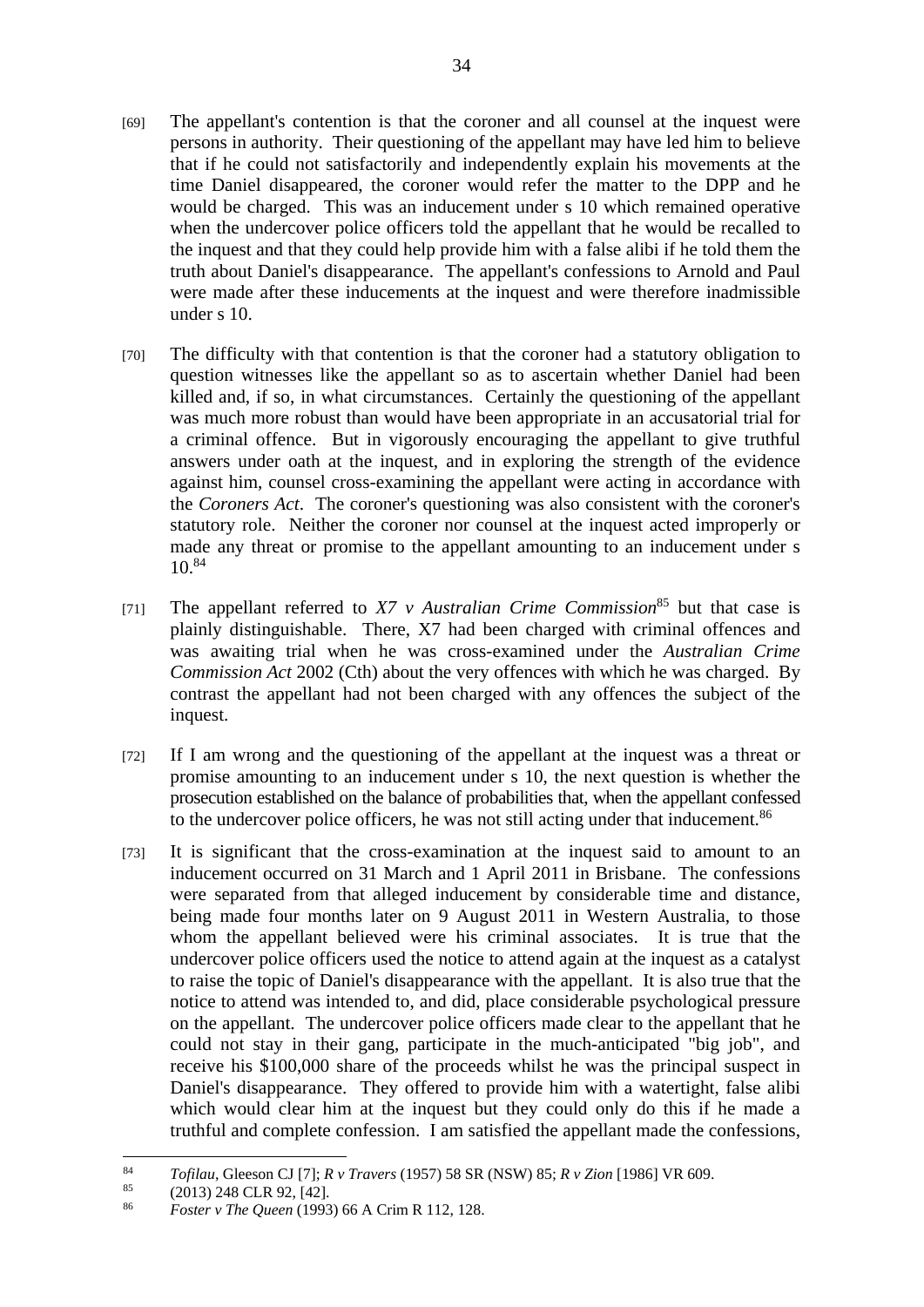not because of any threat or promise held out at the inquest but voluntarily to remain part of the criminal gang, to participate in the "big job" and to receive his \$100,000 share of the proceeds. If there was a threat or promise from a person in authority for the purposes of s 10, the appellant was not acting upon it when he confessed to the undercover police officers. The primary judge was right to conclude that the appellant's confessions to the undercover police officers were not induced by any threat or promise held out at the inquest. This aspect of the appellant's grounds of appeal against conviction fails.

## *b) Should the confessions and the derivative evidence be excluded as unfair or an abuse of process?*

- [74] The appellant alternatively contends that the primary judge erred in the exercise of her discretion in not excluding the confessions and the derivative evidence on grounds of unfairness. This Court will only interfere with such an exercise of discretion if the decision was unreasonable or clearly unjust or arose from error of fact or of law or failure to take into account a material consideration or from giving undue weight to any circumstance or matter. $87$  The appellant did not ask the primary judge to exclude the evidence as an abuse of process or on public policy grounds but now contends that this Court should do so to avoid a miscarriage of justice.
- [75] As Toohey, Gaudron and Gummow JJ noted in *The Queen v Swaffield*,<sup>88</sup> questions of voluntariness, reliability, unfairness and public policy considerations cannot always be treated as discrete issues and frequently overlap.89 The appellant's contentions in this case on unfairness, public policy and abuse of process are interlinked and can conveniently be dealt with together.
- [76] Dixon J explained the discretion in *McDermott v The King*:<sup>90</sup>

"[A] judge at the trial should exclude confessional statements if in all the circumstances he thinks that they have been improperly procured by officers of police, even although he does not consider that the strict rules of law, common law and statutory, require the rejection of the evidence."

[77] The question is not whether the police have acted unfairly but whether it would be unfair to the accused to use their statement against them, in that the accused's right to a fair trial may be jeopardised if the statement was obtained in circumstances which affect its reliability.<sup>91</sup> The appellant does not contend that unreliability is a factor which favours him in the exercise of this discretion. But whilst reliability is a factor it is not the sole factor. There is also a discretion to exclude confessional evidence even where there is no unfairness, if public policy requirements justify its exclusion.92

<sup>87</sup> 87 *House v The King* (1936) 55 CLR 499, 507.<br><sup>88</sup> (1998) 192 CLR 159.<br><sup>89</sup> Above 1541 and 1741 and see *Claland v The* 

<sup>89</sup> Above [54] and [74] and see *Cleland v The Queen* (1982) 151 CLR 1; *Foster v The Queen* (1993) 67 ALJR 550; 113 ALR 1 and *Ridgeway v The Queen* (1995) 184 CLR 19, 37 - 38.

 $^{90}$  (1948) 76 CLR 501, 515.

<sup>91</sup> *Swaffield*: Toohey, Gaudron and Gummow JJ, [53] citing *Van der Meer v The Queen* (1988) 62 ALJR 656, 666.

<sup>92</sup> *Swaffield*, [57]; *Cleland v The Queen* (1982) 151 CLR 1; 8 - 9; *The Queen v Ireland* (1970) 126 CLR 321, [334] - [335]; *Bunning v Cross* (1978) 141 CLR 54, 74.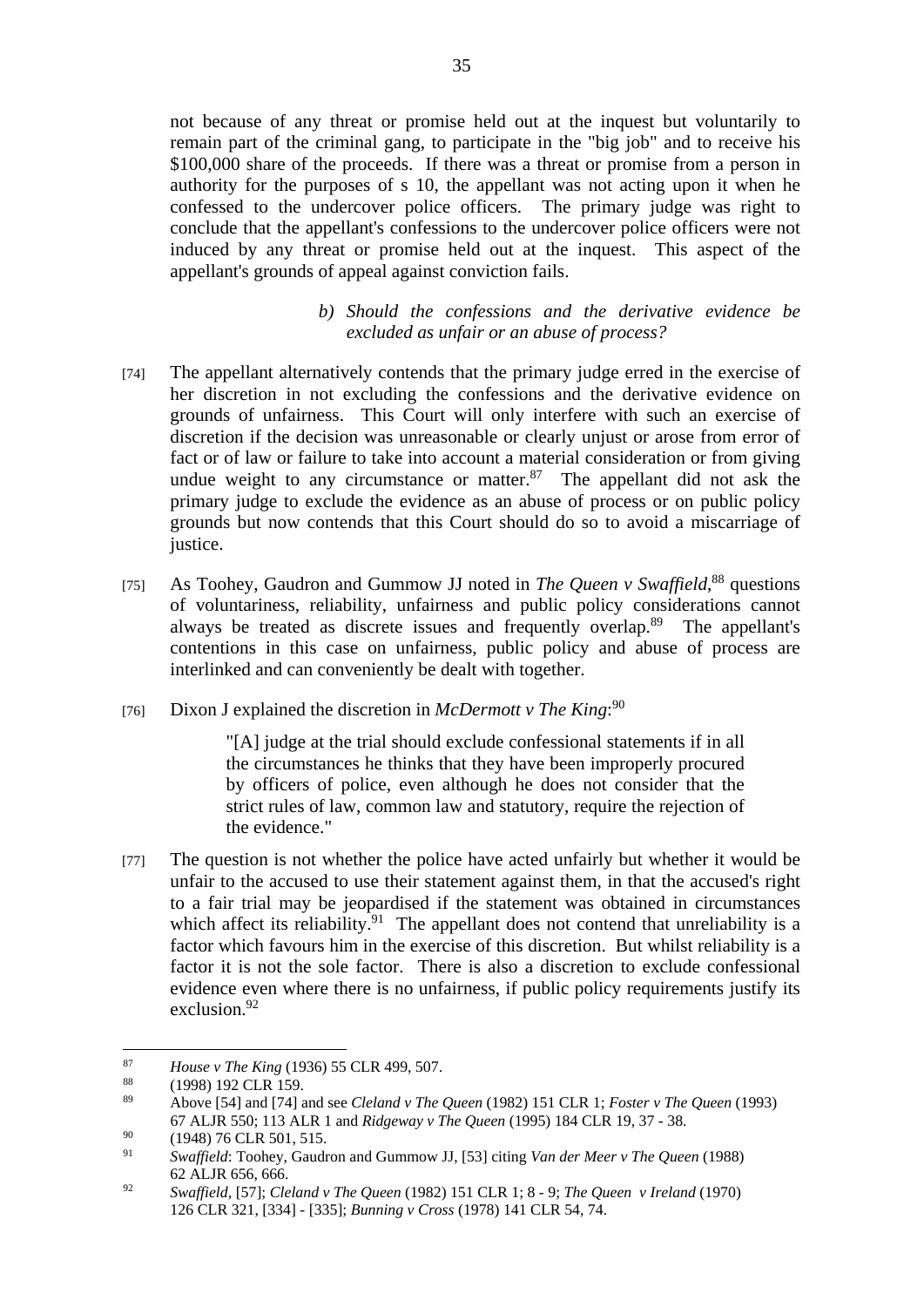- [78] The appellant emphasises that when he knew he was speaking to police officers about Daniel's disappearance he denied all responsibility. Whilst he did not exercise strictly his right to silence in that he willingly participated in the pre-inquest police interviews, he expressed his "right not to incriminate himself". During the interview with police officers Wright and Hickey on 14 September 2006, he indicated some reluctance to speak to police.<sup>93</sup> When cross-examined at the inquest, he denied all involvement in Daniel's disappearance and he exercised his right to silence when arrested and charged.
- [79] The appellant also emphasises the use of the coronial process, the issuing of the notice to attend, and its use by the undercover police officers to pressure the appellant to confess. Whilst not illegal, in light of the appellant's clear unwillingness to voluntarily inculpate himself, he argues it was an abuse of process; public policy considerations and questions of fairness required the rejection of his confessions and the derivative evidence.
- [80] The appellant understandably places some emphasis on *Swaffield*. Swaffield confessed to an undercover police officer posing as a purchaser of illegal drugs about offences of stealing, entering a rowing club and arson of the club. Swaffield had been charged two years earlier with the property offences but was discharged at the committal hearing. The High Court by majority did not interfere with the majority of the Queensland Court of Appeal's discretionary decision that Swaffield's right to choose whether or not to speak to police about the offences was so clearly breached, it was unfair to allow the evidence to be used against him.
- [81] By contrast, in *Pavic v The Queen*,<sup>94</sup> a case the High Court heard and determined with *Swaffield*, police interviewed Pavic in relation to the much more serious crime of murder. He was warned and advised he had a right to communicate with his solicitor whom he contacted. Acting on the solicitor's advice, he made no comment on the questions police put to him. Police told him they suspected he had committed the murder but they allowed him to leave. A witness assisted police with their investigation and as a result they believed they had sufficient evidence to charge Pavic with murder. The witness was fitted with a microphone and during a conversation with Pavic, the witness truthfully said that the police had recovered the witness's clothing stained with blood. Pavic then made inculpatory statements. Neither the trial judge nor the Court of Appeal excluded his admissions. Brennan CJ, Toohey, Gaudron and Gummow JJ found that there was no illegality in the method of obtaining these admissions as the witness was not an agent of the state. The witness set up the meeting with Pavic, not the police. There was no reason to interfere with the exercise of the discretion undertaken by the primary judge and upheld by the Court of Appeal.
- [82] Neither *Swaffield* nor *Pavic* is of particular assistance to the appellant. Both cases illustrate the difficulty an appellant has in appealing from a discretionary exercise of this kind.
- [83] Contentions similar to those made by the appellant in this case were rejected by the High Court in *Tofilau* in respect of the fourth appellant, Clarke. In the present case, the appellant submits that Clarke's case should be distinguished as the undercover police officers extracted the confessions by using the pressure of the earlier aggressive crossexamination at the inquest and the issuing of a further notice to attend the inquest.

<sup>&</sup>lt;sup>93</sup> Set out in these Reasons at [16].<br><sup>94</sup> (1008) 102 CL P 150

<sup>94 (1998) 192</sup> CLR 159.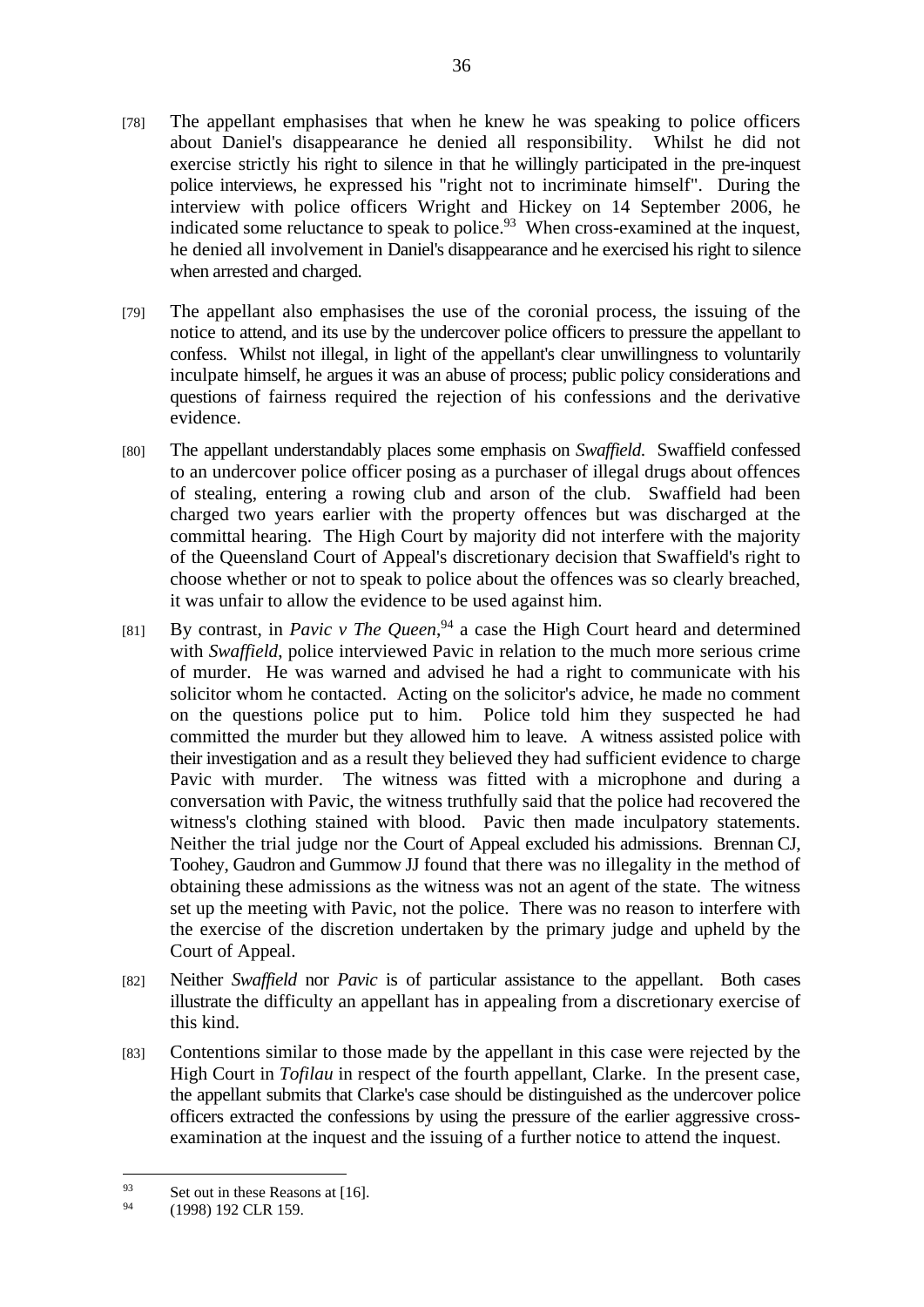- [84] There is little likelihood of finding another case with facts directly comparable to the intriguing matrix of the present case but there are similarities with Clarke's case. The investigation of a 20 year old killing was revived when a police officer visited Clarke's home, leaving a calling card and requesting that Clarke contact him. These events were co-ordinated with a covert police investigation which culminated three months later in a "Mr Big interview" with Clarke. The "boss" produced a three-page confidential police report which was false but which Clarke believed was true. It stated that Clarke was the only suspect in the murder and that, pending enquiries, approval would be sought from the DPP to charge him with murder. Clarke was told that the "boss" could fix anything and Clarke had to give him the absolute truth. The majority of the High Court rejected Clarke's contentions and concluded that it was open to the trial judge to allow the evidence to be given.<sup>95</sup> In my assessment, the use of a legitimate notice to attend again at an inquest, which had always been lawfully conducted, to assist in extracting a confession was no more unfair than the police visit to Clarke's house and the use of the false police report. Clarke's case does not assist the appellant.
- [85] Some emphasis was placed by the appellant in his written submissions on the recent Canadian case,  $R v$  *Hart*.<sup>96</sup> In oral submissions, however, senior counsel for the appellant submitted that there was a divergence on the issue of the admissibility of confessional evidence between the common law of Australia and that of Canada so that *Hart* was of no real assistance in this case. Covert police operations of the kind used in the present case have been deployed in Canada for many years with approval by the Canadian courts.97 In *Hart*, the Canadian Supreme Court found there was insufficient protection for accused people who confessed during undercover operations of this kind and recognised a new common law rule of evidence. The court stated its concern about an aura of violence in these covert operations with threats or acts of violence in the presence of the accused.98 It was also important to protect suspects against the abuse of state power which threatened the integrity of the justice system.<sup>99</sup>
- [86] Since *Hart*, admissions made in the course of such undercover operations are presumed inadmissible in Canada, unless the prosecution can establish on the balance of probabilities that the probative value of the confession outweighs its prejudicial effect. The probative value of such a confession turns on its reliability and the circumstances in which it was made. The court must then weigh the probative value and prejudicial effect of the confession and decide whether the Crown has met that burden.
- [87] Even were *Hart* binding on this Court, it would be of no assistance to the appellant. The question of reliability is not a matter in his favour in seeking to exclude the evidence. Further, the present case, unlike *Hart*, did not involve threatened use of violence to those who were untrustworthy or who betrayed the criminal gang. But in any case, as the appellant has conceded, Canadian jurisprudence has taken a different path from the common law of Australia and it is the Australian authorities which guide and bind this Court.

<sup>95</sup> Gleeson CJ [24]; Gummow and Hayne JJ [114] and [115] and Callinan, Heydon and Crennan JJ  $[413] - [414].$ <br>  $[413] - [414].$ <br>  $[2014 \text{ SCC} 52].$ 

<sup>97</sup> *Tofilau v The Queen* (2007) 231 CLR 396, Callinan, Heydon and Crennan JJ [413].

<sup>&</sup>lt;sup>98</sup> 2014 SCC 52, [78] - [116].

Above, [79], [111] - [120].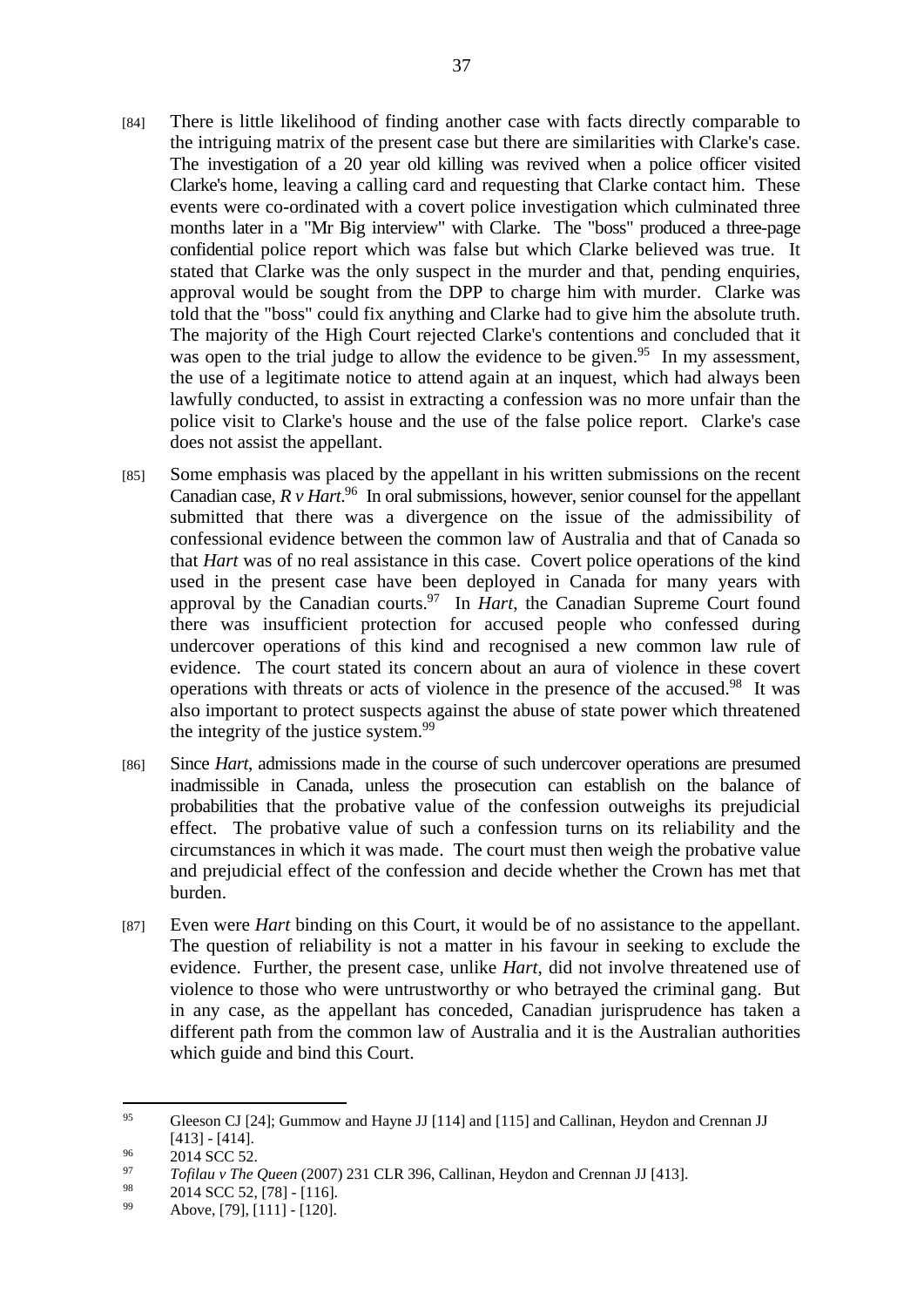- [88] In *Tofilau*,<sup>100</sup> Callinan, Heydon and Crennan JJ expressed concern about some types of covert operations requiring the exclusion of evidence obtained as a result. The covert operations in the present case, however, were not of that kind. There was no illegal conduct on behalf of the undercover police officers or in the dealings between the police, the coroner and his staff. The 29 July 2011 notice to attend was issued for legitimate reasons. There was nothing improper in police liaising with the coroner over its timing and then using it as a catalyst to discuss Daniel's disappearance with the appellant. The police employed this clever investigative technique to try to solve a serious crime only after traditional methods had proved unsuccessful.
- [89] The appellant placed much weight on the fact that in the past he had exercised his right to silence in that he had not made any admissions to police when interviewed. But in fact he did not exercise his right to silence. He freely spoke to police on numerous occasions although he consistently denied all involvement in Daniel's disappearance. This was his right: *nemo tenetur se ipsum prodere* (no one is required to incriminate himself or herself).101 But that cannot stop the police from continuing their investigations, especially of serious crimes involving the safety of children and young people. That is why police undertook this covert operation.
- [90] It can be accepted that the appellant would not have made the admissions had he known the true identity of the undercover police officers. But they were not exercising the coercive power of the state when he confessed.102 He believed he was amongst his criminal friends. They stressed the need for him to tell the truth so that they could help him. He was free to leave their company at any time. They were not threatening or violent and in truth had not committed offences with him. He chose to make detailed confessions to the offences involving Daniel so as to obtain a watertight, false alibi; to use the alibi to exonerate himself at the inquest when recalled; this would enable him to remain in the criminal gang and to participate in the pending "big job" which would net him \$100,000. There was no abuse of process in the undercover scenarios leading up to and including his confessions.
- [91] I am unpersuaded that questions of fairness or public policy, individually or in combination, otherwise warrant the exclusion of the confessional and derivative evidence. The primary judge's decision not to exclude the evidence was a sound discretionary exercise. The failure to exclude the confessions and the derivative evidence as an abuse of process or on public policy grounds has not caused a miscarriage of justice. This aspect of the appellant's grounds of appeal is not made out.

## **Did the judge err in directing the jury as to inferences in relation to the evidence of Douglas Jackway and Leslie McLean?**

### *The appellant's contentions*

[92] The appellant's remaining ground of appeal relates to the judge's directions to the jury. His case at trial was that it was open to the jury to infer that he may have falsely confessed to the offences to ingratiate himself with the criminal gang to which he believed the covert police officers belonged. It was open to the jury, he contended, to reasonably infer from the evidence that his knowledge of the offences

<sup>100 (2007) 231</sup> CLR 396, [416].<br>
101 Above, [317].<br>
102 Above, [320].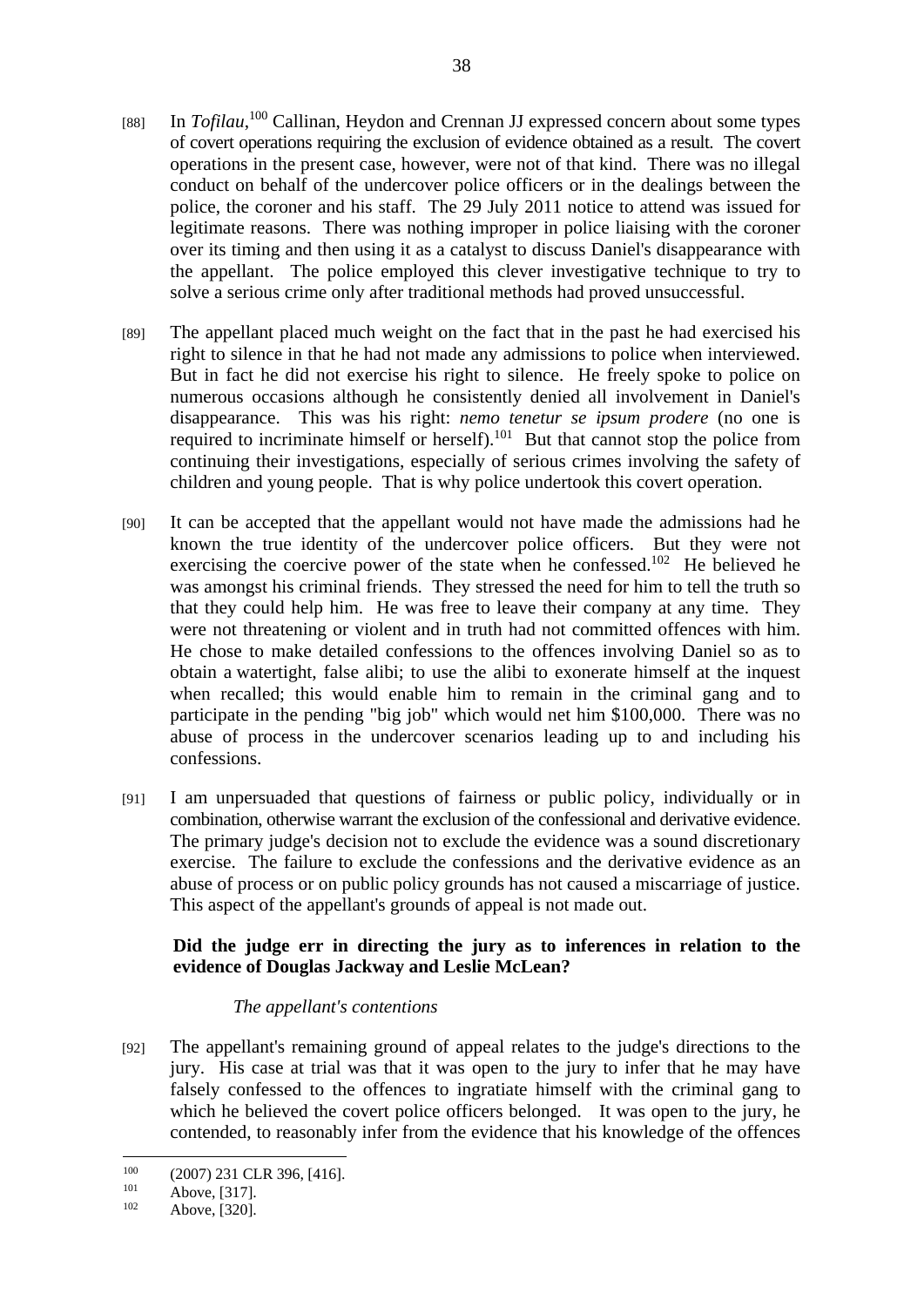may have come through Mr McLean from Mr Jackway, who actually had committed the offences. The appellant then falsely confessed so that Arnold would provide him with a watertight, false alibi which would clear him at the inquest. While the trial judge gave uncontroversial directions to the jury about the process of drawing inferences,  $103$  the appellant contends that her Honour erred in directing them as to defence counsel's submissions concerning Mr Jackway and Mr McLean. The impugned direction is italicised in [112] of these reasons below. Trial counsel (junior counsel in the appeal) unsuccessfully applied for a redirection on this matter.

- [93] The appellant contends that the judge's direction failed to recognise that it was for the prosecution to prove his guilt beyond reasonable doubt. The jury could do that only if they rejected all reasonably open inferences. This was the central issue in the defence case. The judge erred in declining to give the redirection sought. As a result, the defence case was not fairly left to the jury: *Domican v The Queen*104 and *RPS v The Queen.*105 The misdirection obscured the division between judge and jury, in effect telling the jury how they might more readily reason towards a verdict of guilt.<sup>106</sup>
- [94] Before returning to the appellant's contentions, I will set out relevant aspects of the evidence of Mr Jackway and Mr McLean (which should be considered together with the background facts set out at [6], [7] and [12] of these reasons) and the judge's directions to the jury.

## *The relevant evidence of Mr Jackway and Mr McLean at trial*

- [95] Mr Jackway gave evidence via video link. In evidence-in-chief he denied he was involved in any way in the abduction and killing of Daniel.
- [96] He was extensively cross-examined. He was in Moreton B Correctional Centre from 28 October to 12 December 1997. He could not recall a prisoner called Les McLean. He denied telling an inmate that he would abduct, rape, kill and bury a child in an area where the child would not be found.
- [97] After his release from prison, he did not see a psychologist; he was not drinking heavily but he was "smoking pot". He spent time with a 15 year old boy who had dropped out of school and was going out with the daughter of Mr Jackway's fiancée. He agreed that after he was released from custody he purchased a blue 1980 Holden Commodore sedan. He knew the Noosa/Tewantin area well and had lived on the Sunshine Coast. He was in Goodna on 7 December 2003 and travelled to the Sunshine Coast on 8 December to visit his sister. He agreed that since Daniel's disappearance he had been charged and convicted for raping another [woman] between 1990 and 1994. He agreed he may have threatened to kill this [woman] when he got out of jail. He denied discussing Daniel's case with another prisoner, Trevor Bettiens.
- [98] The prosecutor did not re-examine Mr Jackway.
- [99] Mr McLean was called by the prosecution as a witness, but the prosecutor asked no questions other than his name and that he lived in Brisbane.

 $103$ 

<sup>103</sup> Summing up, 4.<br>
104 (1992) 173 CLR 555, 561.<br>
105 (2000) 199 CLR 620, 637, [41] - [42].<br> *RPS v The Queen* (2000) 199 CLR 620, 637 [42] - [43].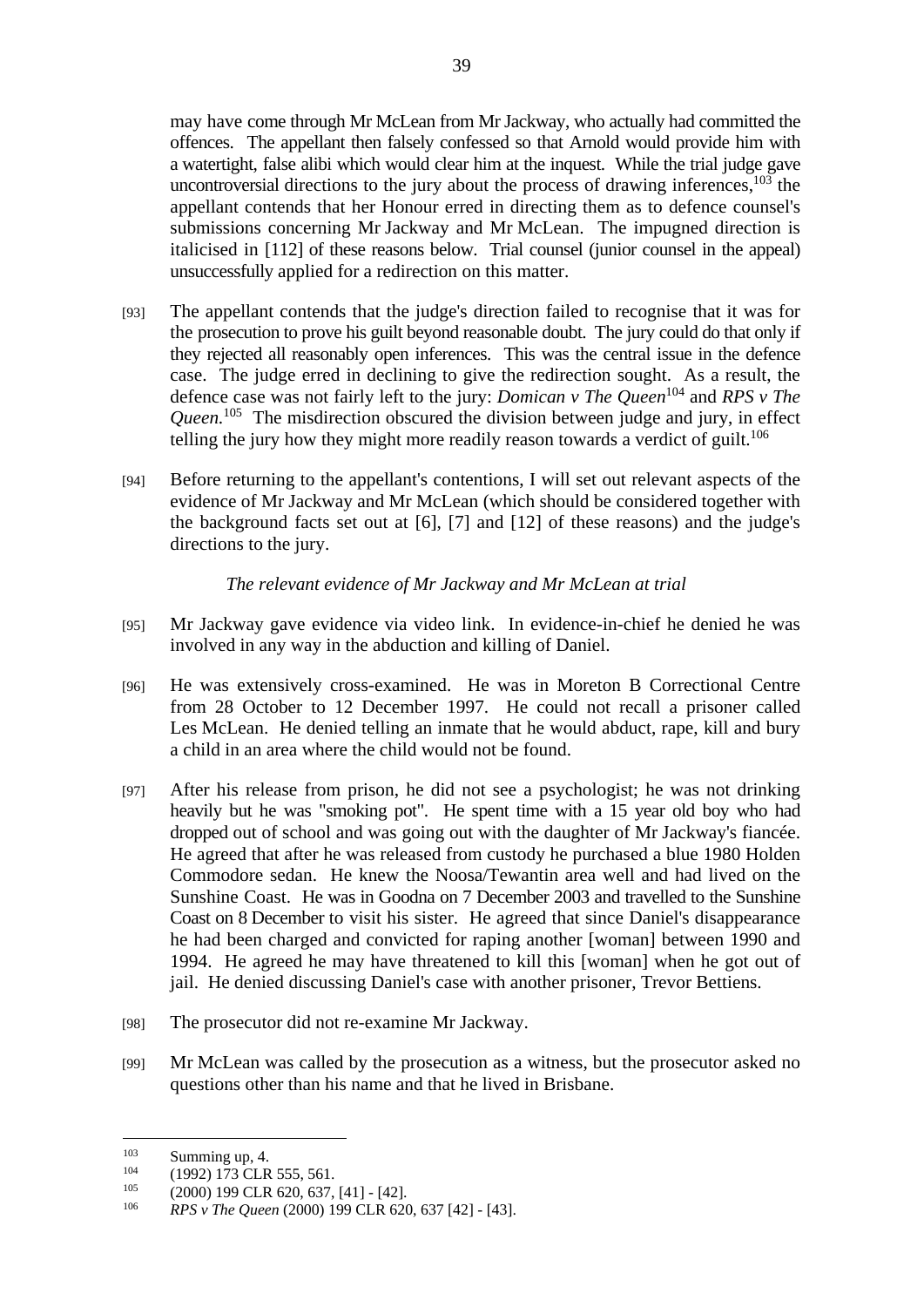- [100] In cross-examination he agreed that he believed he had a multiple personality disorder; sometimes he was one person and sometimes another and sometimes he could not remember what the other person had done or said. He was imprisoned in the Moreton B Correctional Centre on 7 April 1997 for aiding a suicide. In January 1998 he went to a prison farm in Numinbah. He agreed the people in Moreton B Correctional Centre associated with each other through sport, the library or church. He was shown a photograph of Mr Jackway<sup>107</sup>; he knew this person as "Rat". He believed he told the prosecution that "Rat" might be someone he knew from prison in 1996 or 1997. After "Rat" was released from prison, he was once in a room where "Rat" was using heroin. Mr McLean did not know exactly when this was; it may have been any time between 2003 and 2005.
- [101] The appellant sometimes visited him at his Stafford Heights house and Mr McLean would sometimes visit the appellant at his residence at Bli Bli on the Sunshine Coast. He sometimes stayed with the appellant and his wife, Tracey. On occasions they attended church together. He did not know a sandmining site in the Sunshine Coast hinterland. He did not recall the appellant working as a sandblaster. Mr McLean agreed that sometimes he did things that he could not later recall. He did not remember going to any demountable building near the Glasshouse Mountains. The appellant phoned him a couple of times when the appellant was living in Western Australia. The appellant once told him the police had interviewed him over Daniel's disappearance.
- [102] Mr McLean denied that he told the appellant that he (Mr McLean) had been told something about Daniel's disappearance. He was adamant that he had no problem with his memory on these matters. He denied telling the appellant that someone told him where Daniel's bones could be found or that they could be found near a demountable building at a sandmining site down a gully. He denied telling the appellant he had been told by some unnamed person that this person abducted Daniel. He denied telling the appellant that Daniel's clothes had been thrown over a bridge into running water. He denied asking the appellant what he was going to do with the information he (Mr McLean) had given him. He denied telling the appellant that the appellant should not tell anyone what Mr McLean had said because Mr McLean was scared of being "beaten up for talking".
- [103] On the morning of the appellant's arrest, Mr McLean said the appellant phoned him. He did not think he had tried to phone the appellant several times that day but he was unsure.

### *The relevant judicial directions to the jury*

- [104] In discussing this ground of appeal, it is important to consider the impugned direction in the context of the entire summing up. For that reason I have set out substantial extracts from the directions.
- [105] As a part of an uncontroversial direction to the jury as to what constituted evidence, her Honour stated:

"A thing suggested by a lawyer during a witness's cross-examination is not evidence of the facts suggested, unless the witness accepted the suggestion as true. That is, the lawyer's question is not evidence. Let me give you an example. Mr Jackway was asked by [defence counsel] – this is just a random example – 'And is it true to say that,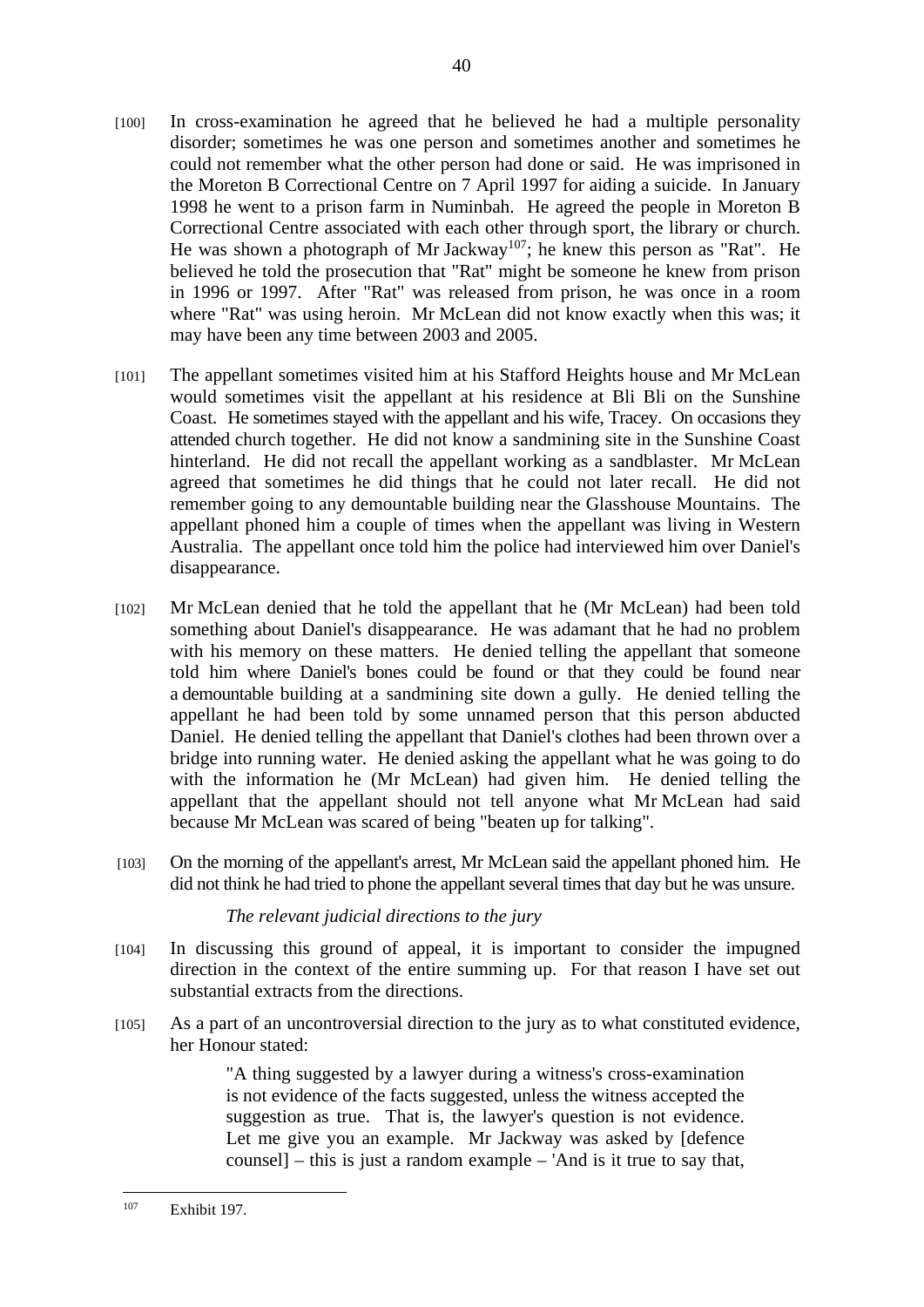prior to your release, you told an inmate that you would abduct, rape and kill a child and bury the child in an area where the child would not be found?' He answered, 'No.' The lawyer's statement in the question that he said those things is not evidence those things were said. The evidence is, instead, to be found in the answer of the witness, that is, that he did not say those things. There is no evidence at all that he said such a thing. Even if you don't believe the denial, there is still no evidence, unless someone else has given that evidence. Even if you don't believe the denial, that doesn't turn it into evidence that it's true."

[106] Later the judge gave the jury an unexceptional direction as to the drawing of inferences:

"…you may also draw inferences, that is, deductions or conclusions from facts that you find established by the evidence. If you're satisfied that a certain thing happened, it may be right to infer that something else occurred. That's the process of drawing an inference from the facts.

Let me give you an example that's often given to juries. Say you went home on a Friday afternoon and you thought, 'Will I do the mowing this afternoon or can I wait till the morning? It doesn't look like it's going to rain. It should be fine to leave it to the morning.' Or you thought, 'Will I hang out the washing tonight? It doesn't look like rain. It should be fine. I'll hang out the washing tonight.' When you got up in the morning – you've been asleep all night. You got up in the morning, the clothes you'd hung out were absolutely sodden and the grass was covered with water. There were puddles around. It had obviously rained during the night. You hadn't seen it rain, you hadn't heard it rain, but you could safely conclude, you could infer from the facts, that it had rained during the night. That's the ordinary process of drawing inference from facts. But, of course, there must be – you can only draw reasonable inferences and your inferences must be based on the facts you find proved by the evidence. There must be a logical and rational connection between the facts you find and your deductions and conclusions. You are not to indulge in intuition or guessing."

- [107] The judge gave an equally uncontroversial direction as to the onus and burden of proof, explaining that no inference could be drawn against the appellant for not giving evidence.
- [108] There is no complaint about the judge's summation of the evidence in the trial during which the judge referred to the appellant's admissions, first to Arnold and later to Paul, on 9 August 2011. The judge explained:

"The prosecution relies on answers said to have been given by [the appellant] in this conversation as supporting its case against him. In order to rely on that evidence, you must be satisfied that he did give the answers that are attributed to him and that they were true…

If you're satisfied that the statements were made by [the appellant], that is, the admissions of his guilt were made by him, the second aspect you must consider is whether those parts that the prosecution relies on as indicating guilt are true and accurate. It's up to you to decide whether you're satisfied those things said by [the appellant] which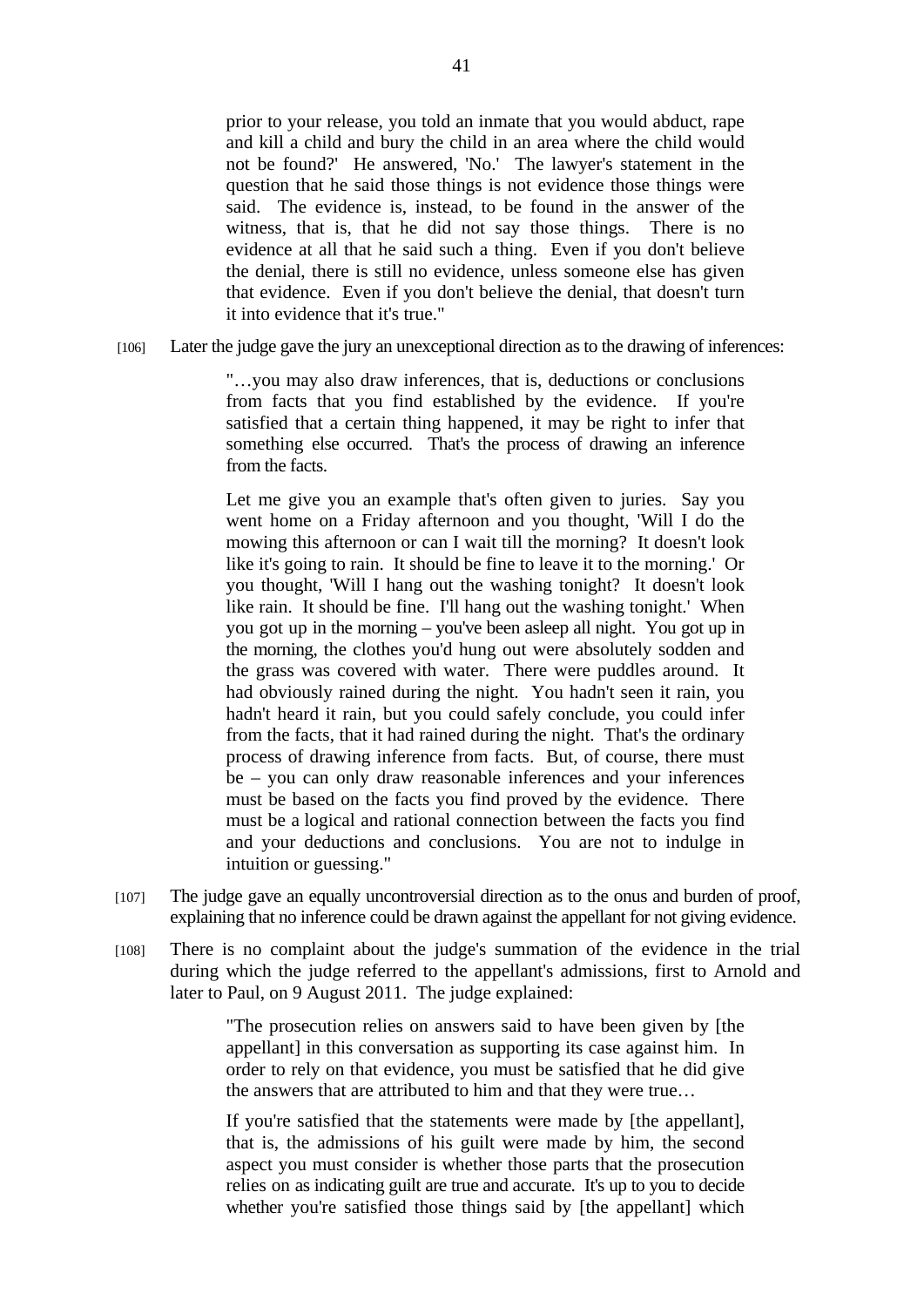would tend to indicate that he is guilty of the offence were true, because if you're not satisfied you couldn't rely on them as going to prove his guilt.

In the course of the discussion, it's said, [the appellant] made statements which the prosecution relies on as pointing to his guilt. If you accept them as having been made by [the appellant] and as true, it's up to you to decide what weight you give them and what you think they prove."

[109] During her summation of Mr Jackway's evidence, the judge reminded the jury that he denied all involvement in the abduction and killing of Daniel. He was crossexamined extensively by defence counsel about his criminal history which included an occasion where he dragged a boy into a car and committed a sexual offence against him. That was relevant to his credibility but the fact that he had a criminal history did not mean he was an untruthful witness. Although he agreed he was in Moreton B Correctional Centre he did not recall meeting another prisoner, Mr McLean. He claimed he was in the Goodna area on 7 December 2003 and travelled to the Sunshine Coast to visit his sister on 8 December. Her Honour continued:

> "He denied having any conversation with Mr Bettiens – a conversation that was put to him. So, as I said to you earlier about questions, there is no evidence that he did or he said those things that he is alleged to have said. He was again interviewed by the police on the  $27<sup>th</sup>$  of May 2009. In the course of that interview, there was evidence that police had obtained a statement from Deborah Robinson, which asserted that Jackway had threatened her to provide a false alibi. He denied that. There is not evidence that he had, in fact, threatened her, but there is evidence that police said that such a statement had been obtained."

[110] In summarising Mr McLean's evidence, her Honour noted:

"In the course of [defence counsel's] address, he had suggested to Mr McLean that he and [the appellant] had been to a particular sandmining site. That suggestion was not accepted by Mr McLean so there is no evidence that Mr McLean and [the appellant] had ever been to any sandmining site at all. He said he recalled [the appellant] telling him that he had been interviewed about the disappearance of Daniel Morcombe. He was adamant that he had never told [the appellant] where Daniel Morcombe's bones could be located. He adamantly denied telling [the appellant] that someone had told him where Daniel Morcombe's bones could be located and that it was near the demountable building at the sandmining site, down a gully near the sandmining site or that someone had told him that they had abducted Daniel Morcombe on his way to the Sunshine Plaza to get a haircut. He also adamantly denied that he told [the appellant] that the clothes had been disposed of by throwing them into a creek with running water. Now, as I've said to you before – and it is important that you remember this – the lawyer's statement in the question that he did say those things is not evidence that those things were said. The evidence is instead to be found in the answer of the witness.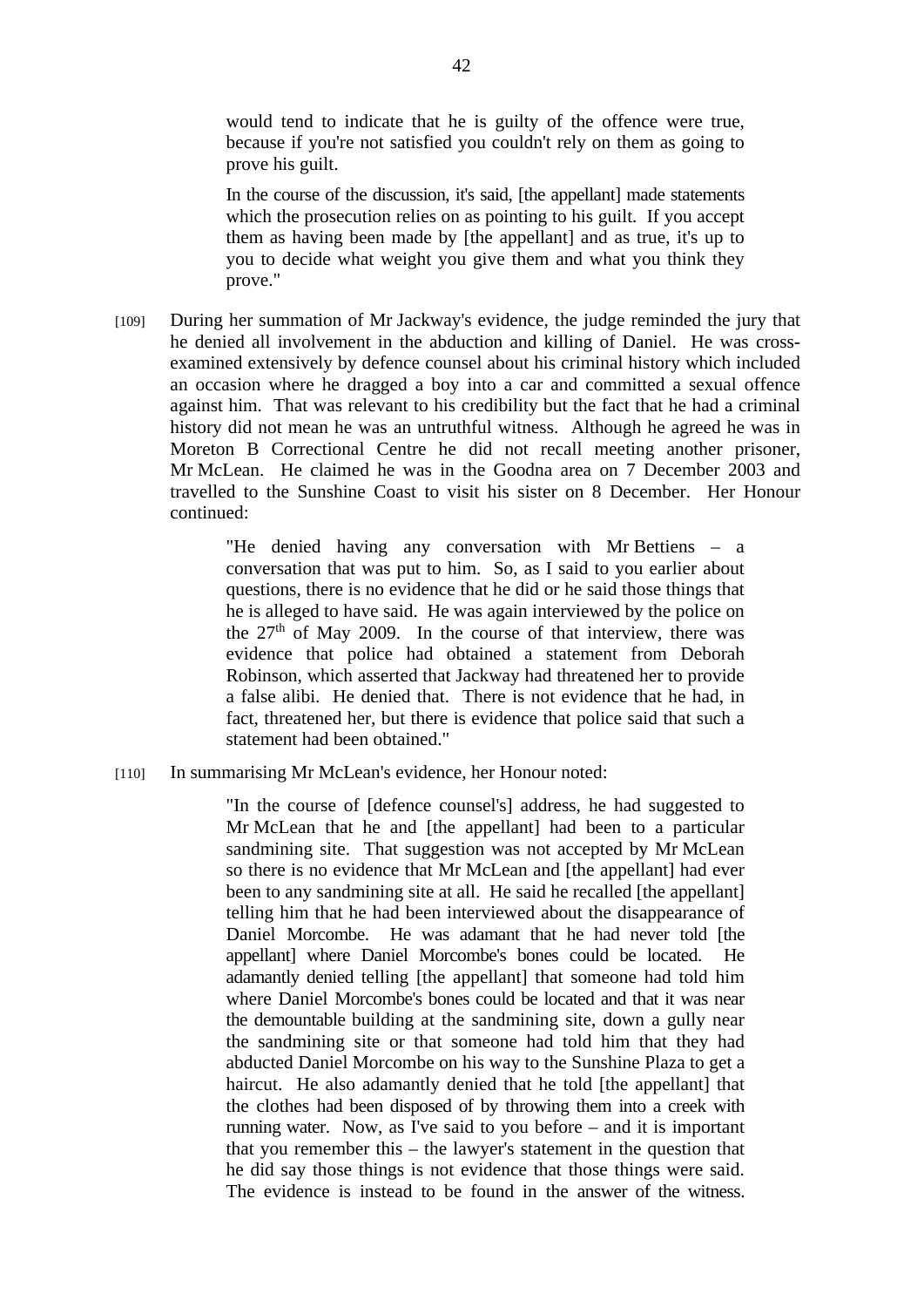There is, accordingly, no evidence that Mr McLean ever said those things to [the appellant]."

- [111] The judge also referred to the evidence of some witnesses that they saw a blue car near where Daniel was last seen at about the time of his disappearance.<sup>108</sup> Her Honour reminded the jury that Daniel's bones were not found at the precise site where the appellant said he dumped the body. There was, however, evidence of wild animals in the vicinity. The judge referred the jury to the evidence that Daniel's shoes were found in the sandmining area<sup> $109$ </sup> whereas he told the undercover police officer he threw the shoes into the creek with Daniel's other clothes.<sup>110</sup>
- [112] Later in summarising the defence case her Honour stated:

"The defence submitted that, unless the Crown has disproved two possibilities – that Jackway was involved or that the blue car was involved in the abduction and murder of Daniel Morcombe – then you must find [the appellant] not guilty. He submitted that the prosecution says that detailed confessions and [the appellant] taking undercover police to the site of the bones and clothes was because he was the killer. He asked – has that been proved beyond reasonable doubt? He submitted that it's not seriously challenged that Daniel Morcombe met his death by foul play. The real question is who did it. Only if evidence proved beyond reasonable doubt, he submitted, that it was [the appellant] not Douglas Jackway or a blue car, can you find him guilty. He submitted this is not a popularity contest.

He reminded you that Douglas Jackway had got out of jail one month before. He was due to drive past that day. Witnesses had seen a blue sedan on both sides of the road similar to a car, he submitted, which was driven by Jackway and Jackway had told lies about his whereabouts, had a goatee and broke down there on the following day.

He referred to the evidence of Les McLean. *[Defence counsel] submitted that blinded by the promise of ill-gotten gains, [the appellant] played a convincing part and told the police someone else's deepest secret. He said that Jackway and the blue car were investigated by the police. Jackway told lies about what he was doing on the 7<sup>th</sup> of December 2003 during various police interviews and had to be restrained when the police took his car. He submitted that once you find that Douglas Jackway and the blue car were involved in Daniel Morcombe's abduction then you would acquit [the appellant]. He pointed to similar offending by Douglas Jackway in 1995. [Defence counsel] asked you to draw an inference that Jackway told McLean who told [the appellant] about where Daniel Morcombe's remains and clothes were found. But, of course, I remind you, as I have told you, that the questions he asked is not the evidence and there is no evidence to that effect, no direct evidence*.

He submitted that, to convict, you would have to be satisfied that a blue car was not involved. It had been a focus of police

 $\frac{108}{109}$  Summing up Day 1, 20, 44.

<sup>&</sup>lt;sup>109</sup> Summing up Day 2, 15.<br>
<sup>110</sup> Above, 12.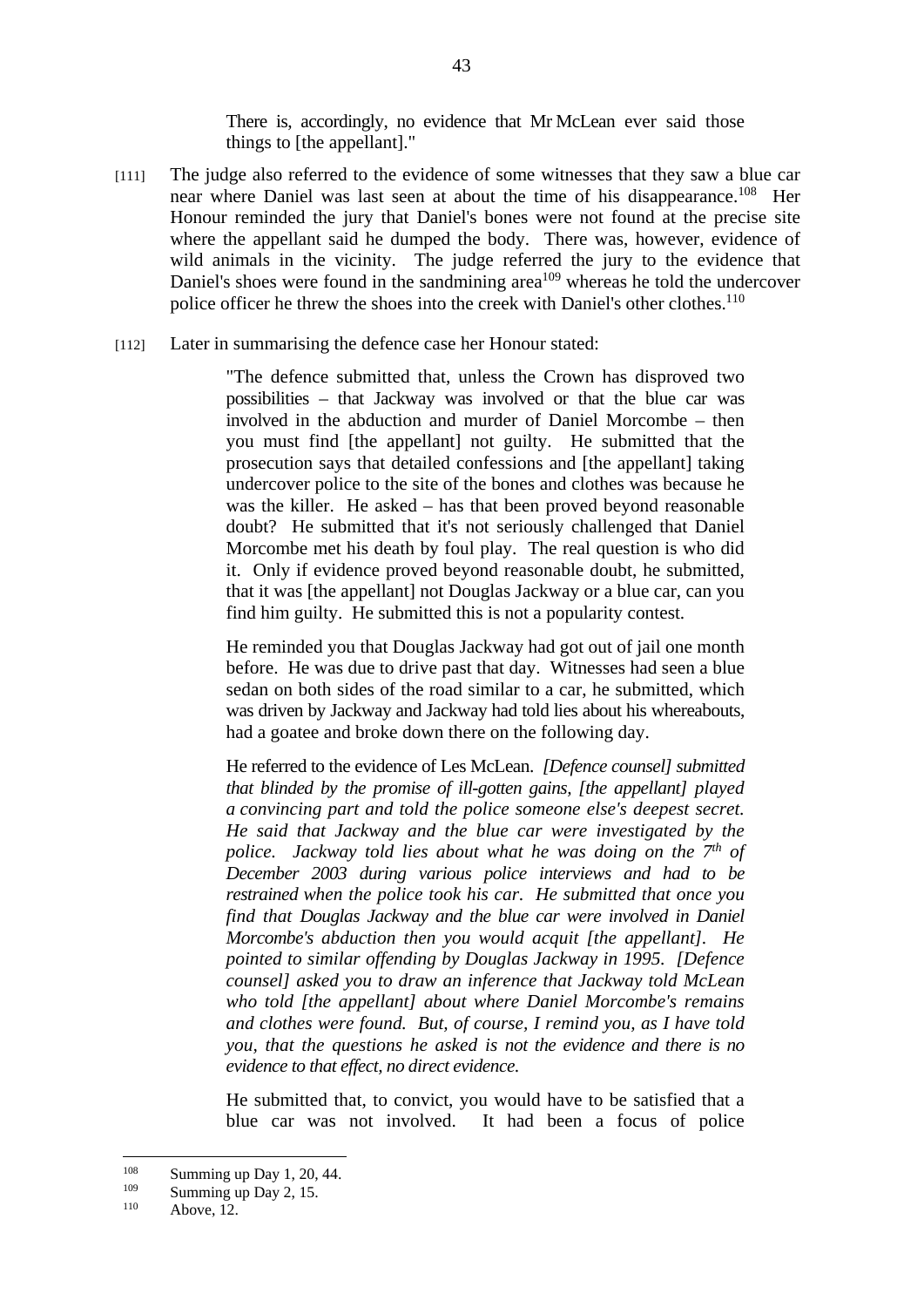investigation. He invited you to conclude that the blue car was stalking Daniel Morcombe. He submitted that there was nothing unusual in the evidence that the man under the overpass was standing with one leg cocked. [Defence counsel] referred in detail to evidence given by witnesses who saw a blue car and then submitted that what you would – should take into account and what you should discard. He submitted that no one saw [the appellant] walking to the car park with Daniel Morcombe.

He submitted that [the appellant's] confession was demonstrably false, that two others had made false confessions that led to searches that didn't find any remains. He submitted that the confession is questionable, that it didn't match what passers-by noticed and the confession came after eight years. [Defence counsel] asked why he would make up such a story, and he said it was for money and membership of the gang and to buy him an alibi. There was no downside to making a confession and he would do anything to be part of the gang.

[Defence counsel] referred to the meeting with Craig on  $4<sup>th</sup>$  of August and that [the appellant] was apparently stressed. The big job was dangled in front of him. He submitted that you might think it was easier to falsely confess than to fake his own death. He submitted that the scenarios were designed to get a confession no matter what, so you would find the confession unreliable. He submitted that [the appellant] got some details wrong and he could not have done things as quickly as he said he did. He submitted that he could have gone straight to his dealer's house from Frank Davis's place and he asked why would he take Leticha Harvey to the site if he was the killer.

[Defence counsel] submitted it was more likely that men in a blue car stalked Daniel Morcombe and dragged him into a car. [Defence counsel] submitted that [the appellant] took police to the wrong spot because he didn't know where the bones were and he got the position of the shoes wrong. He submitted that [the appellant] knew it was down the embankment but didn't know where. He submitted the admissions do not match the objective facts because [the appellant] is not guilty. He submitted the Crown has not disproved that Mr Jackway did it" (my emphasis).

[113] Defence counsel asked for a redirection because of the italicised comments above. The judge had told the jury there was no direct evidence of Mr Jackway providing Mr McLean with information about Daniel's killing or of Mr McLean giving that information to the appellant. But the defence case was that although there was no direct evidence, the jury could draw those rational inferences from pieces of evidence in the prosecution case. The judge declined to give that redirection.

## *Conclusion on this ground of appeal*

[114] The appellant contends that the judge's directions should have informed the jury that it was for the prosecution to prove his guilt beyond reasonable doubt. In this case the jury should have been told that before convicting they would have to be satisfied beyond reasonable doubt that the following inferences were not open: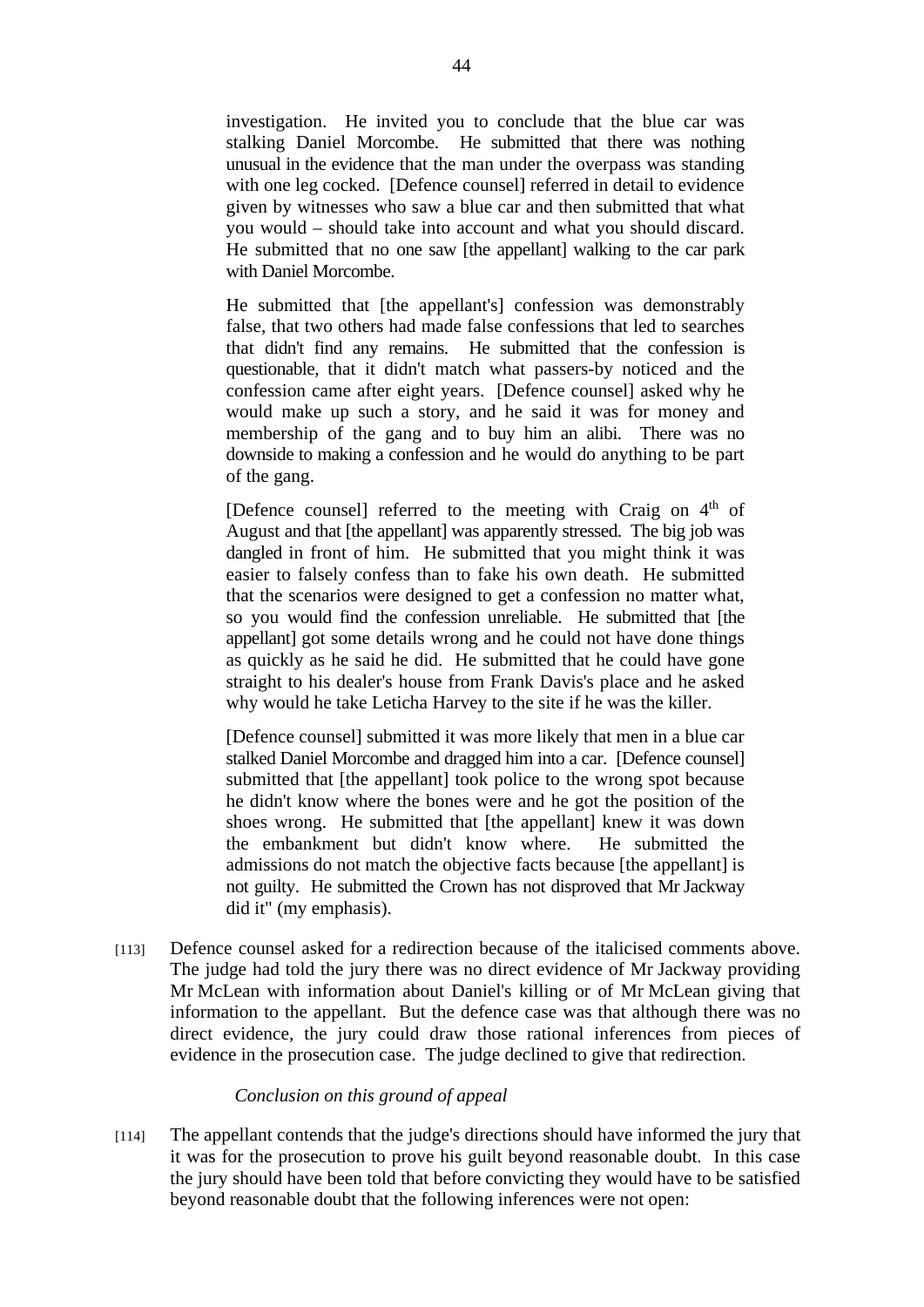- that Mr Jackway told Mr McLean of these details;
- that Mr McLean passed on these details to the appellant; and
- that the appellant falsely made admissions to Arnold and Paul to ingratiate himself with, what he believed was a criminal gang.
- $[115]$  The extracts of the directions set out earlier and the question trail<sup>111</sup> provided to the jury make it clear that the jury fully apprehended the prosecution must prove its case beyond reasonable doubt. The judge was right in informing the jury that there was no direct evidence that:
	- Mr Jackway was involved in the offending against Daniel:
	- Mr Jackway told Mr McLean either that Mr Jackway was involved in the offences or the comprehensive details of that offending; or
	- Mr McLean passed on the comprehensive details of that conversation to the appellant.

As the appellant rightly contends, the evidence at trial at its strongest for him included indirect evidence possibly linking Mr Jackway to Daniel's disappearance.<sup>112</sup> There was evidence of the opportunity after Daniel's There was evidence of the opportunity after Daniel's disappearance for Mr Jackway and Mr McLean to have had a conversation; that Mr McLean agreed that he sometimes did and said things which he could not remember because of his multiple personalities; and that he spoke to the appellant about the investigation into Daniel's disappearance. In her Honour's summation of the evidence, the judge referred to evidence upon which the defence relied in explaining the defence hypothesis to the jury. Importantly, the judge directed that the jury could act on the appellant's confessions to Arnold and Paul only if they were satisfied both that they were made and also that they were true, $113$  and that it was the defence case that the prosecution had not disproved that Mr Jackway committed the offences against Daniel.114 When read as a whole, the judge's directions to the jury fairly explained the defence case and instructed them, before convicting the appellant, to be satisfied beyond reasonable doubt that the defence hypothesis was not open. There has been no misdirection on a matter of law. The judge's refusal to give the redirection sought was not an error of law nor has it led to a miscarriage of justice. The judge's impugned directions read in context in the summing up did not effectively tell the jury how to more readily reason towards a verdict of guilt. This ground of appeal is not made out.

# **Conclusion on the appeal against conviction**

[116] As the appellant has not succeeded in either of his grounds of appeal, the appeal against conviction must be dismissed.

# **The Attorney- General**'**s appeal against sentence**

 $111$ 

<sup>&</sup>lt;sup>111</sup> MFI "AA".<br><sup>112</sup> See [6], [7] and [12] of these Reasons.<br><sup>113</sup> See [106] of these Reasons.<br><sup>114</sup> See [110] of these Reasons.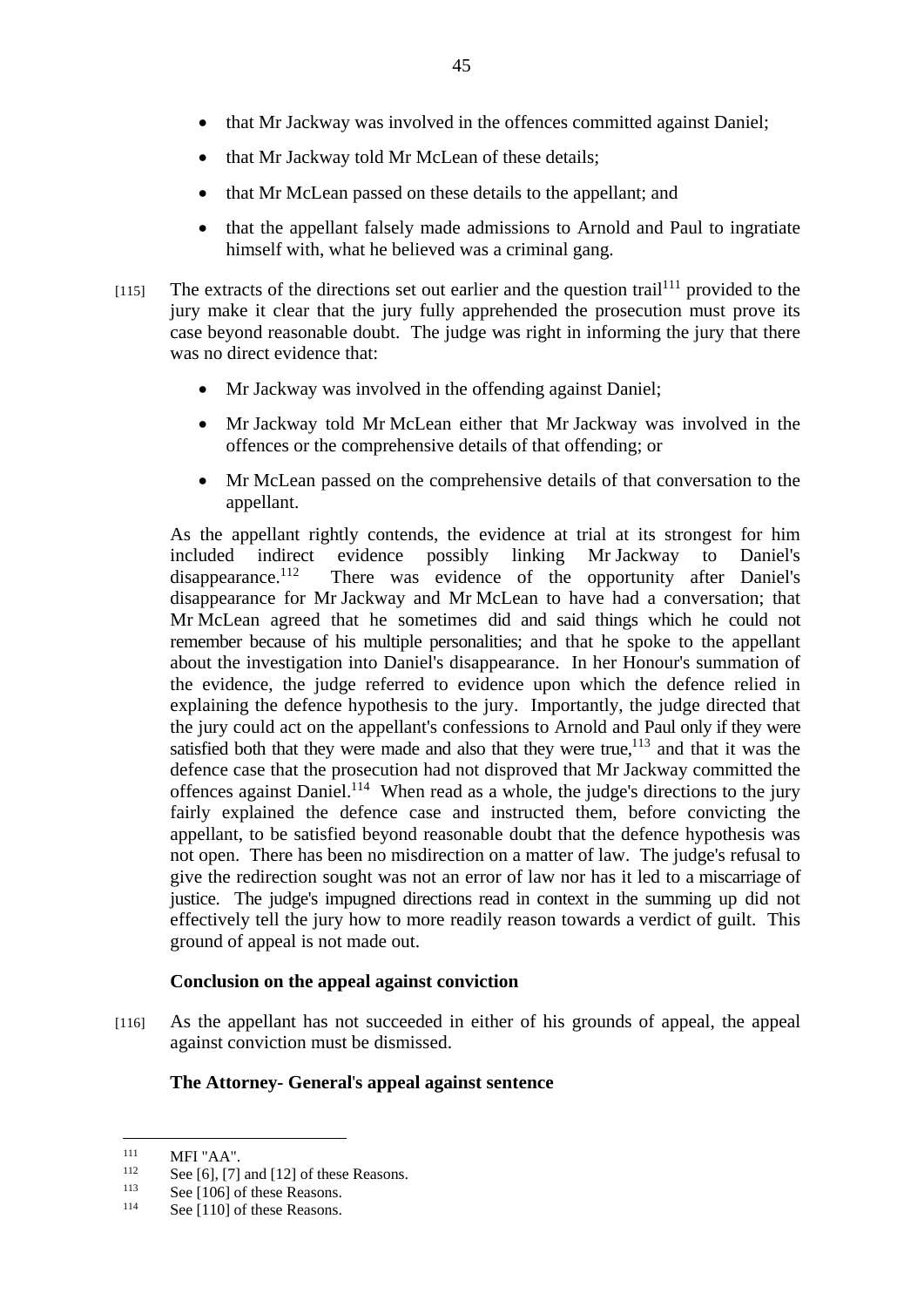- [117] The appellant, the Attorney-General of Queensland, contends that the primary judge's order postponing parole eligibility for the respondent, Brett Peter Cowan, also known as Shaddo N-Unyah Hunter, on his life sentence for murder by only five years, is manifestly inadequate and plainly unreasonable and unjust in the sense identified in *House v The King*. 115
- [118] Before discussing this ground of appeal I will summarise the sentencing proceedings and the appellant's contentions.

#### *The submissions at sentence*

- [119] The respondent was 44 years old at sentence and 34 at the time of the offences. He had a gravely concerning criminal history in both Queensland and the Northern Territory.
- [120] He was first convicted and placed on probation in Queensland for property offences at the age of 17. He continued to commit further property offences and in 1989 was sentenced to one month imprisonment for breach of probation. More relevantly, in September 1989, he was sentenced to two years imprisonment for indecently dealing with a boy under 14. He was convicted of this offence after a jury trial. He inserted his finger into the anus of a seven year old boy and fondled and sucked the child's penis. The offence occurred in a public toilet when the respondent was 18 years old. The sentencing judge considered the offence a bad instance of indecent dealing. In 1992, he was convicted and sentenced to short terms of imprisonment for possession of dangerous drugs and false pretences. In 1997, he was sentenced to 12 months imprisonment for burglary. He was convicted and fined for stealing as a servant in 2004 and for minor drug offences in 2006.
- [121] In the Northern Territory in 1994, aged 24, he was convicted and sentenced to an effective term of seven years imprisonment for an aggravated act of gross indecency, unlawfully causing grievous harm and deprivation of liberty, all concerning a six year old boy. The child was alone and wearing only underpants as he looked for his sister in a caravan park. The respondent, a neighbour of the boy, took him for a walk in the bush. He pulled down the boy's underpants, removed his own shorts and masturbated, while holding onto the boy's leg. He ejaculated and used the child's underpants to wipe the semen from his penis. Still holding the boy with one hand, he inserted his right middle finger into the child's anus, causing the child to wince and struggle in pain. He tried to kiss the boy who struggled and was visibly distressed. He carried the boy some 300 metres through scrubland where he left him inside a rusty motor vehicle. About an hour later, the boy staggered into a service station, naked, dazed and distressed. He was taken to hospital and placed in intensive care. He had a collapsed and punctured left lung, deep cuts to the back of his head and the base of his scrotum, a bloodied nose, blackened eyes and scratch marks on his torso. The respondent initially denied involvement but later made a full confession and told police he needed help. The boy's injuries were consistent with his having sustained a complex series of injuries involving asphyxiation, blunt force injury, sharp force injury and anal penetration. It was accepted that the attempt to strangle the boy occurred incidentally during the assault.
- [122] The prosecutor in the sentencing proceeding with which this appeal is concerned, understandably emphasised the chilling similarities between the appellant's past and present offending.

<sup>115 (1936) 55</sup> CLR 499, 504 - 505.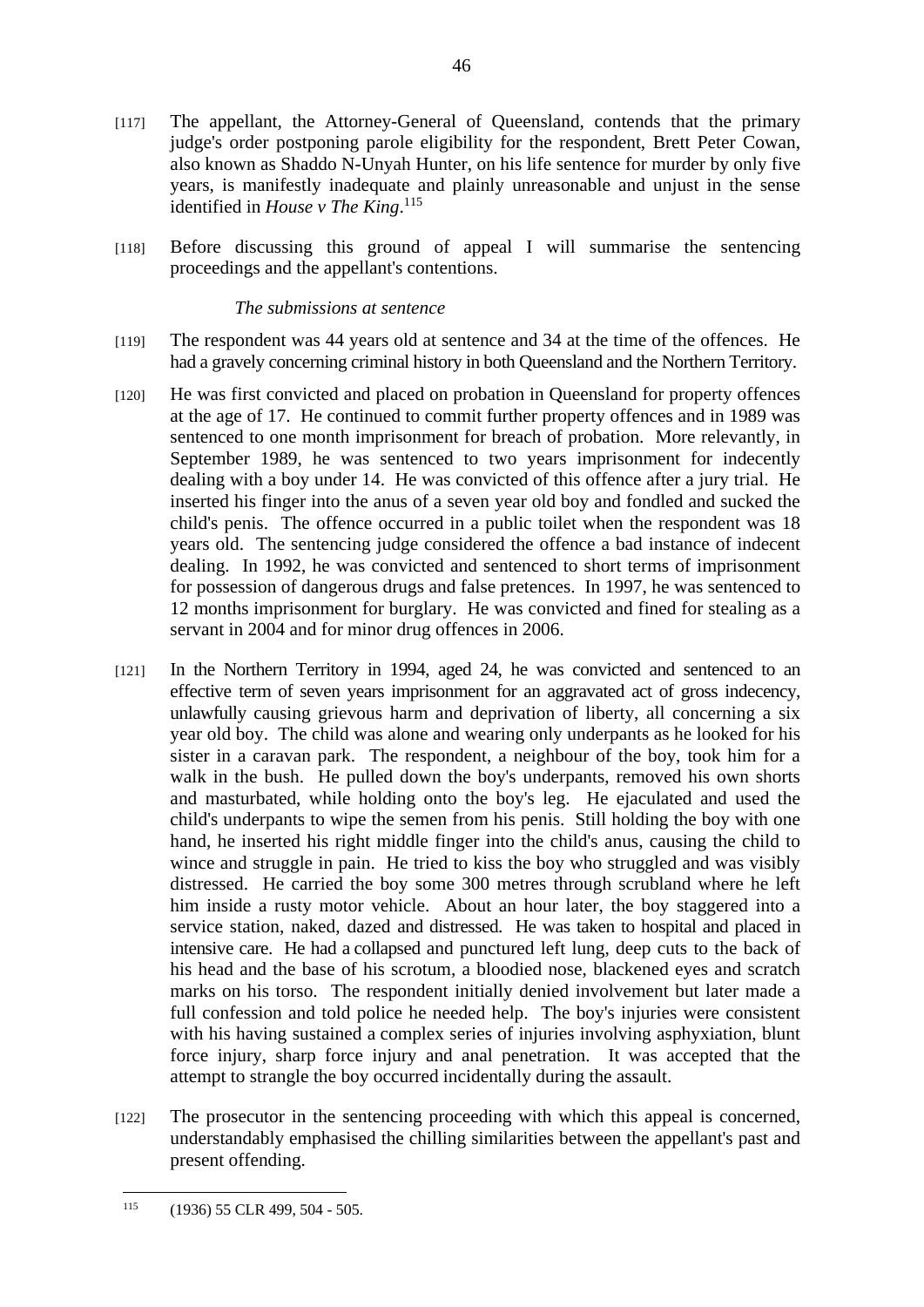- [123] The members of Daniel's immediate family all provided heartbreaking victim impact statements outlining the bitter reality of living through what is every family's worst nightmare. Daniel's father and older brother, Dean, read their statements to the court. The prosecutor read out statements from Daniel's mother and his twin brother, Bradley. All wrote and spoke eloquently of the family's deep love for Daniel and the unbearably dreadful effect on them of the respondent's offending.
- [124] The prosecutor submitted that under the legislation in place at the time of Daniel's murder, the respondent would ordinarily have been eligible for parole on count 1 (murder) after 15 years but the sentencing court had a discretion to postpone the parole eligibility date beyond 15 years. The prosecutor urged the court to exercise that discretion, as was done in  $R \, v$  *Abell*.<sup>116</sup> The factors which justified this were: the respondent's criminal history; the gravity of this offending; his lack of remorse; and his denial of responsibility. His criminality was only discovered by a highly effective covert police operation. He had negligible prospects of rehabilitation. He was an ongoing danger to the community. The maximum penalty for count 2 was 14 years imprisonment. The maximum penalty on count 3 was two years imprisonment and as this offence was in the worst category, the maximum sentence should be imposed.
- [125] Defence counsel emphasised that the respondent told the undercover police officers that he killed Daniel in a struggle, not to avoid detection. This made the offence more akin to a felony murder than a murder with an intent to cause grievous bodily harm or death. Whilst conceding the judge had a discretion to delay a parole eligibility beyond 15 years, defence counsel referred to  $R$  v Sica<sup>117</sup> and  $\overrightarrow{R}$  v Maygar ex-parte *AG (Qld)*118 where this discretion had been exercised. In both those cases, three people were murdered whereas this was a single killing. Defence counsel tendered a medical report referring to the respondent's emphysema.<sup>119</sup>

### *The judge's sentencing remarks*

[126] The judge adjourned the matter overnight to consider the difficult question of sentencing the respondent. The next day her Honour complimented the Morcombe family for their determination and all involved with the investigation and trial for their professionalism. The judge summarised the dreadful facts of the crimes and their terrible impact on the Morcombe family. The respondent had shown no remorse. The judge also noted the impact of the offending on the wider community. Her Honour referred to the respondent's concerning criminal history, particularly his previous sexual offending. The respondent, her Honour observed, was a convincing and adaptable liar, adding: "Whenever anyone is considering the prospect of granting you parole many years in the future, they should mark my words that you are a convincing, plausible and adaptable liar and prepared to lie to advance your own interests. Any profession of being rehabilitated by you would have to be seen in that light." The judge was concerned that in admitting the offences the respondent was untroubled by the enormity of the crime to which he had confessed. He expressed confidence about not being prosecuted because he couldn't be "pinned" for it.

 $116$ <sup>116</sup> Unreported Douglas J, 8 October 2013.<br>
<sup>117</sup> [2013] QCA 247.<br>
<sup>118</sup> [2007] QCA 310.<br>
Sontance Exhibit 0.

Sentence Exhibit 9.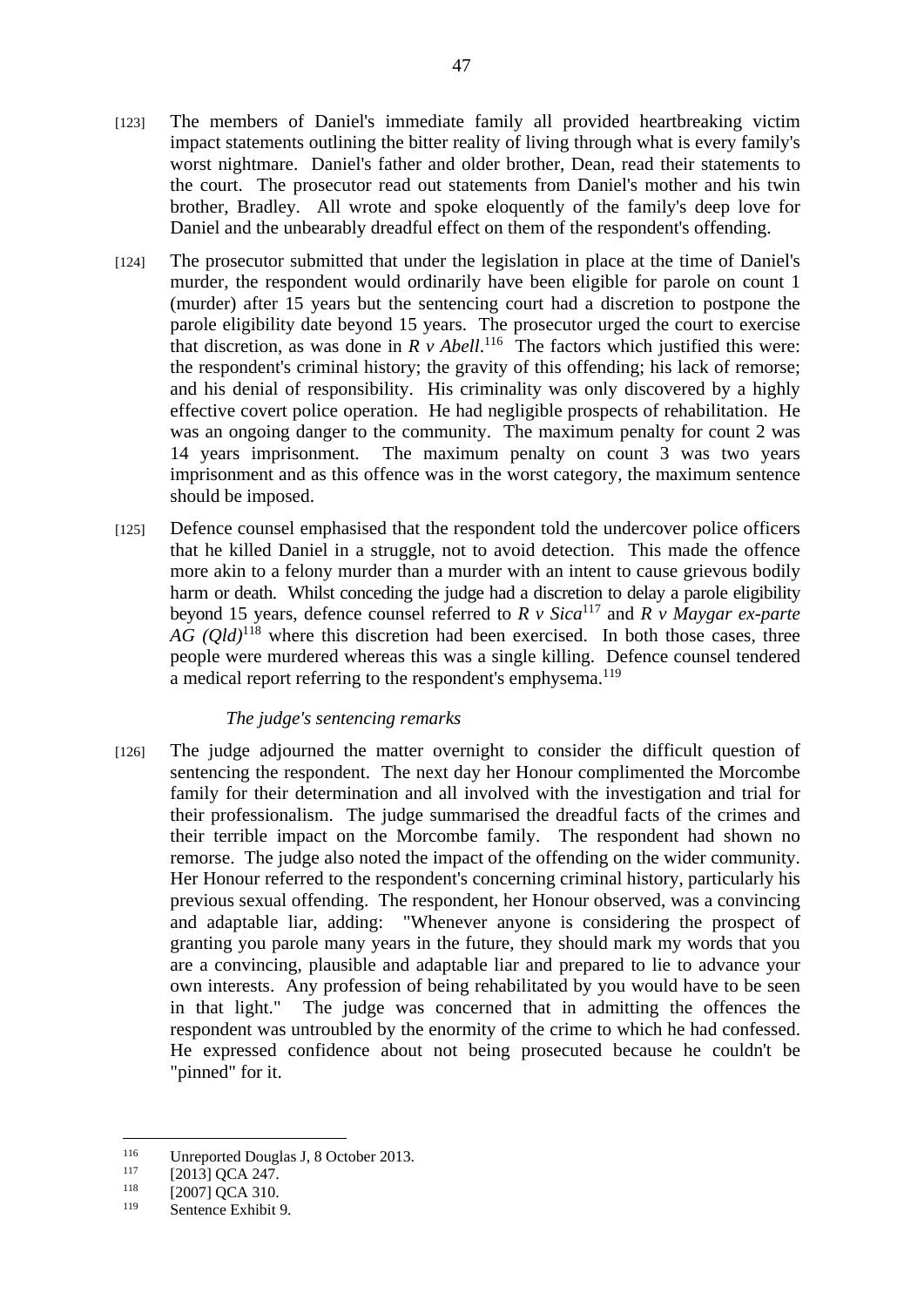[127] The judge referred to the purposes of sentencing set out in s 9(1) *Penalties and Sentences Act* 1992 (Qld). The only sentence available for the crime of murder was life imprisonment. In view of the respondent's criminal history and the enormity of his crimes, the judge determined to set a parole eligibility date after the respondent had served 20 years. Her Honour added: "let me make it clear that does not mean that I am of the view that you should be released in 20 years time. That is not under my control. That's a matter for the parole authorities. But, as I've said, they should take into account that you are a plausible and opportunistic liar before they consider any view you might have about whether or not you've been rehabilitated." The judge stated that she had taken into account the respondent's health problems but these could be managed in prison and did not warrant moderation of his sentence. On count 2 the judge sentenced the respondent to three and a half years imprisonment and on count 3 to two years imprisonment. A period of 945 days was declared as time served under the sentence.

# *The appellant's contentions*

- [128] The law applicable in this case provided the judge with a discretion to postpone the respondent's parole eligibility beyond the applicable 15 year minimum term. The appellant informed the Court that this is only the second time a Queensland court has exercised that discretion when a person was, as here, sentenced under s 305(1) not s 305(2) *Criminal Code* (Qld). The first such case was *Abell*. The parole eligibility has been postponed beyond the minimum time in cases where s 305(2) *Criminal Code* was engaged, that is, where a person is being sentenced on more than one conviction of murder or has a previous conviction for murder: see for example,  $R v$  *Hayes*;<sup>120</sup> *Sica*; and *Maygar*.
- [129] These cases illustrate that relevant considerations in exercising this discretion are the adequacy of the punishment; protection of the community; denunciation on behalf of the community and vindication of victims and their families; and the offender's criminal history, lack of remorse and prospects of rehabilitation. The wilful killing of a child is regarded by society with particular abhorrence: *Sica*. 121 That offence is aggravated when a child is killed to avoid detection for other offending. Deterrence and denunciation are important considerations when people innocently going about their business, in public places, are attacked, especially when the victim is a vulnerable child.
- [130] The respondent's criminal history demonstrates his real risk of committing further violent and sexual acts against children. Past attempts at rehabilitation have failed. He is a recidivist, dangerous sex offender. To postpone his eligibility for parole by only five years, is unreasonable in that it fails adequately to punish him for his evil offending; denounce his monstrous conduct and vindicate the victim and his family; deter others; reflect his complete lack of remorse; and adequately protect the community.

# *Conclusion on the sentence appeal*

[131] There is no doubt that the respondent's offending deserved a heavy penalty to reflect pertinent sentencing principles of general and personal deterrence, protection of the community and denunciation of such wickedly antisocial behaviour. Few crimes are more serious than luring a child or young person from a public place, sexually

<sup>&</sup>lt;sup>120</sup> *R v Hayes* [2008] QCA 371.<br><sup>121</sup> [2013] QCA 247 [158].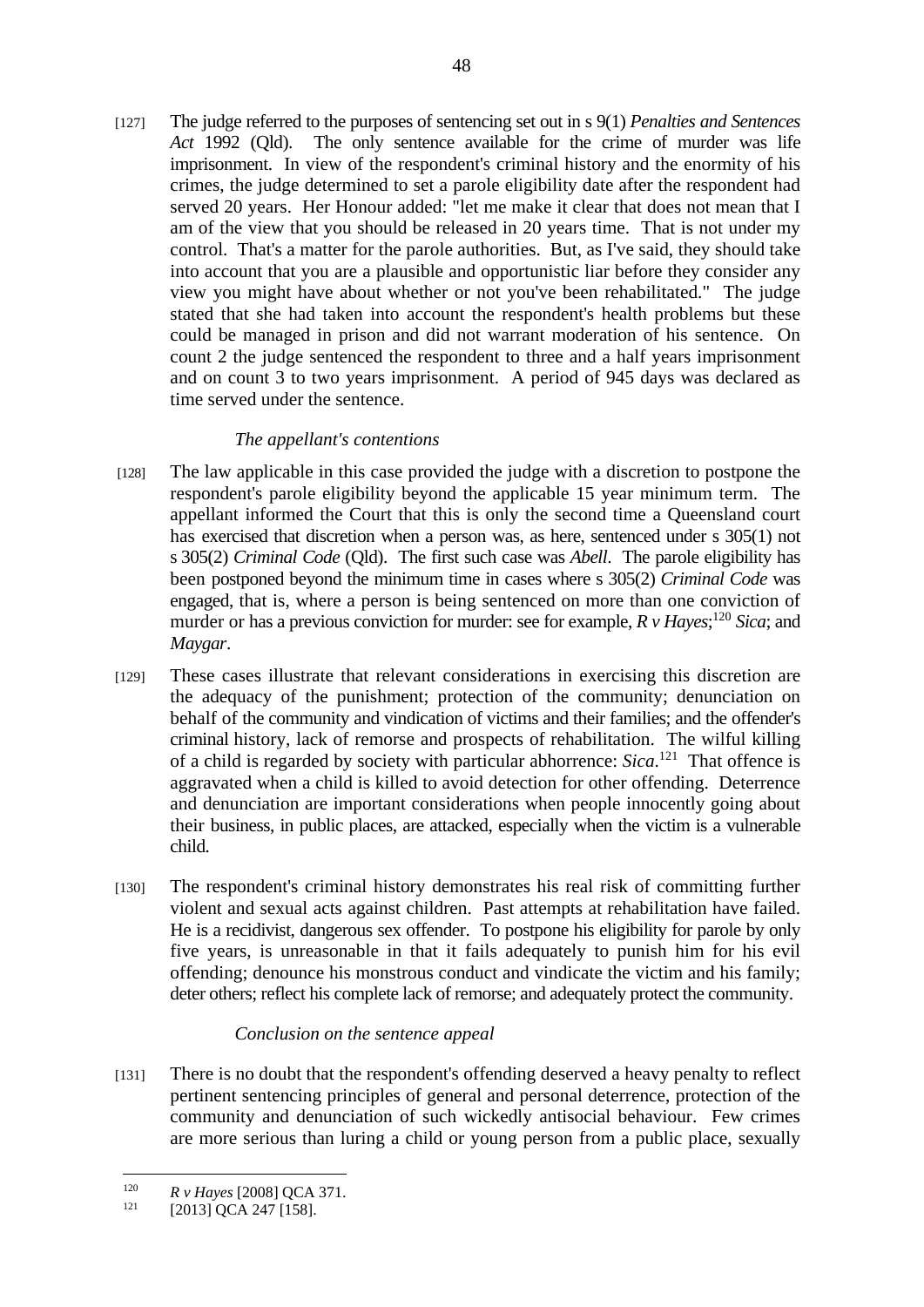abusing and murdering them and then interfering with their body so that the grieving family is left in a state of uncertainty for years. The respondent's criminality was aggravated by his chillingly similar past offending, his complete lack of remorse and insight into his actions and his poor prospects of rehabilitation. His crimes have had a life-shattering impact on Daniel's parents and brothers. With great courage, strength and dignity they channelled their grief and anger into a gritty determination to find out what happened to Daniel and to ensure justice was done. They inspired the police investigating the crimes, and the wider community, locally, across the state, and nationally.

- [132] The sentencing judge's remarks make clear that her Honour took all these factors into account in determining that the appropriate sentence for the respondent for Daniel's murder was life imprisonment, with parole eligibility delayed by five years beyond the minimum. The judge was completely familiar with the terrible circumstances of the case, having sat through a six week trial as well as the harrowing sentencing process. Her Honour empathised with the Morcombe family and appreciated the dreadful impact of the offending on them. She understood the respondent's poor prospects of rehabilitation and the evil aspects of his character. As her Honour noted, the respondent's inevitable life sentence for murder meant that, whatever parole eligibility date was given, he will not be released unless the Parole Board considers release appropriate at some time far into future. The judge specifically warned the Parole Board of the respondent's propensity to lie to achieve his own ends and correctly identified that merely setting a parole eligibility date does not mean that he will be released on that date.
- [133] This Court can only interfere with a sentence on an appeal under s 669A *Criminal Code*, if, as the appellant contends, the sentence was so unreasonable as to amount to an error of law.<sup>122</sup> The sentencing judge carefully considered all relevant matters in setting the parole eligibility date. There was no previous instance in Queensland where the parole eligibility date for a single murder was postponed beyond 20 years. The respondent has not demonstrated any sentencing error on the part of the judge. The sentence is not manifestly inadequate. It follows that the sole ground of appeal is not made out. The appeal against sentence must be dismissed.

# **Orders**

- 1. The appeal against conviction is dismissed.
- 2. The appeal against sentence is dismissed.
- [134] **FRASER JA:** I have had the considerable advantage of reading in draft the comprehensive reasons of the President in these appeals.
- [135] In relation to the appeal against conviction, for the reasons given by the President at [70] – [73] in particular I agree that neither the coroner nor counsel at the inquest made any threat or promise to the appellant and that the appellant's confessions to the undercover police officers were not induced by anything that occurred at the inquest. I do not find it necessary to make any other general observation concerning counsel's questioning at the inquest. I agree with the President's conclusion at [89] that the appellant did not exercise his right to silence but instead spoke freely to police and denied any involvement in the crime of which he was convicted. I reject the

<sup>122</sup> *Lacey v Attorney-General (Qld)* (2011) 242 CLR 573, [62].